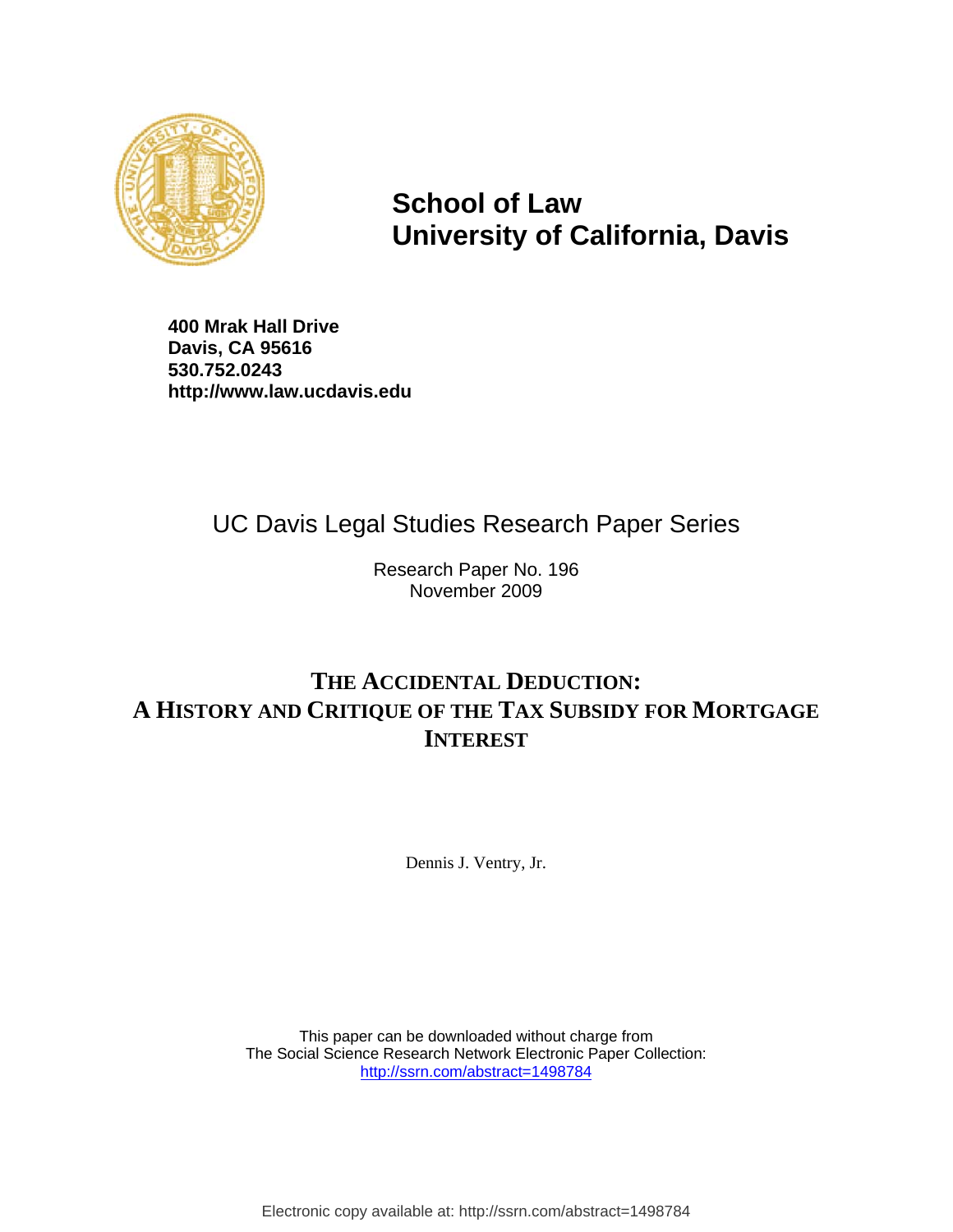# **THE ACCIDENTAL DEDUCTION: A HISTORY AND CRITIQUE OF THE TAX SUBSIDY FOR MORTGAGE INTEREST**

# **DENNIS J. VENTRY, JR.\***

*All Rights Reserved* 

*This Article traces the mortgage interest deduction from accident to birthright, from one of many deductible personal interest items to one of the few left standing, and from a nominal tax offset to the second most expensive tax subsidy. It tells the story of how the mortgage interest deduction and other federal housing subsidies fueled the post-World War II surge in rates of homeownership and, more recently, how those programs contributed to the collapse of the housing and financial markets. Finally, the Article offers a eulogy to the mortgage interest deduction that draws on criticisms of the subsidy from two generations of tax reformers and tax policymakers that are more applicable today than at any time during the deduction's nearly 100-year history.* 

| II. FROM ECONOMIC STABILIZATION TO HOMEOWNERSHIP:                                 |  |
|-----------------------------------------------------------------------------------|--|
|                                                                                   |  |
|                                                                                   |  |
| IV. MEASURING TAX SUBSIDIES FOR HOMEOWNERSHIP AND INCHING TOWARD REFORM  34       |  |
|                                                                                   |  |
| B. The Tax Reform Act of 1969: Swinging for the Fences, Settling for a Double  42 |  |
| V. THE PRICE OF THE IMPOSSIBLE DREAM: IMMUNIZING HOUSING TAX SUBSIDIES  49        |  |
|                                                                                   |  |

#### **INTRODUCTION**

In late 1988, the National Association of Realtors (NAR), still stinging from the Tax

Reform Act of 1986<sup>1</sup> which cut into the value of housing tax subsidies,<sup>2</sup> launched a campaign to

bolster support for the mortgage interest deduction (MID). Among other tactics,<sup>3</sup> the NAR ran a

<sup>\*</sup> Acting Professor of Law, UC Davis School of Law. I thank William Gale, Michelle Kane, Rebecca Kysar, Lloyd Mayer, Susan Morse, Andy Pike, Diane Ring, Adam Rosenzweig, Theodore Seto, Darien Shanske, Dan Simmons, Eugene Steuerle…In addition, I benefited from comments received at the 2009 Annual Meeting of the Law and Society Association, the 2009 Jr. Tax Scholars Workshop, [the Loyola Law School Tax Policy Colloquium, the Duke Law School "Turning Points in the History of the Federal Income Tax Conference"], and... 1

 $1$  100 Stat. 2085 (1986).

<sup>&</sup>lt;sup>2</sup> See infra notes 361-65 and accompanying text (discussing the effects of TRA86 on housing tax subsidies).

The NAR attacked members of Congress in their home districts for lukewarm support of the MID. *See* Pat Jones, *Housing Industry Lobbying Campaign Rankles Some Taxwriters*, 42 TAX NOTES 409 (Jan. 23. 1989). The National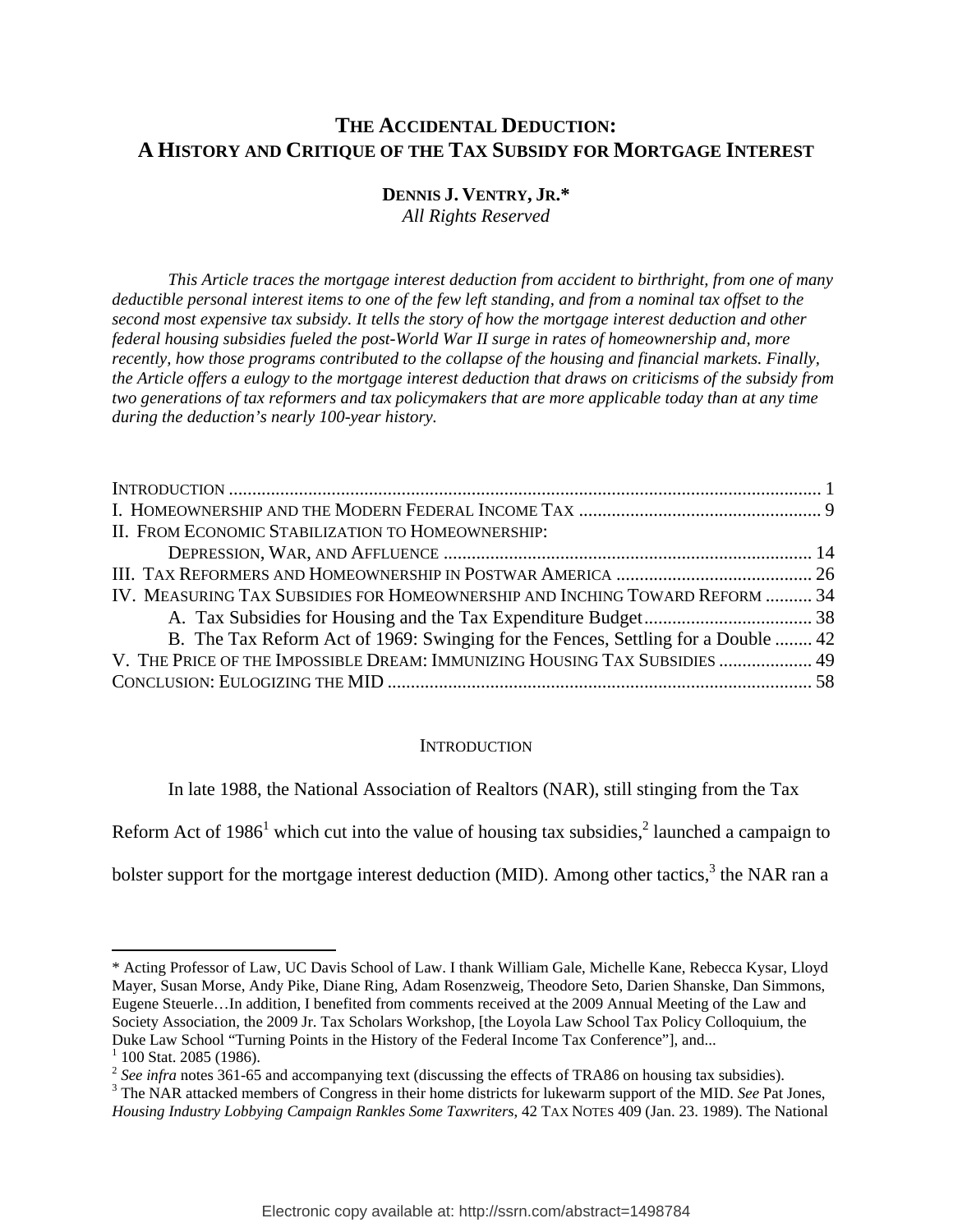radio spot on stations across the country warning that Congress was about to eliminate the tax subsidy propping up homeownership. A sappy, melodramatic song foreshadowed the end of the American Dream: "Where she can be what she wants to be. Where you can live when he's all grown. Where she keeps her memories. It's a home of his own."<sup>4</sup> Politicians were about to dash the Dream. "Don't let Congress eliminate your mortgage interest deduction. Keep the American Dream alive."<sup>5</sup> The somber voice hastened listeners to contact their elected officials, and to tell them that their family's economic wellbeing depended on the MID.

Never mind that changes to the tax code in 1986 had made the deduction worthless for most Americans. At a time when fewer than 30 percent of all families reported income over \$40,000,<sup>6</sup> households reporting less than \$42,500 received almost no benefit from the MID due to reduced tax rates, a higher standard deduction, and repeal of the consumer interest deduction.<sup>7</sup> Never mind, too, that economists had already indicted the MID for distorting the cost of owneroccupied housing relative to other investments, $\frac{8}{3}$  contributing to overinvestment in the asset class and misallocation of capital stock, $9$  artificially raising housing prices,  $10$  disproportionately

Association of Home Builders (NAHB) adopted a slightly less aggressive strategy, but also mobilized "to fight hard for the retention of the mortgage deduction." *Id.* at 409 (quoting the NAHB president).<br><sup>4</sup> *Id.* at 411.<br><sup>5</sup> *Id.* 

<sup>&</sup>lt;sup>6</sup> U.S. Census Bureau, Historical Tables—Families, Table F-1, Income Limits for Each Fifth and Top 5 Percent of Families: 1947-2007, available at  $\frac{http://www.census.gov/hhes/www/income/histinc/f01AR.html}{http://www.census.gov/hhes/www/income/histinc/f01AR.html}$ .

<sup>&</sup>lt;sup>7</sup> See James R. Follain and David C. Ling, *The Federal Tax Subsidy to Housing and the Reduced Value of the Mortgage Interest Deduction*, 44 NAT'L TAX J. 147 (1991) (citing the \$42,500 figure); James Poterba, *Taxation and Housing: Old Questions, New Answers, 82 AM. ECON. REV. 237 (1992) (finding similar results).* 8 *See James Poterba, <i>Tax Subsidies to Owner-Occupied Housing: An Asset Market Approach, 99 Q. J. ECON. 729* 

<sup>(1984);</sup> Patric Hendershott and Joel Slemrod, *Taxes and the User Cost of Capital for Owner-Occupied Housing*, 10 AREUEA J. 375 (1983).<br><sup>9</sup> See Dale Jorgenson and Kun-Young Yun, *Tax Reform and U.S. Economic Growth*, 98 J. Pol. ECON. 151 (1988)

<sup>(</sup>finding housing tax subsidies account for half of all distortions from misallocated capital in the economy); Edwin S. Mills, *Has the United States Overinvested in Housing?* 15 J. AM. REAL EST. & URB. ECON. ASS'N 601 (1987) (estimating that the housing stock is 33 percent higher than the efficient allocation).

<sup>10</sup> *See* Harvey S. Rosen, *Housing Subsidies: Effects on Housing Decisions, Efficiency, and Equity*, in HANDBOOK OF PUBLIC ECONOMICS, VOL. I. 375, 395-402 (Alan J. Auerbach & Martin Feldstein, eds. 1985) (discussing earlier research on elasticities of housing demand and supply).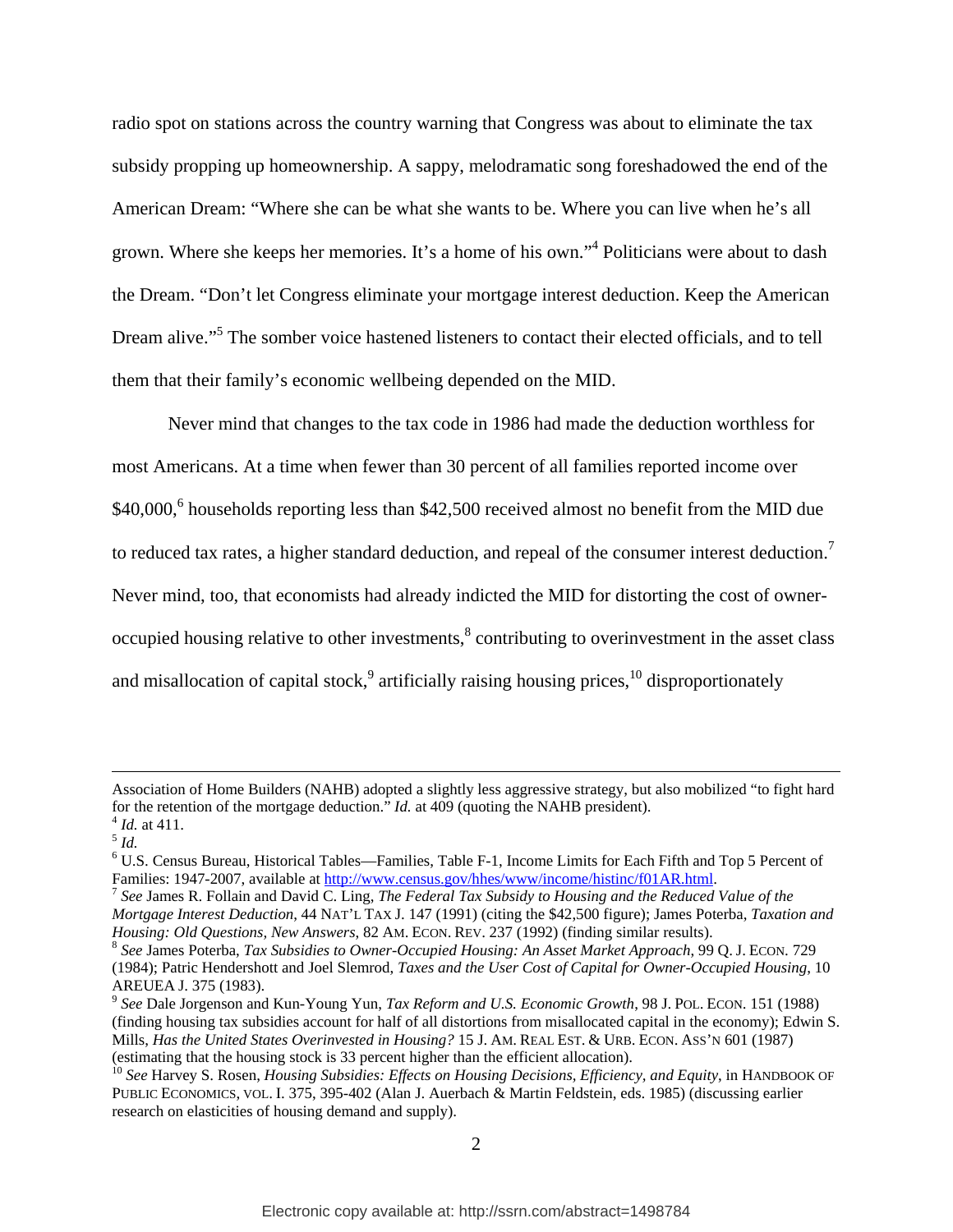favoring high-income taxpayers, $11$  encouraging overconsumption of bigger and more expensive homes,<sup>12</sup> and having ambiguous effects on tenure choice (that is, the decision to own or rent).<sup>13</sup> The housing industry still considered preserving the MID its "biggest issue."<sup>14</sup> and a nearunanimity of Americans still considered it the key to homeownership<sup>15</sup> though only one-quarter of them reaped its benefits.<sup>16</sup>

Anxiety over the fate of the MID in the late 1980s was overwrought. The deduction was

already widely considered the "most sacred tax break in the code,"<sup>17</sup> the "third rail of tax

reform,"18 a member of the "Holy Trinity of U.S. social programs,"19 and "an American

birthright"<sup>20</sup> so "sacrosanct"<sup>21</sup> that the "mere thought of tampering with it was unpatriotic."<sup>22</sup>

Only a few years had passed, moreover, since President Reagan declared the MID off limits to

tax reformers, instructing his Treasury Department in 1984 to "preserve that part of the

<sup>&</sup>lt;sup>11</sup> *See* Alan L. Feld, *Redeployment of Tax Expenditures for Housing*, 23 TAX NOTES 1441, 1443 (1984) (reporting that tax benefits for housing "flow disproportionately" to high-income taxpayers, because they are tied to marginal tax rates, rise with increased housing consumption, and are unavailable to non-itemizers); Harvey S. Rosen, *Housing Decisions and the U.S. Income Tax: An Econometric Analysis*, 11 J. PUB. ECON. 1 (1979) (finding that eliminating tax subsidies for homeownership would reduce income inequality).

<sup>12</sup> *See* Mervyn A. King, *An Econometric Model of Tenure Choice and Demand for Housing as a Joint Decision*, 14 J. PUB. ECON. 137 (1980) (finding that eliminating tax subsidies for housing in the U.K. would reduce housing consumption by 13.7 percent); Rosen, *supra* note 11 (finding that without tax subsidies, U.S. taxpayers would be living in homes that were 9 to 17 percent less valuable).<br><sup>13</sup> See Rosen, *supra* note 10, at 395-402 (discussing earlier studies on tenure choice).

<sup>&</sup>lt;sup>14</sup> Jones, *supra* note 3, at 411.<br><sup>15</sup> See Steven V. Roberts, *Opposition to Carter on Economic Affairs Reaches 54 Percent in Poll*, NEW YORK TIMES (Apr. 12, 1978), at A1, A17 (reporting on a 1978 New York Times/CBS News poll that found 90 percent of respondents favored preserving the deductions for mortgage interest and property taxes).

<sup>&</sup>lt;sup>16</sup> See SOI Bulletin, Historical Table 7: Standard, Itemized, and Total Deductions Reported on Individual Income Tax Returns, 1950-2005, available at http://www.irs.gov.taxstats/article/o,,id=175812,00.html (showing only 28.5 percent of all income tax returns reported itemized deductions for tax year 1989).

 $17$  Jeffrey H. Birnbaum & Alan S. Murray, Showdown At Gucci Gulch: Lawmakers, Lobbyists, and the Unlikely Triumph of Tax Reform 246 (1987).

<sup>&</sup>lt;sup>18</sup> Bruce Bartlett, *Tax Reform's "Third rail": Mortgage Interest*, NCPR Policy Backgrounder No. 139 (1996), at 1. <sup>19</sup> CHRISTOPHER HOWARD, THE HIDDEN WELFARE STATE: TAX EXPENDITURES AND SOCIAL POLICY IN THE UNITED

STATES 93 (1997). Howard identifies Social Security and Medicare as the other two members of the "trinity."<br><sup>21</sup> *Id.* 21 Jones, *supra* note 3, at 409. <sup>22</sup> BIRNBAUM & MURRAY, *supra* note 17, at 246.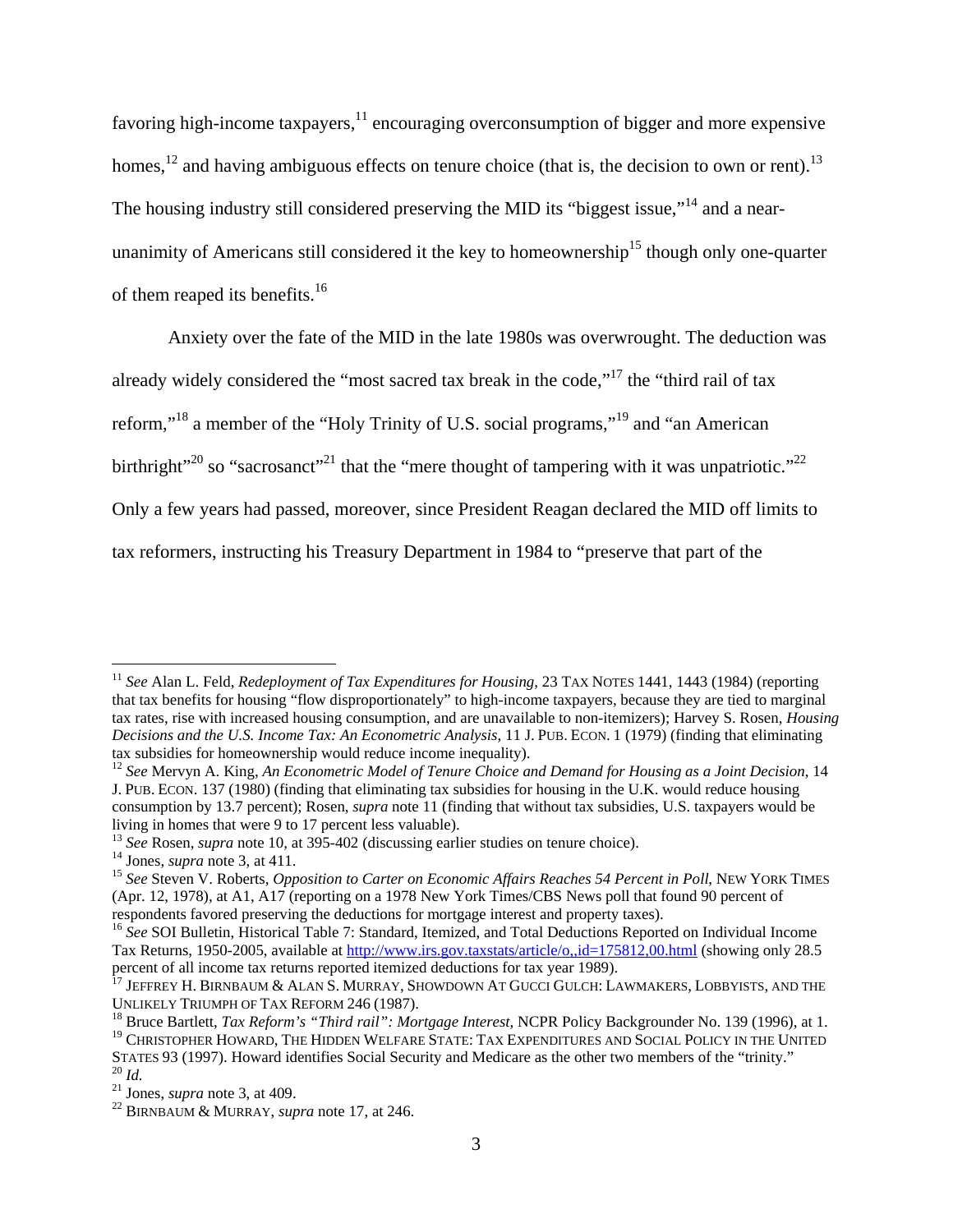American dream which the home mortgage interest deduction symbolizes.<sup>"23</sup> Not only was the MID immunized from reformist threats, it became more entrenched with each passing year. In 1986, the MID reduced revenues by \$27 billion.<sup>24</sup> Between 1986 and 1996, it doubled in cost and then doubled again over the next fifteen years such that the Office of Management and Budget estimates its price tag will reach \$108 billion in 2010.<sup>25</sup> During this period, the MID has never ranked lower than third on the government's list of costliest tax expenditure items.<sup>26</sup> In fact, since 2003 only the exclusion for employer-provided contributions for medical insurance premiums and medical care has ranked higher.<sup>27</sup>

Not bad for a subsidy that was never explicitly identified in the internal revenue laws

until 1986.<sup>28</sup> Technically, the MID has been part of the federal income tax from the very

beginning. But the Revenue Act of  $1913^{29}$  contained no mention of a deduction for interest paid

on owner-occupied residences. Instead, it provided a general offset for "all interest paid within

<sup>23</sup> Lou Cannon, *Reagan to Keep Home Mortgage Tax Deduction*, WASHINGTON POST (May 11, 1984), at F1. Reagan's announcement, delivered personally to the National Association of Realtors, exasperated tax experts even within his own administration. *See infra* notes 327-33 and accompanying text.<br><sup>24</sup> JOINT COMMITTEE ON TAXATION, ESTIMATES OF FEDERAL TAX EXPENDITURES FOR FISCAL YEARS, 1986-1990 13

<sup>(1985).</sup> 

 $^{25}$  Office of Management and Budget, Analytical Perspectives: Budget of the U.S. Government, Fiscal YEAR 1996 <sup>43</sup> (1996) (reporting cost of \$57 billion) and FISCAL YEAR 2010 300 (2010). 26 *Id.* for FISCAL YEARS 1996-2010 (1996, at 64); (1997, at 86); (1998, at 79); (1999, at 99); (2000, at 114); (2001, at

<sup>117); (2002,</sup> at 63); (2003, at 107); (2004, at 110); (2005, at 294); (2006, at 324); (2007, at 296); (2008, at 296); (2009, at 298); (2010, at 308).

 $^{27}$  *Id.* (corresponding to years 2003-10). The MID is not the only tax expenditure item related to housing. In 2010, housing tax subsidies will cost the federal government \$175 billion. In addition to the MID, other items include: exclusion for gains on home sales (\$30.46 billion); deduction for state and local property taxes (\$14.98 billion); accelerated depreciation on rental housing (\$10.77 billion); exception from passive loss rules for rental loss (\$9.16 billion); credit for low-income housing investments (\$4.34 billion); deferral from income of installment sales (\$1.37 billion); exclusion of interest on mortgage subsidy bonds (\$1.03 billion); exclusion of interest on rental housing bonds (\$0.93 billion); and discharge of mortgage indebtedness (\$0.26 billion). OMB, *supra* note 25, at 330. The \$175 billion figure would be even higher but for the recent precipitous drop in the value of the exclusion for net imputed rental income, which, according to the OMB, fell from \$35.68 billion in 2008 to *negative* \$2.2 billion in 2010. *Id.* The explanation for the dramatic decline is simple: growth in owner-occupied housing expenses has outpaced growth in gross rental value of owner-occupied housing. I thank David Joulfaian of the Department of Treasury's Office of Tax Analysis and Denise McBride of the Department of Commerce's Bureau of Economic Analysis for this information. For a definition of imputed rent, see *infra* note 31. 28 *See* 26 U.S.C. § 163(h)(3).

<sup>&</sup>lt;sup>29</sup> 38 Stat. 114 (1913).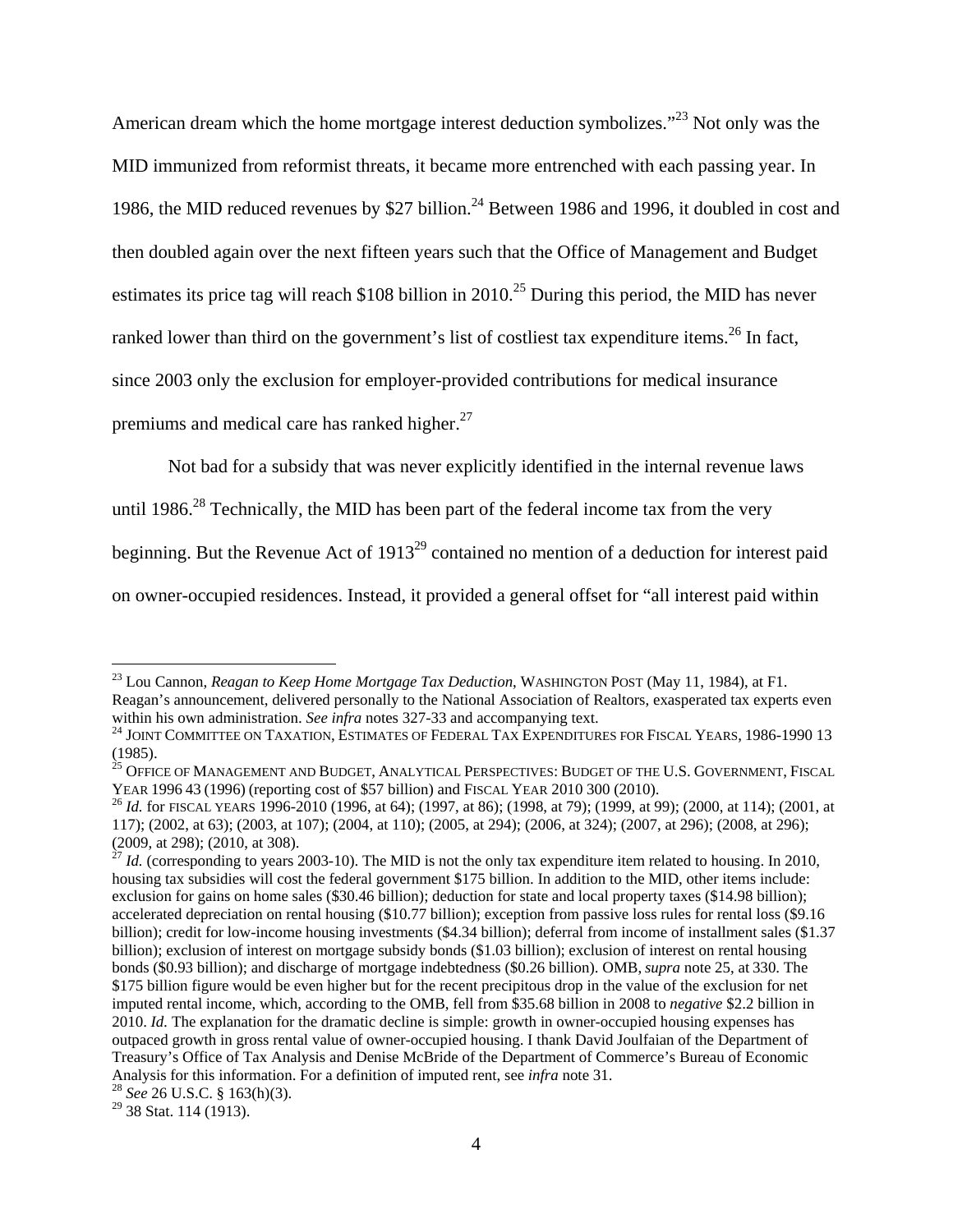the year by a taxable person on indebtedness,"30 a treatment that, at least in theory, embodied the principles of a net income tax by allowing an offset to tax owed for costs associated with generating taxable income. At the same time, however, the 1913 income tax law violated this principle by excluding from gross income imputed rent from owner-occupied housing.<sup>31</sup>

Indeed, the historical record fails to indicate why Congress allowed a deduction for personal interest in 1913. Commentators have surmised that the deductibility of consumer interest "may have been less a matter of principle than a reflection of the practical difficulty of distinguishing personal from profit-seeking interest."<sup>32</sup> And in fact, the 1913 law contained a separate deduction for "the necessary expenses actually paid in carrying on any business, not including personal, living, or family expenses."<sup>33</sup> Whatever the original motivation for the consumer interest deduction, one thing is clear: Congress did not see it as a way of promoting homeownership. Rates of owner-occupied housing were low—less than 50 percent until after World War II—and Congress had yet to embrace taxation as a vehicle for rewarding or encouraging certain kinds of behavior. As law professor and Treasury official, Stanley Surrey, once observed, the MID, like other tax provisions "whose origins are cloudy," only later became "defended on incentive grounds."34

This Article traces the MID from accident to birthright, from one of many deductible personal interest items to one of the few left standing, and from a negligible tax offset to the

 $\frac{30}{31}$  *Id.* at 167. The sum of the sum of the market value of un-taxed housing services enjoyed by homeowners. If homeowners were treated like investors of other asset classes, they would include as taxable income the value of net imputed rent, reflecting the rent a homeowner would have received had she leased the property to someone else less the cost of generating that income (such as mortgage interest payments, property and real estate taxes, economic depreciation, and maintenance expenditures).

<sup>32</sup> Stanley A. Koppelman, *Personal Deductions Under an Ideal Income Tax*, 43 TAX L. REV. 679, 713 (1987). *See* 

<sup>&</sup>lt;sup>33</sup> 38 Stat. at 167, *supra* note 29. **34**<br><sup>34</sup> STANLEY S. SURREY, PATHWAYS TO TAX REFORM: THE CONCEPT OF TAX EXPENDITURES 127 (1973). Surrey included in this group the deductions for property taxes, other state and local taxes, and depreciation, the last of which he termed "inadvertent" and created by "happenstance." *Id.* at 127 and 364.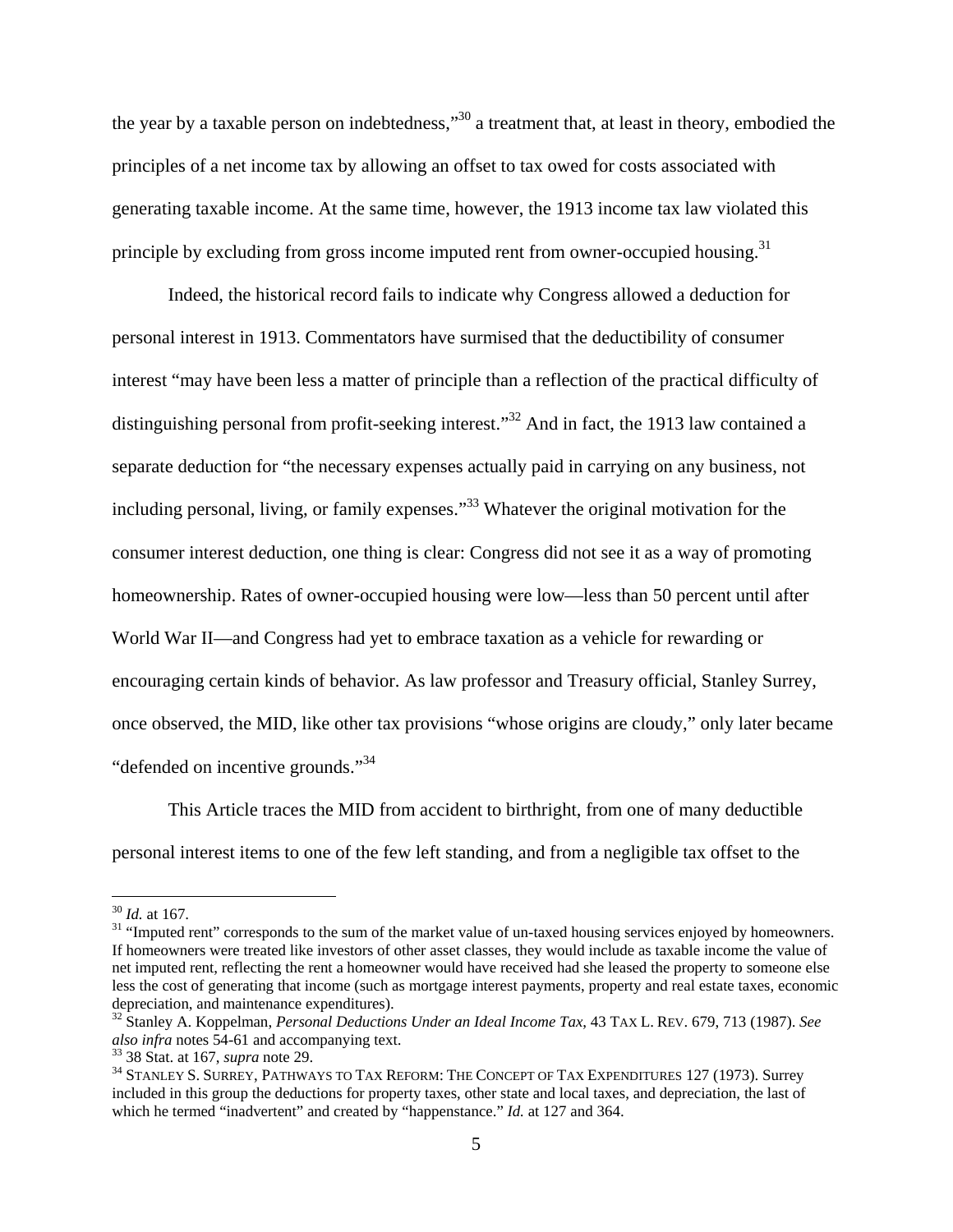second most expensive tax subsidy. Part I examines the origins of the deduction for personal interest alongside the birth of the modern federal income tax, and concludes that the deduction had nothing to do with encouraging or rewarding homeownership. A growing number of Americans were using mortgages to finance home purchases, but the ratio of home mortgage debt to total consumer debt remained low. Moreover, tenure choices followed historic patterns, reflecting a nation of renters not homeowners. In addition, the income tax remained a class-based levy until World War II, with just a fraction of wealthy Americans paying income taxes, precisely those households least likely to finance home purchases.

Part II examines national rates of homeownership during depression, war, and postwar affluence. Homeownership stagnated and then receded during the Great Depression, with the housing industry and homeowners together suffering choked lines of credit and historically high foreclosure rates. The federal government responded in unprecedented fashion with a litany of new agencies and emergency stabilization policies that infused credit into housing markets, underwrote government-insured mortgages, and reversed rates of foreclosure by purchasing defaulted loans and then reinstituting them under more favorable terms. These programs reshaped the residential housing and mortgage markets by institutionalizing long-term, fixedrate, fully amortizing loans, establishing considerably higher loan-to-value ratios, and creating a vibrant secondary mortgage market. Together, federal housing policies stabilized the housing sector during the Depression and fueled a postwar housing boom.

As rates of homeownership jumped in the postwar period, housing tax subsidies went along for the ride. Americans bought homes due to loosened credit, long-term loans, low down payments, higher real incomes, and changing demographics, but *not* for tax reasons. Still, sharply rising mortgage debt accompanied increased homeownership. Part III describes how the tax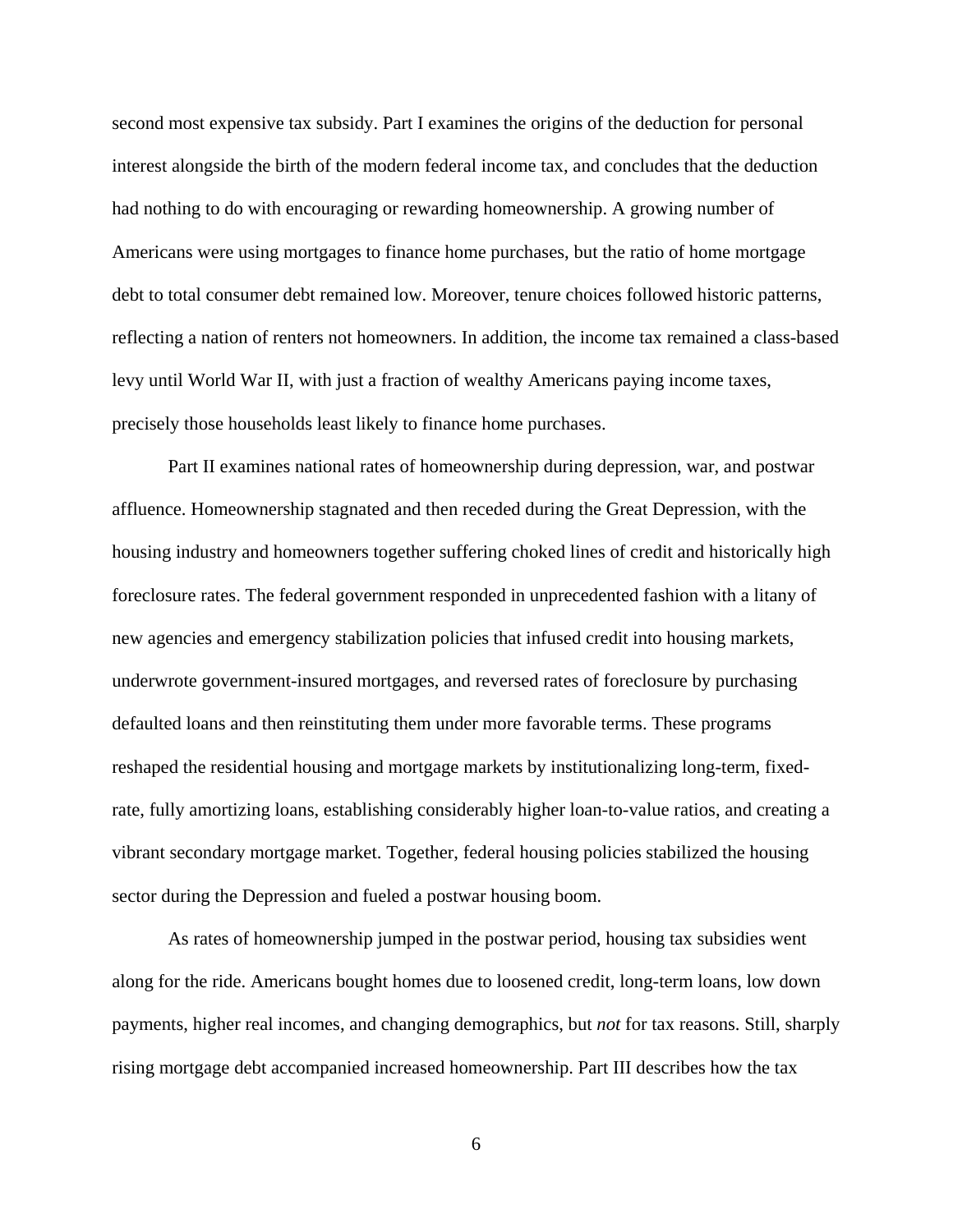benefits associated with mortgage debt increased significantly under the federal income tax that emerged from World War II. Characterized by high rates (exceeding 90 percent) and a broad base, the postwar income tax created tens of millions of new taxpayers, each of whom had the opportunity to reduce their tax liabilities through itemized deductions. According to an increasing number of observers, these generous tax offsets not only reduced revenues, but insidiously eroded the tax base, distorted economic activity, and kept tax rates unduly elevated. Analysts began to quantify the cost of these tax giveaways. In the process, they reported that the personal interest deduction had been rising faster than any other itemized deduction, driven in large part by skyrocketing mortgage interest payments. The MID was now on the radar of experts and politicians, a growing number of whom formed a postwar tax policymaking consensus that sought tax reform alongside tax cuts. Eliminating tax subsidies like the MID could pay for significant rate reduction, as much as 30-percent across the board.

As Part IV details, postwar tax reformers attacked the MID and other housing tax subsidies for revenue reasons as well as on principle. Under a net income tax, offsets were justified for expenses associated with generating taxable income. The deductions for mortgage interest and property taxes, on the other hand, offset costs for generating excluded net imputed rental income. Thus, a long-term strategy emerged among reformers—many of whom later worked in the Treasury Department during the 1960s—aimed at undermining housing tax subsidies: (i) raise the standard deduction to extend comparable tax savings to non-itemizing taxpayers and to erode public support for the itemized subsidies; and (ii) develop an annual accounting of all "tax expenditure" items deviating from a comprehensive base so that policymakers could reevaluate them on an annual basis. Restating tax programs in traditional budget language, reformers thought, could help identify the inefficient, "upside-down" subsidies.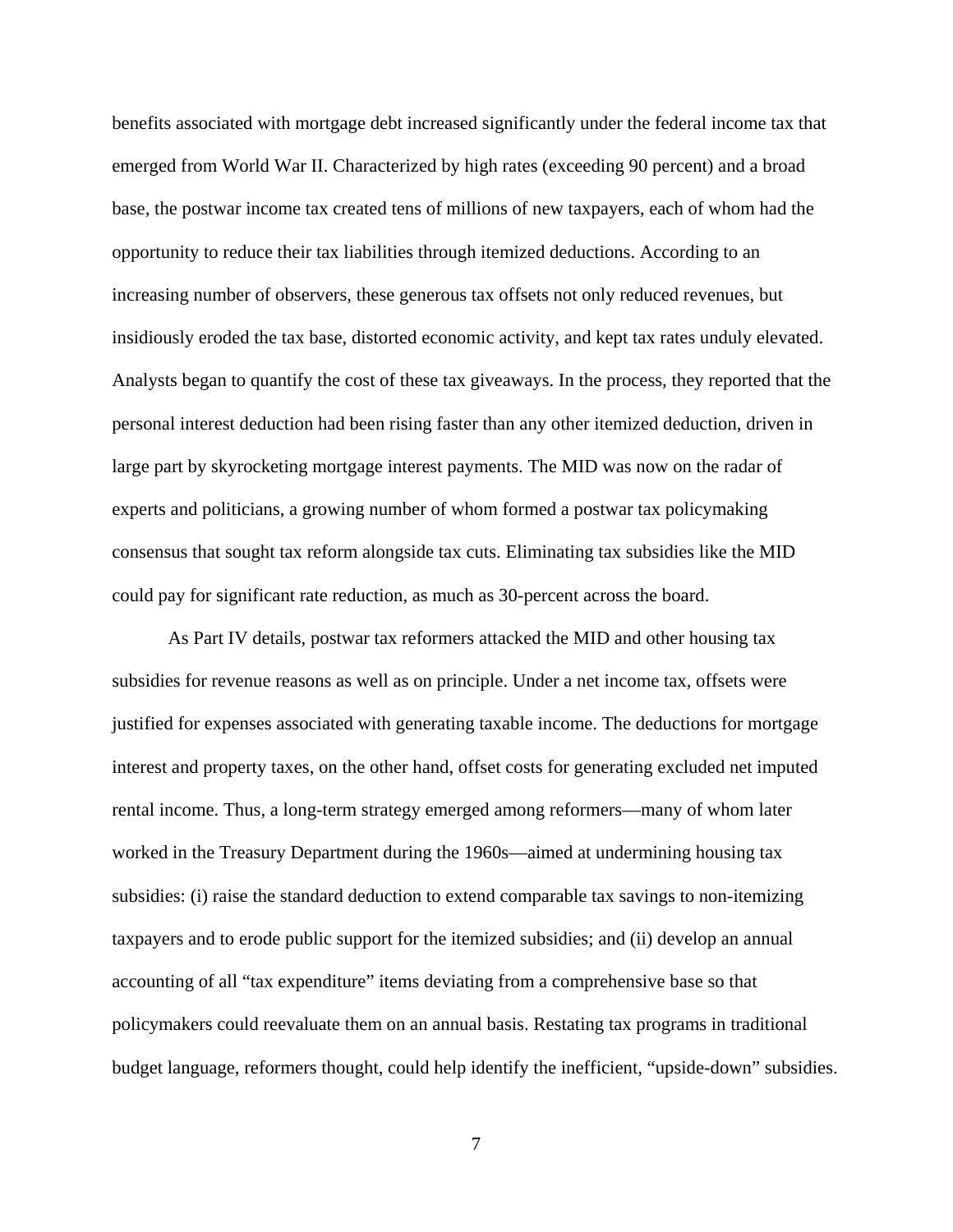Formulation of the tax expenditure budget within Treasury coincided with sweeping tax reform studies that culminated in significant tax reform in 1969. Reformers' long-term strategy appeared to be working, with Congress raising the standard deduction and removing millions of MID beneficiaries. Legislators again raised the standard allowance in the mid-1970s such that by decade's end only slightly more than one-quarter of all taxpayers reaped the benefits of housing tax subsidies, which by this point had gotten not only more regressive but considerably more expensive. Even as analysts and policymakers highlighted the subsidies' costs and inequities, popular support for the MID grew and then accelerated as inflation eroded the value of tax-free thresholds, creating new recipients of itemized deductions while still helping old recipients.

The MID appeared immune to reform. But as Part V explains, the fiscal crisis of the early 1980s provided reformers with a unique opportunity. As part of his administration's attempt to right the slumping economy and to stanch the exploding budget deficit, President Reagan gave his Treasury Department the green light to root out revenue. Everything appeared to be on the table. That is, until Reagan immunized the MID, immediately injecting politics into the tax reform effort and belying his earlier support for fundamental reform. In the end, the Tax Reform Act of 1986 accomplished a great deal. But with the MID cordoned off, the restructured tax code challenged only tangentially existing housing tax policies. Moreover, the challenge was shortlived as the following year Congress enacted the tax allowance for home equity loans, turning houses into \$100,000 credit cards.

Over the next twenty years, housing tax subsidies became even more indefensible, hastening the collapse of the housing and financial markets. But the die had been cast in the mid-1980s with Reagan's capitulation, the subsequent short-circuiting of fundamental tax reform, and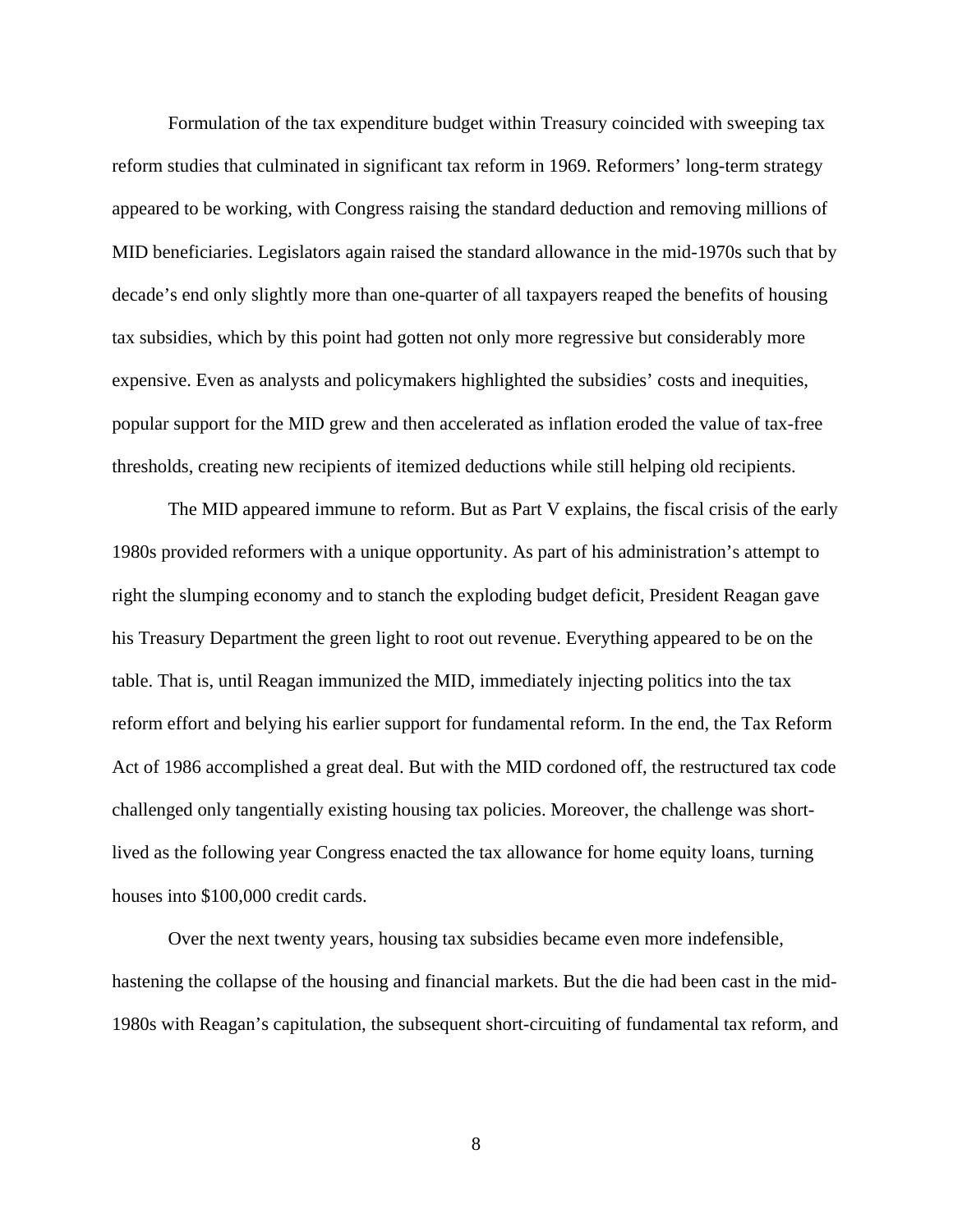the preservation of the MID. This Article's Conclusion offers a eulogy to the MID that is more applicable today than at any time during its nearly 100-year history.

## I. HOMEOWNERSHIP AND THE MODERN FEDERAL INCOME TAX

In 2004, the rate of homeownership in the United States reached 69 percent, an all-time high.<sup>35</sup> In each of the next four years homeownership receded slightly from its high-water mark such that by 2008, the percentage of owner-occupied dwellings had fallen to  $67.8$  percent.<sup>36</sup> Notwithstanding the recent downturn, the current rate of homeownership remains high by historical standards. In 1890, just 47.8 percent of households were owner-occupied, a figure that fluctuated only slightly until the  $1930s$ <sup>37</sup>. The exigencies of the Great Depression—protracted joblessness, tight credit, and massive foreclosures—contributed to the rate of homeownership falling more than 4 percentage points to  $43.6$  percent.<sup>38</sup> Beginning in 1940, however, the number of owner-occupied households experienced extraordinary growth, rising steadily and rapidly over the next thirty years from less than 44 percent to  $64.2$  percent.<sup>39</sup> For the next twenty years, homeownership stagnated, falling to  $63.9$  percent by 1990,<sup>40</sup> but rebounded again in the 1990s, reaching its historic peak in 2004.

What factors contributed to the waxing and waning and then waxing again of homeownership in the United States? Not the tax system.

<sup>\*\*\*</sup> 

<sup>&</sup>lt;sup>35</sup> U.S. Census Bureau, Housing Vacancies and Homeownership (CPS/HVS), Historical Tables, Table 7: Annual Estimates of the Housing Inventory, available at  $\frac{http://www.census.gov/hhes/www/housing/hvs/historic/index.html.$ 

 $^{36}$  U.S. Census Bureau, Press Release, Reports on Residential Vacancies and Homeownership 3 (2009).<br><sup>37</sup> Bureau of the Census, Historical Statistics of the United States, Colonial Times to 1970 646 (1975), available at http://www2.census.gov/prod2/statcomp/documents/CT1970p1-01.pdf. Between 1890 and 1930, the U.S. Census reported homeownership rates of 47.8 percent in 1890; 46.7 percent in 1900; 45.9 percent in 1910; 45.6 percent in 1920; and 47.8 percent in 1930. *Id.* 

<sup>&</sup>lt;sup>38</sup> Id.<br><sup>39</sup> U.S. Census Bureau, Statistical Abstract of the United States: 1999 727 (118<sup>th</sup> ed. 1999), available at<br>http://www.census.gov/prod/99pubs/99statab/sec25.pdf.

<sup>&</sup>lt;sup>40</sup> U.S. CENSUS BUREAU, STATISTICAL ABSTRACT OF THE UNITED STATES: 2008 607 (127<sup>th</sup> ed. 2008), http://www.census.gov/prod/2007pubs/08abstract/construct.pdf.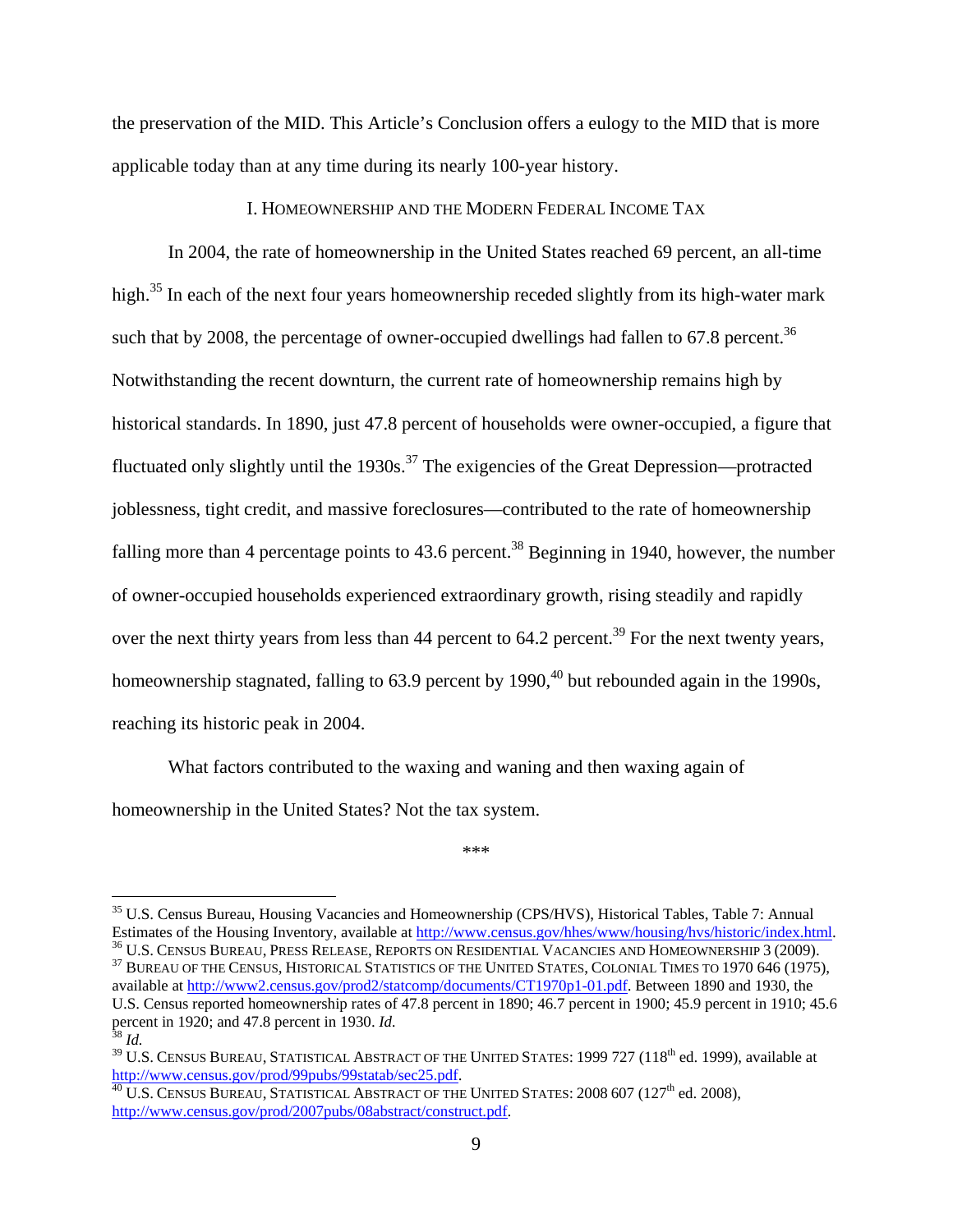In February 1913, three quarters of the states ratified the Sixteenth Amendment, and nine months later President Woodrow Wilson signed into law the modern federal income tax.<sup>41</sup> The Revenue Act of 1913<sup>42</sup> assessed a modest "normal" tax of one percent on incomes above \$3,000 for single individuals and \$4,000 for married couples as well as a progressive "surtax" ranging from one to six percent on net income above \$20,000.<sup>43</sup> As its Progressive Era advocates had envisioned,<sup>44</sup> the tax fell disproportionately on the rich. Adjusted for inflation, exemption levels created a tax-free threshold for singles and married couples of, respectively, \$65,000 and \$85,000 (2009 dollars), while only taxpayers with incomes exceeding \$500,000 (adjusted) were subject to tax rates above one percent, with the top marginal rate of seven percent assessed only on incomes approaching \$11,000,000 (adjusted).<sup>45</sup> Generous zero-bracket levels exempted 98 percent of all households,<sup>46</sup> such that the Bureau of Internal Revenue—precursor to the Internal Revenue Service—processed just 358,000 individual income tax returns in 1913, netting only \$28 million (\$611 million adjusted).<sup>47</sup> Between 1916 and 1918, Congress turned in desperation to the nascent income tax to help finance World War  $I^{48}$  by significantly raising rates,  $49$  lowering

<sup>&</sup>lt;sup>41</sup> For the ratification movement, see W. ELLIOT BROWNLEE, FEDERAL TAXATION IN AMERICA: A SHORT HISTORY 36-46 (1996); JOHN D. BUENKER, THE INCOME TAX AND THE PROGRESSIVE ERA (1985); SIDNEY RATNER, AMERICAN TAXATION: ITS HISTORY AS A SOCIAL FORCE IN DEMOCRACY 250-340 (1942).<br><sup>42</sup> *Supra* note 29.<br><sup>43</sup> "Normal" income tax rates were assessed on taxable income above the exemption levels and below \$20,000,

while graduated "surtax" rates were assessed on taxable income above \$20,000.

<sup>44</sup> *See* Ajay K. Mehrotra, *Envisioning the Modern American Fiscal State: Progressive Era Political Economists and the Intellectual Foundations of the U.S. Income Tax*, 52 UCLA L. REV. 1793 (2005) (exploring legal and economic arguments for redistributive, ability to pay taxation); CORDELL HULL, 1 THE MEMOIRS OF CORDELL HULL 71 (1948) (primary author of the 1913 Revenue Act calling the income tax "the one great equalizer of the tax burden and therefore a tremendous agency for the improvement of social conditions"); Roy G. Blakey, *The New Income Tax*, 4 AM. ECON. REV. 25, 33 (1914) (considering progressive taxation a symbol of economic and social justice); Edwin R. A. Seligman, *The Income Tax*, 9 POL. SCI. Q. 610, 648 (1894) (calling for a federal income tax to "round out the existing tax system in the direction of greater justice").<br><sup>45</sup> The top marginal rate of seven percent began at \$500,000 unadjusted.

<sup>&</sup>lt;sup>46</sup> W. Elliot Brownlee, *Historical Perspective on U.S. Tax Policy Toward the Rich in* DOES ATLAS SHRUG?: THE ECONOMIC CONSEQUENCES OF TAXING THE RICH 29, 41-42 (Joel B. Slemrod ed., 2000).

<sup>&</sup>lt;sup>47</sup> Scott Hollenbeck and Maureen Keenan Kahr, *Ninety Years of Individual Income and Tax Statistics, 1916-2005,*<br>IRS STATISTICS OF INCOME BULLETIN 144 (Winter 2008), available at http://www.irs.gov/pub/irs-soi/16-05intax. <sup>48</sup> See W. Elliot Brownlee, *Wilson and Financing the Modern State: The Revenue Act of 1916, in PROC. AM. PHIL.* 

SOC'Y 129, 173-210 (1985).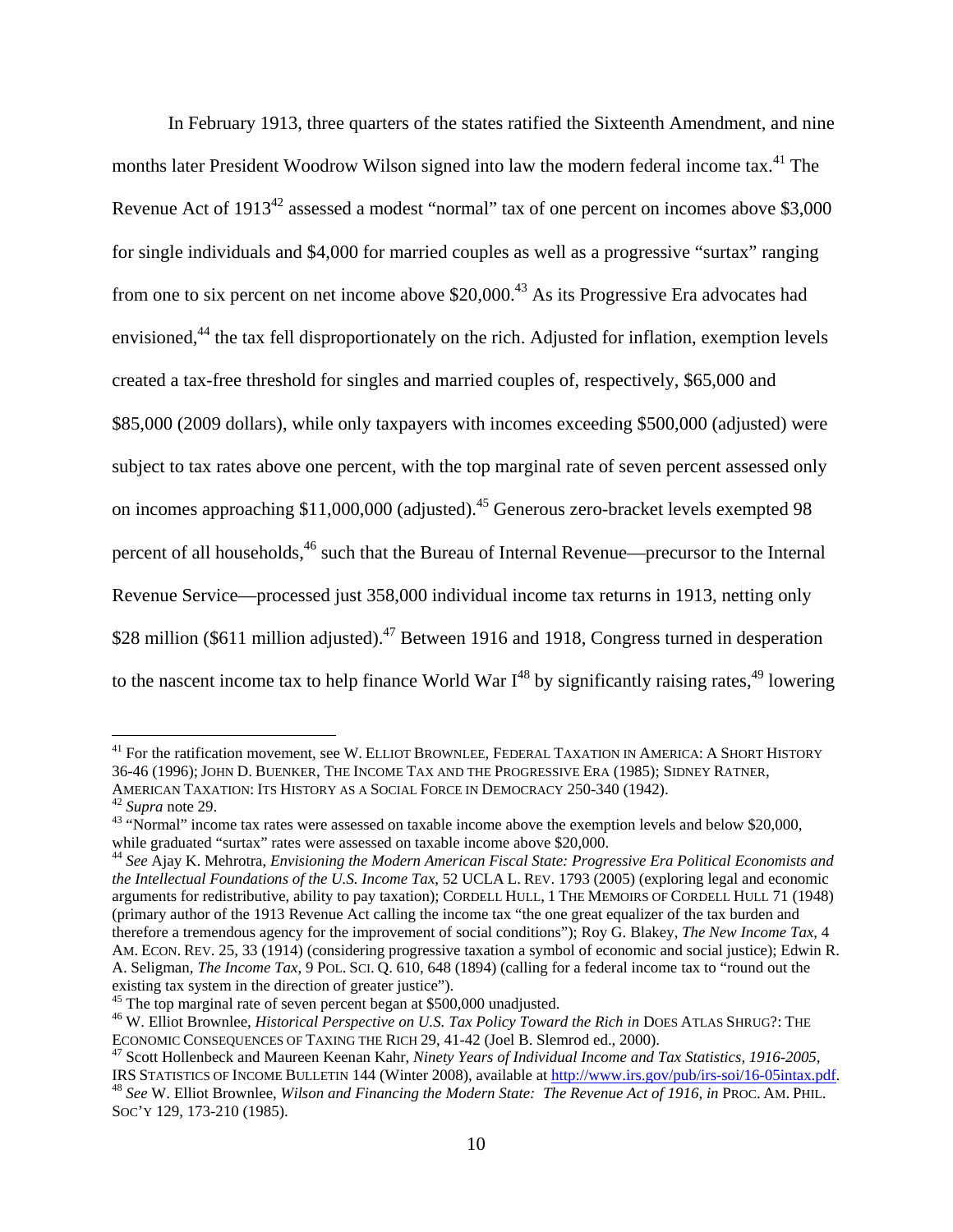personal exemptions,<sup>50</sup> and thereby creating four million new taxpayers.<sup>51</sup> Despite the lower exemptions and broader base, the levy remained a class-based tax, affecting only 15 percent of all households.<sup>52</sup> Meanwhile, the wealthiest one percent of Americans accounted for 80 percent of income tax receipts, and were subject to effective tax rates exceeding 15 percent.<sup>53</sup>

The early internal revenue laws also provided allowances for certain expenses when calculating total taxable income. The Revenue Act of 1913 enumerated eight such deductions. None of the eight allowances provided an explicit carve-out for mortgage interest, but one of them afforded an offset for consumer interest,<sup>54</sup> a provision that remained largely unchanged for 70 years.55 By all accounts, consumer interest payments in 1913 "were minimal,"56 and the ratio of non-farm mortgage debt to total consumer debt was low.57 Moreover, even though legislative debates in 1913 reveal some awareness among members of Congress that taxpayers might deduct

 $^{49}$  By war's end, individual income tax rates ranged between 12 and 77 percent, and estate tax rates reached 25 percent. Revenue Act of 1918, 40 Stat. 1057, 1062 (1918).<br><sup>50</sup> Id. at 1069.

<sup>&</sup>lt;sup>51</sup> Hollenbeck and Kahr, *supra* note 47, at 144.<br><sup>52</sup> BROWNLEE, *supra* note 41, at 44.<br><sup>53</sup> *Id.*<br><sup>54</sup> *See supra* note 30. The other seven deductions included offsets for: (i) business expenses; (ii) state and local taxes; (iii) losses (both capital and casualty); (iv) bad debts; (v) depreciation and depletion of business property; (vi) dividends received; and (vii) tax paid or withheld.

<sup>55</sup> *See* Revenue Act of 1916, 39 Stat. 756, 759 (1916); Revenue Act of 1918, 40 Stat. at 1067-68, *supra* note 49; Revenue Act of 1921, 42 Stat. 227, 239 (1921); Revenue Act of 1924, 43 Stat. 253, 270 (1924); Revenue Act of 1926, 44 Stat. 9, 26 (1926); Revenue Act of 1928, 45 Stat. 791, 799 (1928); Revenue Act of 1932, 47 Stat. 169, 179 (1932); Revenue Act of 1934, 48 Stat. 680, 688 (1934); Revenue Act of 1935, 49 Stat. 1014 (1935); Revenue Act of 1936, 49 Stat. 1648, 1659 (1936); Revenue Act of 1940, 54 Stat. 516 (1940); Revenue Act of 1941, 55 Stat. 687 (1941); Revenue Act of 1942, 56 Stat. 798 (1942); Revenue Act of 1943, 58 Stat. 21 (1943); Individual Income Tax Act of 1944, 58 Stat. 231 (1944); Revenue Act of 1945, 59 Stat. 556 (1945); Revenue Act of 1948, 62 Stat. 110 (1948); Revenue Act of 1950, 64 Stat*.* 906 (1950); Revenue Act of 1951, 65 Stat*.* 452 (1951); Internal Revenue Code of 1954, 68A Stat. i, 46 (1954); Revenue Act of 1962, 76 Stat. 960 (1962); Revenue Act of 1964, 78 Stat*.* 19 (1964); Revenue and Expenditure Control Act of 1968, 82 Stat*.* 251 (1968); Tax Reform Act of 1969, 83 Stat. 487 (1969); Revenue Act of 1971, 85 Stat. 497 (1971); Tax Reduction Act of 1975, 89 Stat. 26 (1975); Tax Reform Act of 1976, 90 Stat. 1520 (1976); Tax Reduction and Simplification Act of 1977, 91 Stat. 126 (1977); Revenue Act of 1978, 92 Stat. 2763 (1978); Economic Recovery Tax Act of 1981, 95 Stat. 172 (1981); Tax Equity and Fiscal Responsibility Act of 1982, 96 Stat. 324 (1982); Deficit Reduction Act of 1984, 98 Stat. 494 (1984).<br><sup>56</sup> Rosen, *supra* note 10, at 388

<sup>&</sup>lt;sup>57</sup> See SAUL B. KLAMAN, THE POSTWAR RESIDENTIAL MORTGAGE MARKET 284 (1961) (reporting non-farm mortgage debt in 1914 as 11.7 percent of total debt).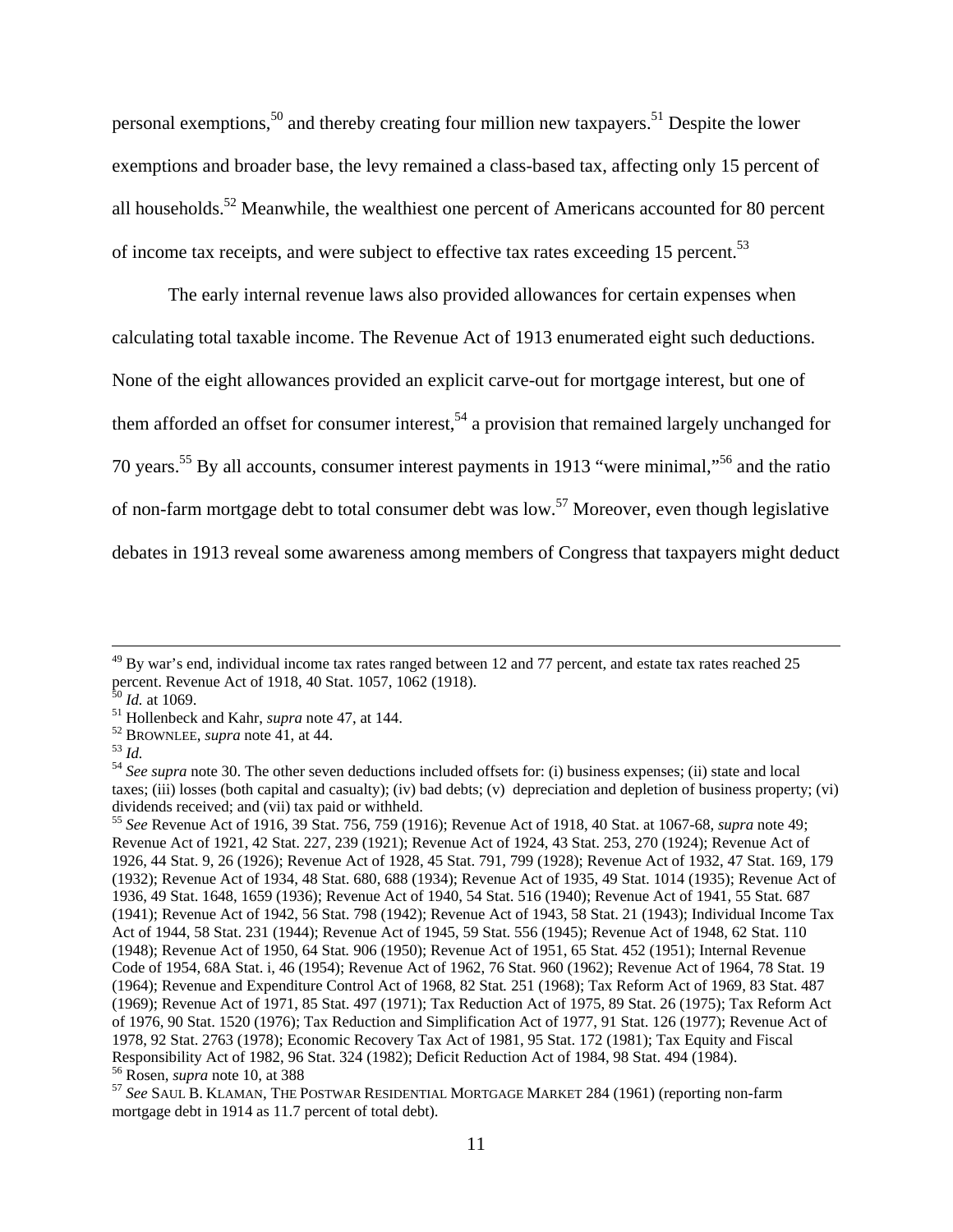mortgage interest payments under the proposed allowance for consumer interest,<sup>58</sup> there is no evidence that Congress viewed the deduction as a vehicle for promoting homeownership. The better interpretation for why legislators included the deduction in the original Revenue Act is that it was extraordinarily difficult both practically and administratively to differentiate between the personal and profit-seeking expenses of family-run farms, small businesses, and individual proprietors.59 Given these difficulties, Congress provided full deductibility of interest on debt for business expenses $^{60}$  in addition to debt for pseudo-business and personal expenses.<sup>61</sup>

Americans were using mortgages to finance the purchase of personal residences even if most policymakers did not recognize the practice. In 1890, 27.7 percent of all owner-occupied non-farm units were secured by a mortgage.<sup>62</sup> By 1910, 33 percent of homeowners carried a

<sup>&</sup>lt;sup>58</sup> The only discussion I found reflecting legislators' awareness in 1913 that taxpayers might deduct mortgage interest under the proposed consumer interest deduction involved a short discussion during debate on the Senate floor over the proposed tax bill:

If I understand [the deduction for consumer interest], it would result in this sort of a situation: Here is one man, for example, who has purchased a home. He has given a mortgage upon it for its price or a large part of it, and is paying, let us say, \$1,000 in interest. Under this bill that would be deducted from his net income. But if his neighbor has rented a house, and instead of virtually paying what the first-named man does in the form of interest he pays directly \$1,000 rent. He gets no deduction whatever, and yet the situation of the two is to all intents and purposes precisely the same. One has made a purchase and is paying interest which virtually amounts to rent. The other has not made a purchase, but pays the rent direct. One gets the exemption and the other does not.

<sup>50</sup> CONG. REC. 3848 (1913) (statement of Sen. Sutherland).

<sup>59</sup> *See* Koppelman, *supra* note 32; C. HARRY KAHN, PERSONAL DEDUCTIONS IN THE FEDERAL INCOME TAX 12-13 (1960) (calling the "lack of distinction between personal expenses on the one hand and business expenses and losses on the other" the "primary reason" legislators provided a deduction for personal interest in 1913); Stanley S. Surrey, *The Federal Income Tax Base for Individuals*, 58 COLUM. L. REV. 815, 825 (1958) (surmising that the deduction was included "because it was thought difficult to separate personal interest from business interest").<br><sup>60</sup> See supra note 54.<br><sup>61</sup> At least one member of Congress recognized that the deduction for consumer interest viola

net income tax that taxpayers should be allowed offsets only for items that generate taxable income. *See* 50 CONG. REC. 3846 (1913) (statement of Sen. Cummins):

This whole paragraph [involving the proposed deduction for consumer interest] is framed upon the idea that the capital of the individual must be protected intact, must be preserved; that he can use any part of the income he likes for the repair of the capital with which he entered the year and have it deducted from the income. The principle is wrong. It ought not be in any income tax law. It is not a part of the purpose of an income tax law to guarantee that the capital shall be maintained. If the capital is lost, there will be a diminished income the following year upon which to levy the tax; but the taxable income should not be depleted by withdrawing from it a sum sufficient to maintain the capital, unless the income arose out of a business in which the capital was employed. 62 CENSUS, *supra* note 37, at 651.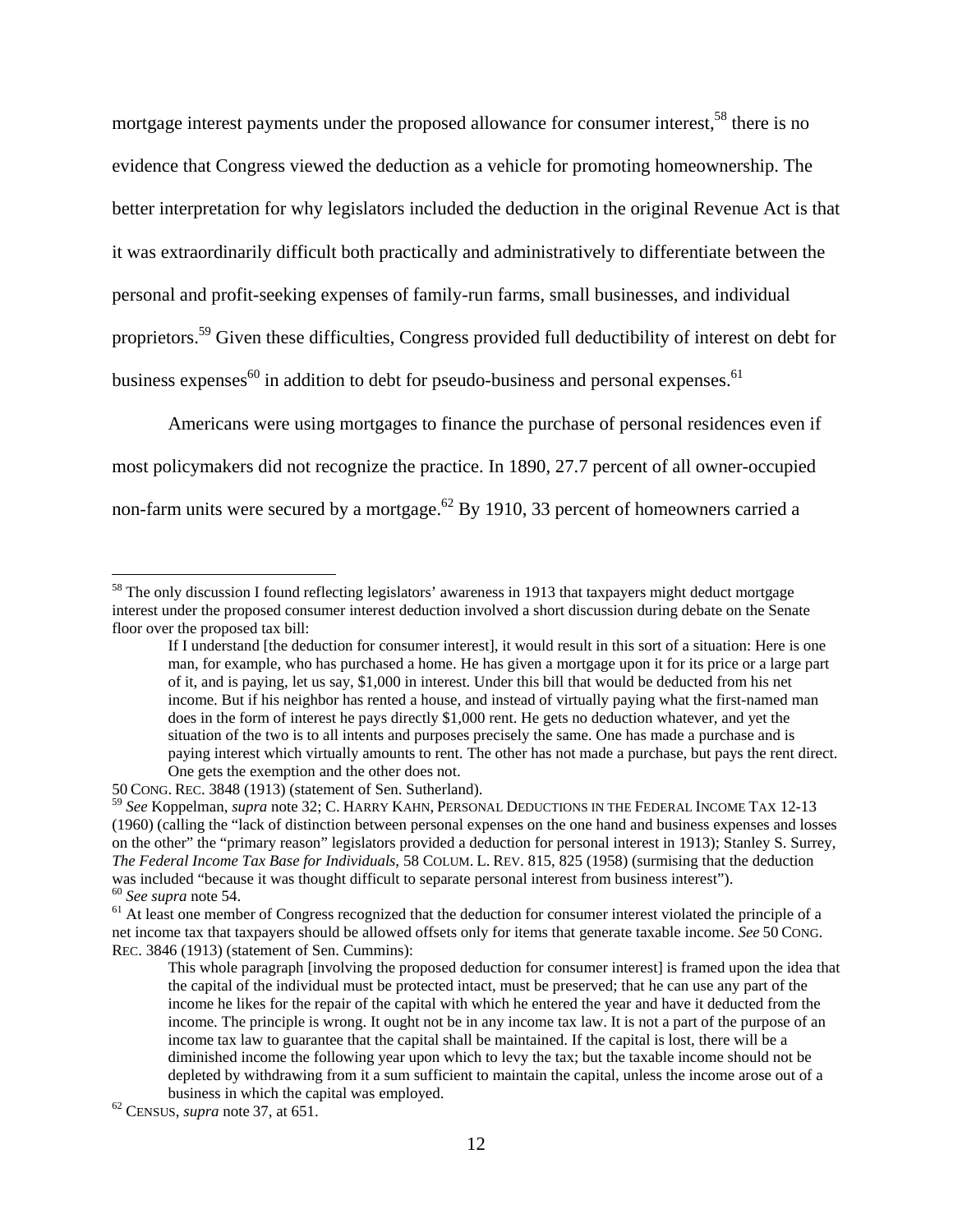mortgage on their primary residence, and by 1920, the figure topped 40 percent.<sup>63</sup> Moreover, contrary to the popular image of early twentieth-century America as largely agrarian with farms outnumbering owner-occupied residences and farm mortgage debt exceeding home mortgage debt,<sup>64</sup> the value of outstanding *non*-farm mortgages in 1910 was markedly greater than farm mortgages (\$4.5 billion to \$3.2 billion<sup>65</sup>) with the disparity widening with each passing year. In 1920, homeowners serviced \$9.35 billion in mortgage debt versus farmers' mortgage obligations of \$7.86 billion.<sup>66</sup> By 1930, the discrepancy had grown to \$30.2 billion versus \$9.6 billion.<sup>67</sup>

Only a fraction of the interest on escalating home mortgage debt was eligible for the deduction under the nascent federal income tax. Except for the war years when Congress lowered personal exemptions, the number of homeowners and mortgaged primary residences exceeded the number of tax returns filed.<sup>68</sup> Moreover, after seizing control of Congress in 1920, Republicans wasted no time in removing millions of homeowners from the income tax rolls, and reducing the value of tax benefits for those still subject to tax.<sup>69</sup> Republicans raised exemptions for singles and married taxpayers, instituted the preferential treatment for capital gains, and

 $63$  Id.

<sup>63</sup> *Id.* <sup>64</sup> *See e.g.*, Roger Lowenstein, *Who Needs the Home Mortgage-Interest Deduction?* NEW YORK TIMES MAGAZINE (March 5, 2006), available at http://www.nytimes.com/2006/03/05/magazine/305deduction.1.html?pagewanted=all (asserting that "[i]t was not until the 1920s and the spread of the automobile that home mortgages outnumbered farm mortgages").

<sup>65</sup> For non-farm mortgages, see CENSUS, *supra* note 37, at 648. For farm mortgages, see L. M. Graves, *Interest and* 

<sup>&</sup>lt;sup>66</sup> CENSUS, *supra* note 37, at 648.<br><sup>67</sup> For non-farm mortgages, see id. For farm mortgages, see id. at 466; BUREAU OF THE CENSUS, SPECIAL REPORTS, FARM MORTGAGE DEBT: COOPERATIVE REPORT 12 (1952). These numbers tell the story of a stagnant farm population and a rapidly increasing non-farm population; between 1910 and 1930, the number of owner-occupied farms shrunk from just under 3.84 million to 3.45 million while the number of owner-occupied non-farm residences doubled from 5.25 million to 10.55 million. CENSUS, *supra* note 37, at 646.

 $^{68}$  In 1913, taxpayers filed 358,000 returns at a time when there were 5.25 million homeowners and 1.7 million mortgaged homeowners. In 1920, with the personal exemption still at a wartime low, 7.26 million returns compared to 7.04 million homeowners and 2.7 million mortgaged homeowners. In 1930, returns barely topped 3.7 million while over 4.7 million out of 10.56 million homeowners carried a mortgage. *See* CENSUS, *supra* note 37, at 1110; Hollenbeck and Kahr, *supra* note 47, at 144.<br><sup>69</sup> Between 1920 and 1931, the number of annual income tax returns plummeted from 7.26 million to 3.23 million,

while income tax receipts dropped from \$1.08 billion to \$246 million. *See* CENSUS, *supra* note 37, at 1110; Hollenbeck and Kahr, *supra* note 47, at 144.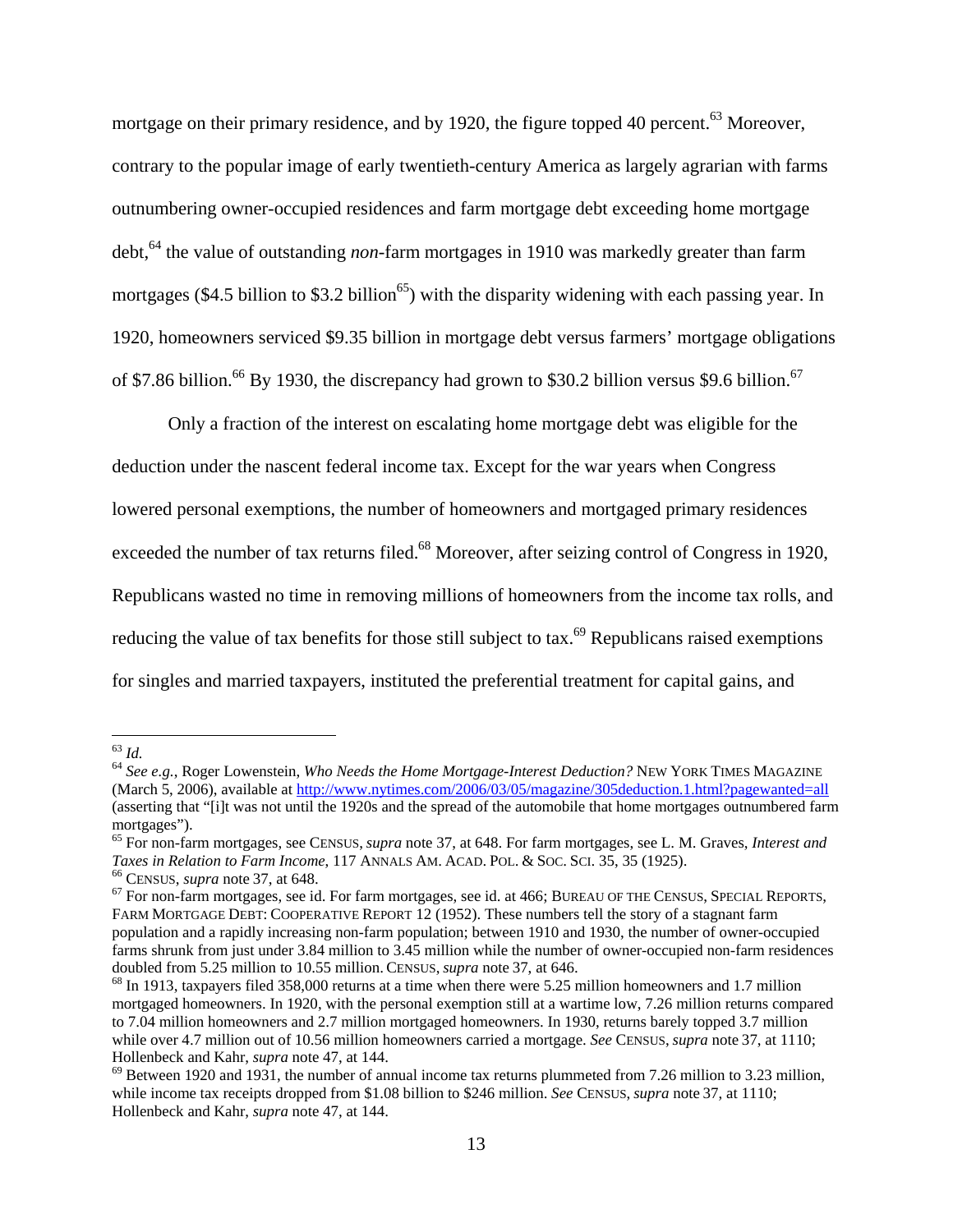drastically lowered tax rates across the board while cutting the top marginal rate from 77 to 25 percent.<sup>70</sup> Also, between 1913 and 1930, the average annual earnings of non-farm workers never exceeded the tax-free threshold for married couples.<sup>71</sup> Untold numbers of these workers had purchased homes, many with the help of a mortgage, but none of them received any tax benefit from homeownership.

The interest deduction was not for average Americans, nor for middle or even uppermiddle class Americans. It was reserved for a limited few, wealthy enough to be subject to the class-based income tax; in other words, those households whose tenure decisions had nothing whatsoever to do with a tax deduction.

II. FROM ECONOMIC STABILIZATION TO HOMEOWNERSHIP: DEPRESSION, WAR, AND AFFLUENCE

The 1920s witnessed significant growth in rates of homeownership and in home mortgage debt. Between 1920 and 1930, the number of Americans owning homes rose two percentage points, from 45.6 to 47.8 percent.<sup>72</sup> In addition, the value of residential mortgage debt more than tripled, jumping from \$9.35 billion to \$30.18 billion.<sup>73</sup> In fact, according to one account of housing patterns in the first half of the twentieth century, "[t]he general economic expansion of [the 1920s] found no more dramatic expression in any area than in that of mortgage lending."<sup>74</sup> As dramatically as the housing market ascended in the 1920s, its collapse in the 1930s was swifter still.

<sup>70</sup> *See* Revenue Act of 1921, 42 Stat. at 232-37 (lowering top marginal rate to 58 percent and providing favored rates for capital gains); Revenue Act of 1924, 43 Stat. at 262-64, 272 (raising exemptions and lowering the top rate to 46 percent); Revenue Act of 1926, 44 Stat. at 21-23 (lowering top rate to 25 percent).

<sup>&</sup>lt;sup>71</sup> CENSUS, *supra* note 37, at 164. In fact, it was not until 1942 that the average annual earnings of non-farm workers exceeded that tax-free threshold, a milestone that was due as much to the falling exemption (which had been lowered to \$1,200) as to elevated incomes. *Id.*<br><sup>72</sup> See CENSUS, supra note 37, at 646.<br><sup>73</sup> Id. at 647.<br><sup>74</sup> Ernest M. Fisher, *Changing Institutional Patterns of Mortgage Lending*, 5 J. FIN. 307, 307 (1950). See also

Charles E. Persons, *Credit Expansion, 1920 to 1929, and Its Lessons*, 45 Q. J. ECON. 94 (1930) (describing the role of mortgage debt in the massive expansion of credit in the 1920s).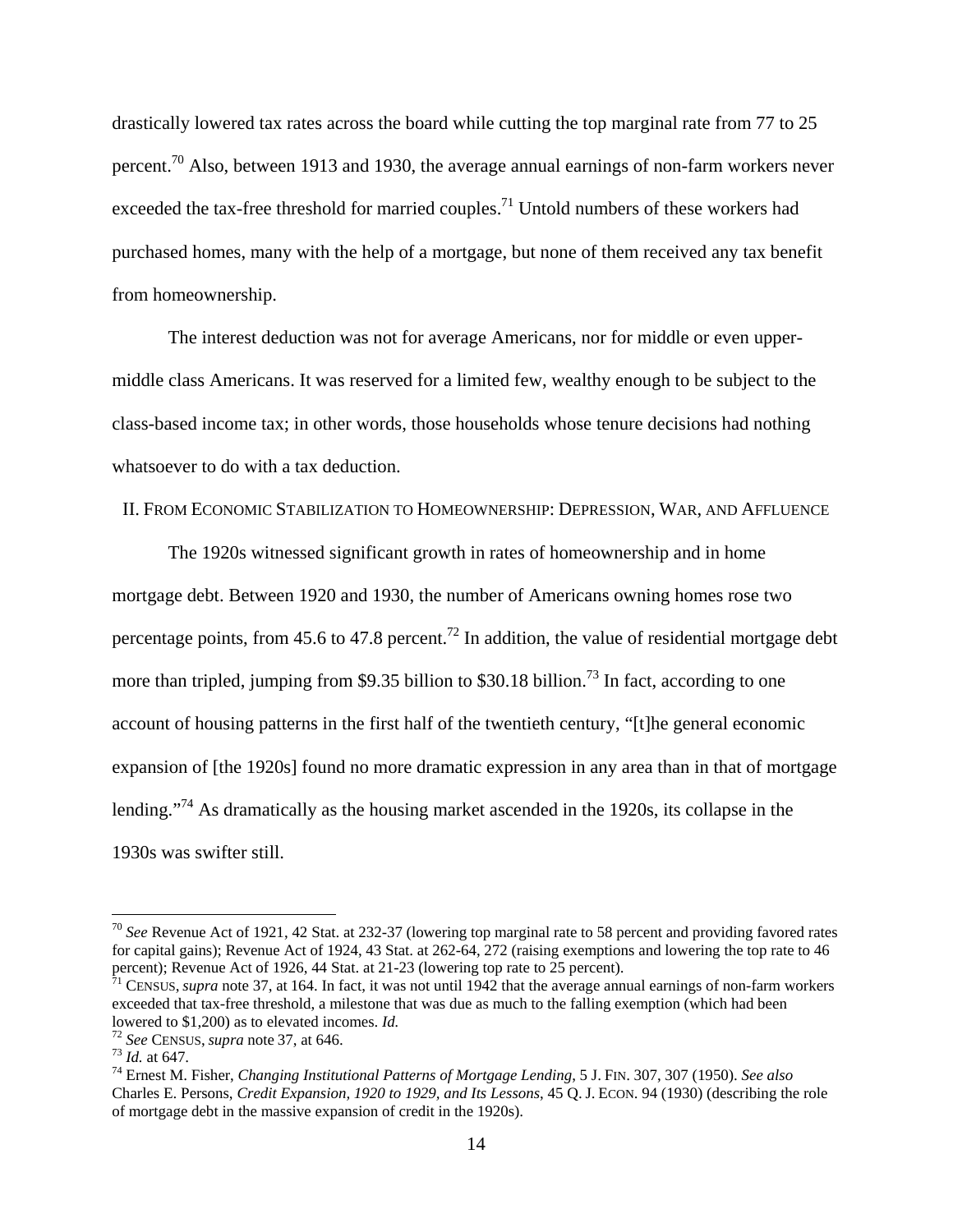Housing went the way of the banking system during the Great Depression. Property values fell by 50 percent relative to their peak in the mid-1920s.<sup>75</sup> Millions of Americans had financed their home purchases with mortgage loans that were short-term (typically 3- to 10-year) and non-amortizing (that is, structured with interest-only or minimal principal payments such that the balance remained high until term) with variable rates of interest, loan-to-value ratios below 50 percent, and "balloon" or "bullet" payments on high principal balances due in full at the end of term.<sup>76</sup> Lenders, many of whom were trying to service their own debt and pay off their own creditors, refused to restructure or refinance loans when they came due. At a time when nearly 25 percent of Americans were out of work, $^{77}$  millions of borrowers were short sufficient cash to make mortgage payments and home values dipped below principal mortgage balances, forcing one-time homeowners to go into default. Massive foreclosures ensued. Between 1931 to 1935, an average of 250,000 mortgagors defaulted,<sup>78</sup> such that 10 percent of homes went into foreclosure,<sup>79</sup> flooding the market with low-value, repossessed homes and further eroding the value of the existing, non-defaulted housing stock.

Homeownership rates tumbled more than four percentage points to 43.6 percent.<sup>80</sup> The number of mortgaged homes, which had jumped in the 1920s from 7.04 million to 10.55 million,

<sup>75</sup> Richard K. Green and Susan M. Wachter, *The American Mortgage in Historical and International Context*, 19 J.

<sup>&</sup>lt;sup>76</sup> See Albert Monroe, *How the Federal Housing Administration Affects Homeownership*, Unpublished Working Paper (2001), at 5, available at http://www.jchs.harvard.edu/publications/governmentprograms/monroe\_w02-4.pdf; WILLIAM W. BARTLETT, MORTGAGE-BACKED SECURITIES: PRODUCTS, ANALYSIS, TRADING 5-6 (1989). Not all home mortgages were short-term, nonamortizing loans prior to the 1930s. Savings and loan associations (or "building and loan" associations as they were called) accounted for about 50 percent of the mortgage market and offered qualifying borrowers fully amortized loans with terms as long as 15 years. Michael S. Carliner, *Development of Federal Homeownership "Policy,"* 9 HOUSING POL'Y DEBATE 299, 304 (1998). *See also* Robert E. Lloyd, Government-Induced Market Failure: A Note on the Origins of FHA Mortgage Insurance, 8 CRIT. REV. 61 (1994).<br>
<sup>77</sup> See http://www.fdrlibrary.marist.edu/depres24.html#.<br>
<sup>78</sup> BARTLETT, *supra* note 76, at 5<br>
<sup>79</sup> Green and W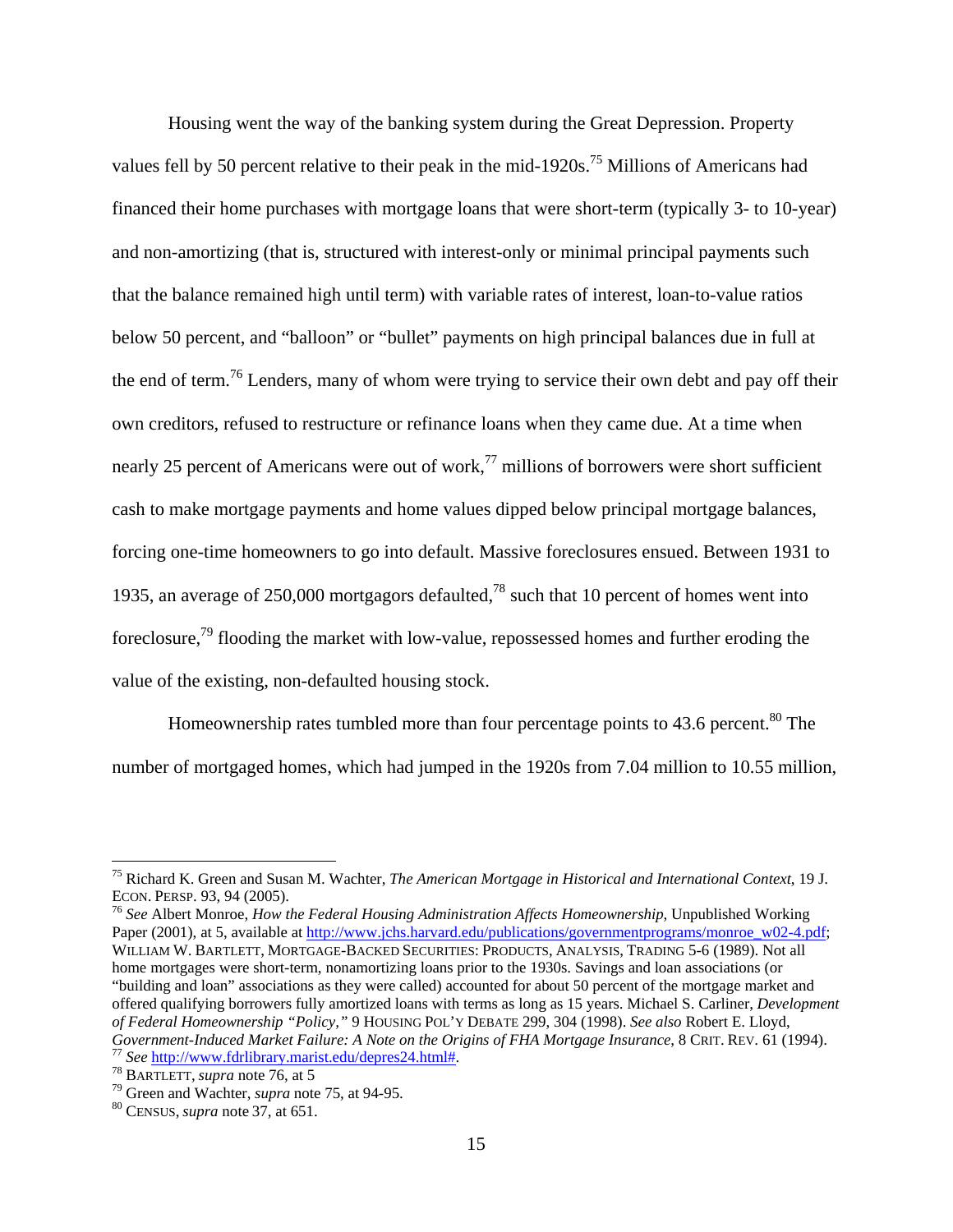stagnated in the 1930s.<sup>81</sup> Total home mortgage debt also fell during the decade from an all-time high of \$30.2 billion in 1930 to \$23.9 billion in 1939.<sup>82</sup> Moreover, construction for new housing plummeted from 509,000 to 93,000 units between 1929 and 1933, $83$  causing the value of new housing construction to drop even more precipitously from \$3.19 billion to \$319 million (and significantly off its high of  $$5.06$  billion in 1926).<sup>84</sup>

Farmers fared worse than homeowners. Dramatic declines in farm commodity prices during the 1930s caused farmers to lose their land and homes. $85$  The number of farms,  $86$ mortgaged farms, $87$  and farm mortgage debt $88$  all fell between 1930 and 1940. In addition, tight credit, shrinking incomes, depreciating land values, and fixed-rate, inflexible mortgages combined to force huge numbers of foreclosures.<sup>89</sup>

The federal government scrambled to shore up the disintegrating mortgage market, which prior to the 1930s was regulated in uncoordinated fashion by the states. The government had limited prior experience with regulating the mortgage industry. In 1916, Congress enacted the Federal Farm Loan Act to extend real estate mortgage credit to members of Farm Loan Associations through twelve regional Farm Loan Banks under the supervision of the Federal Farm Loan Board.<sup>90</sup> The experiment in cooperative mortgage regulation was viewed at the time

 $^{81}$  Id.

<sup>&</sup>lt;sup>82</sup> LEO GREBLER, DAVID M. BLANK & LOUIS WINNICK, CAPITAL FORMATION IN RESIDENTIAL REAL ESTATE:

TRENDS AND PROSPECTS 467 (1956).<br><sup>83</sup> CENSUS, *supra* note 37, at 640.<br><sup>84</sup> *Id.* at 618.<br><sup>85</sup> The calamitous trend for farmers was already underway in the 1920s. *See e.g.*, L. C. Gray, *The Trend in Farm Ownership*, 142 ANNALS AM. ACAD. POL. & Soc. SCI. 20, 25 (1929).<br><sup>86</sup> CENSUS, *supra* note 68, at 11 (falling from 6.3 to 6.1 million).<br><sup>87</sup> *Id*. (falling from 2.52 to 2.36 million).<br><sup>87</sup> *Id*. (falling from \$9.63 to \$6

<sup>89</sup> *See e.g.*, E. C. Young, *The Farm Mortgage Credit Situation in the United States*, 17 J. FARM ECON. 260, 261 (May 1935) (discussing farmers' short credit, limited provisions for debt retirement, and inability to refinance).

<sup>90</sup> *See* Donald C. Horton and E. Fenton Shepard, *Federal Aid to Agriculture Since World War I*, 19 AGRIC. HIST. 114, 116 (1945); Morton Bodfish, *Government and Private Mortgage Loans on Real Estate*, 11 J. LAND & PUB. UTIL. ECON. 402, 402 (1935).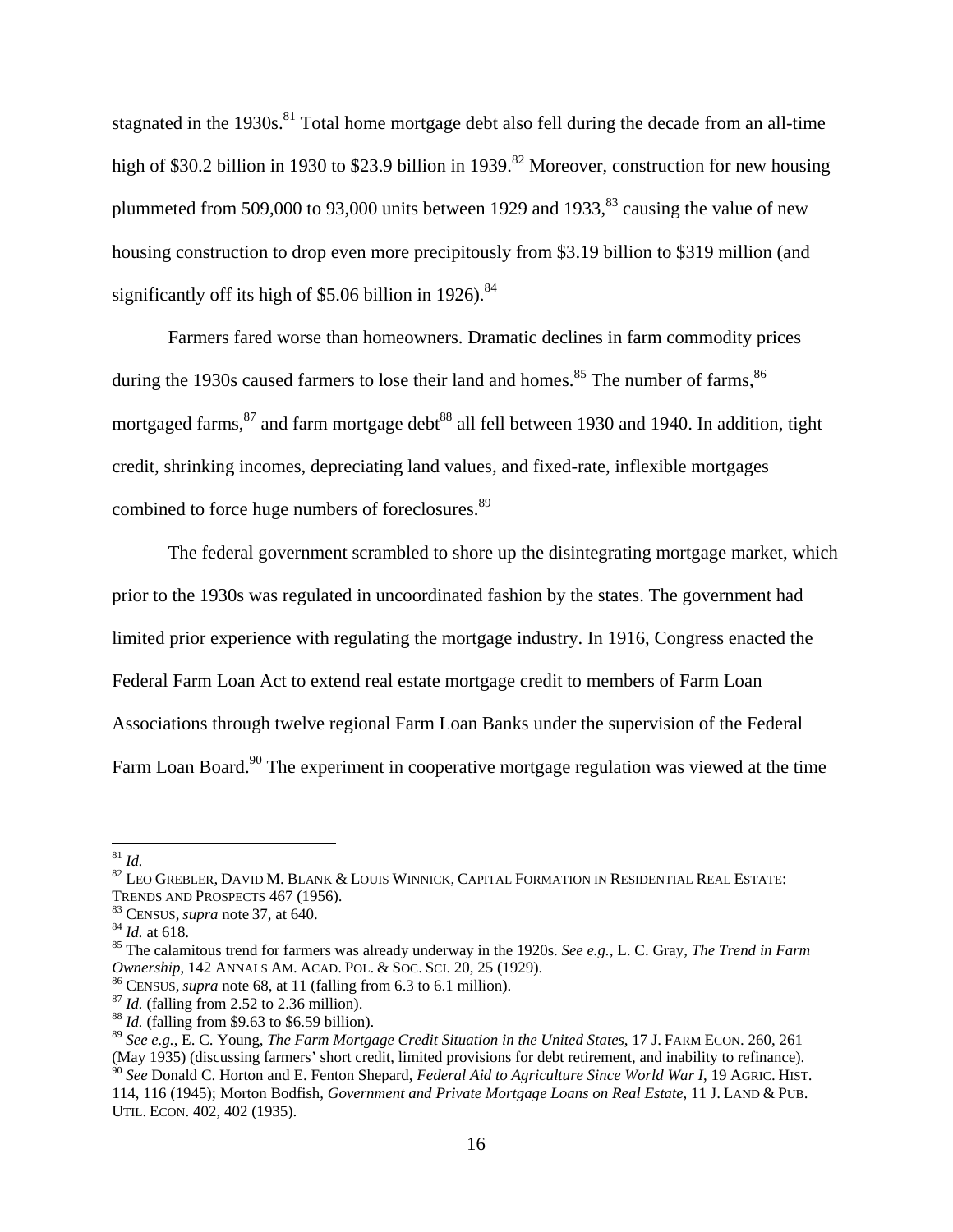as "the farmer's road to a debt-free Utopia."91 And in fact some of the mortgage reforms from this early period were successful enough to be adopted by federal agencies in the 1930s on a much larger scale, including the use of long-term, amortized loans.<sup>92</sup> Nonetheless, the federal experiment in aiding agricultural and real estate markets in the late 1910s and 1920s was qualitatively different than what followed the onset of the Great Depression. To combat the severe macroeconomic downturn of the 1930s the federal government took "direct action to control production [most famously through the Agricultural Adjustment  $Act^{93}$ ], to raise farm prices, to make credit available on favorable terms, and to supplement farmers' cash income."<sup>94</sup> While earlier aid "operated largely at the periphery of a more or less automatic economic system, those of the 1930s often involved the merging of governmental action with the economic forces operating through the market."95

The government intervened directly in the agricultural sector with a number of new agencies. In 1933, Congress authorized the Emergency Farm Mortgage Act to recapitalize the land banks, cut interest rates, extend repayment schedules, and offer emergency financing to individual farmers facing foreclosure. Also in 1933, Congress enacted the Farm Credit Act  $(FCA)$ ,  $96$  which, in the short-term, offered low-interest loans to farmers for agricultural production and refinancing mortgages. In the long-term, the FCA consolidated regulatory authority for providing agricultural credit, and it revamped the Farm Credit System started in 1916. Finally, the Federal Farm Mortgage Corporation, created in 1934, assumed control for

<sup>91</sup> J. K. Galbraith, R. M. Macy, and W. Malenbaum, *Farm Mortgage Loan Repayment: A Survey of Existing Plans and Some Possible Alternatives*, 19 J. FARM ECON. 764, 764 (1937).

<sup>92</sup> *See* F. F. Hill, *Flexible Payment Plans for Farm Mortgage Loans*, 20 J. FARM ECON. 257 (1938) (discussing some of these innovations in the farm context); Galbraith et al., *supra* note 91 (same).

<sup>93</sup> *See* 48 Stat. 31 (1933).

<sup>&</sup>lt;sup>94</sup> Horton and Shepard, *supra* note 90, at 117.<br><sup>95</sup> *Id.* at 117.

<sup>&</sup>lt;sup>96</sup> *See* 48 Stat. 257 (1933).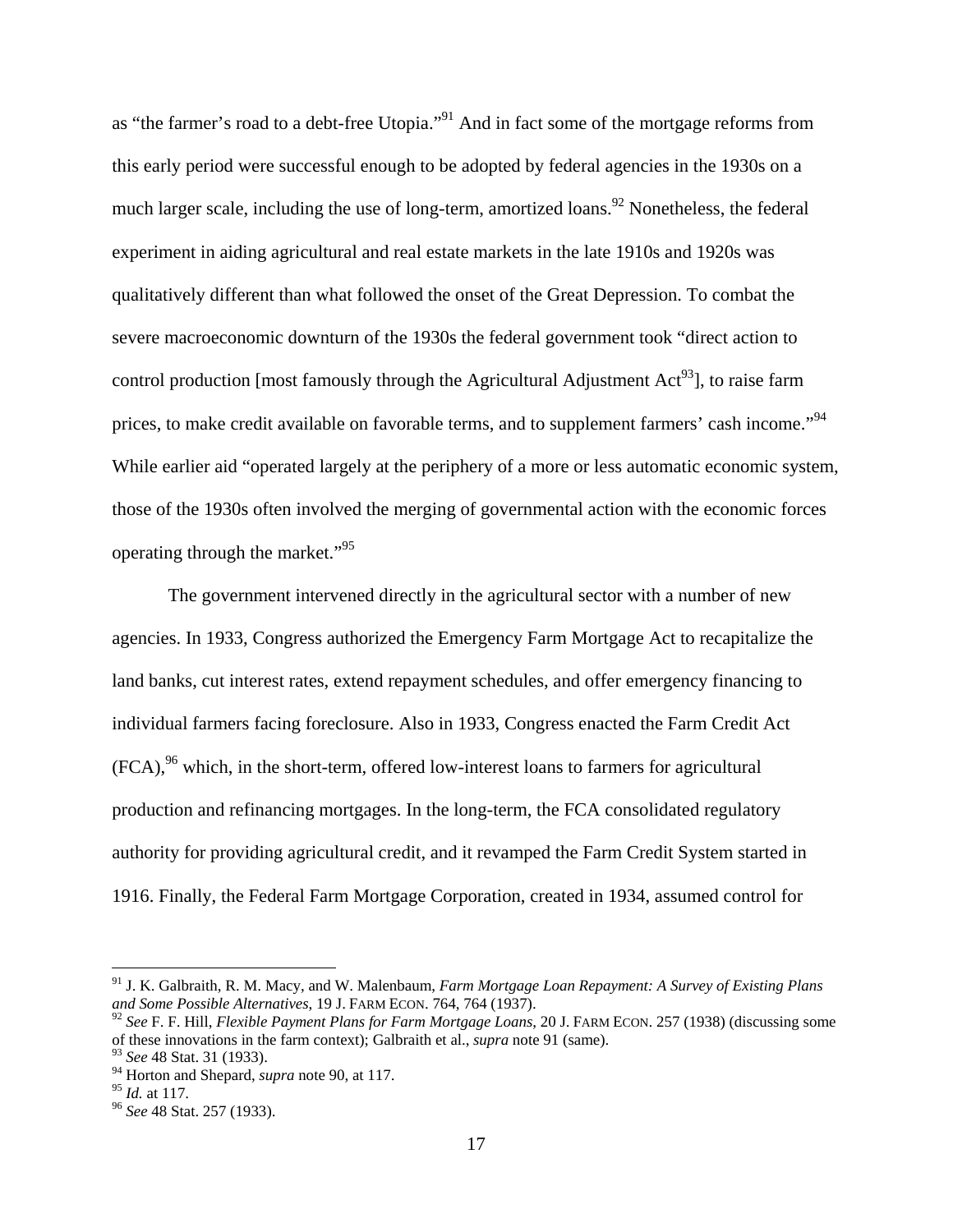issuing bonds guaranteed by the federal government, and infused capital into the agricultural real estate and mortgage markets.<sup>97</sup>

These experiments in federal agricultural aid were significant, but the largest departures from prior practice were reserved for the residential housing market.<sup>98</sup> As originally conceived, the innovative measures and ABC agencies were designed to carry out temporary, emergency policies of providing short-term credit to struggling homeowners, slowing and preventing foreclosures, and stabilizing the housing industry along with the entire financial system. Expanding homeownership "may have played a role" in the creation of various agencies, but the policies pursued "were primarily attempts to preserve the financial system."99 Whatever the original objectives of the emergency stabilization programs, they quickly became the norm rather than the exception. Indeed, as one group of expert commentators observed with the benefit of hindsight, the programs became "deeply imbedded in the processes of capital formation and financing in residential construction. Although objectives, methods, and intensity of aids have changed, the aids themselves have become widely accepted as essential parts of the institutional framework in which new housing is produced and financed."100 Three agencies in particular reshaped housing and homeownership in the United States: the Home Owners' Loan Corporation (HOLC), the Federal Housing Administration (FHA), and the Federal National Mortgage Association (popularly known as Fannie Mae). $^{101}$ 

<sup>97</sup> *See* Bodfish, *supra* note 90, at 403.

<sup>&</sup>lt;sup>98</sup> The administration of President Herbert Hoover was also active in combating the unstable housing market, establishing the Federal Home Loan Bank Board (which chartered and supervised savings and loans, and established the Federal Home Loan Banks that extended credit to S&Ls) and the Reconstruction Finance Corporation (RFC) (which provided emergency funds for ailing financial institutions). *See* Bodfish, *supra* note 90, at 403-04. These agencies were largely modeled on past experiments in emergency aid, however. <sup>99</sup> Carliner, *supra* note 76, at 305.

<sup>&</sup>lt;sup>100</sup> GREBLER ET AL., *supra* note 82, at 143.<br><sup>101</sup> Sundry other agencies played a less direct role in the reformulation of U.S. housing markets and policy. The Federal Deposit Insurance Corporation (FDIC), created in 1933, shored up depositor and investor confidence in the nation's banking system by providing deposit insurance to member banks. The Federal Savings and Loan Insurance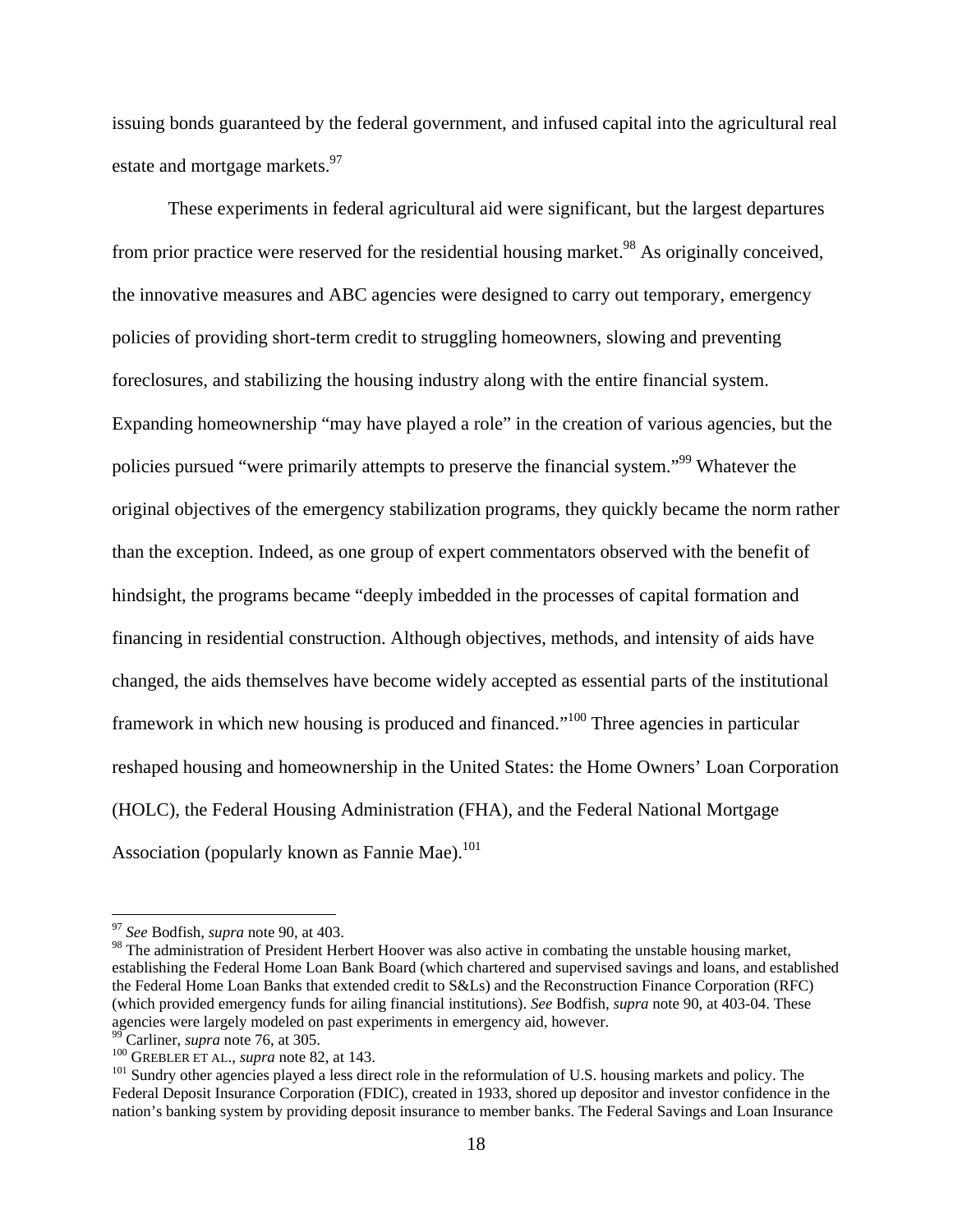Congress authorized the HOLC in 1933 as a quintessential emergency measure. As directed by the FHLBB, the agency would infuse credit into housing markets, refinance homes to prevent foreclosures, and then liquidate itself (which it eventually did in 1951, though it stopped lending funds in 1935 when its appropriation dried up). More specifically, the HOLC purchased defaulted mortgages from private lenders with proceeds from government-guaranteed bond sales. It then reinstituted the mortgages under new terms and conditions, primarily by converting variable-rate, short-term (3-10 year), non-amortizing mortgages into fixed-rate, long-term (20-25 year), fully amortizing mortgages, and by putting borrowers on monthly payment schedules.<sup>102</sup> Its efforts "not only helped to restabilize the economy but in converting loans to an amortized basis prevented thousands of homes from falling into foreclosure."103 Indeed, in its first three years, the program refinanced over one million homes.<sup>104</sup> Its mission was always to stabilize the housing market, however, not to promote homeownership.<sup>105</sup>

The FHA was also established as an emergency stabilization program, but soon emerged as the nation's primary promoter and guarantor of homeownership. The 1934 hearings and debates over the agency's creation contained "an almost exclusive concern with stimulation of residential construction and home purchase and modernization, as part of an economic recovery program and with improvement of the mortgage system."106 There was no discussion among members of Congress or testimony from the Roosevelt administration about using FHA

Corporation, enacted in 1934 as part of the National Housing Act, insured deposits of federally chartered savings and loans, much like its counterpart, the FDIC, which insured deposits in commercial banks. Even the iconic Public Works Administration contributed to the effort through its Housing Division, which built and operated urban and low-income housing projects. *See* Bodfish, *supra* note 90, at 406.<br><sup>102</sup> Green and Wachter, *supra* note 75, at 95.<br><sup>103</sup> BARTLETT, *supra* note 76, at 5-6.<br><sup>104</sup> Id. at 6.<br><sup>104</sup> See Green and Wachter, *supra* note 75, a

long-term mortgage was, above all else, a response to a general financial crisis, as opposed to a design for the promotion of homeownership per se").

<sup>106</sup> GREBLER ET AL., *supra* note 82, at 150.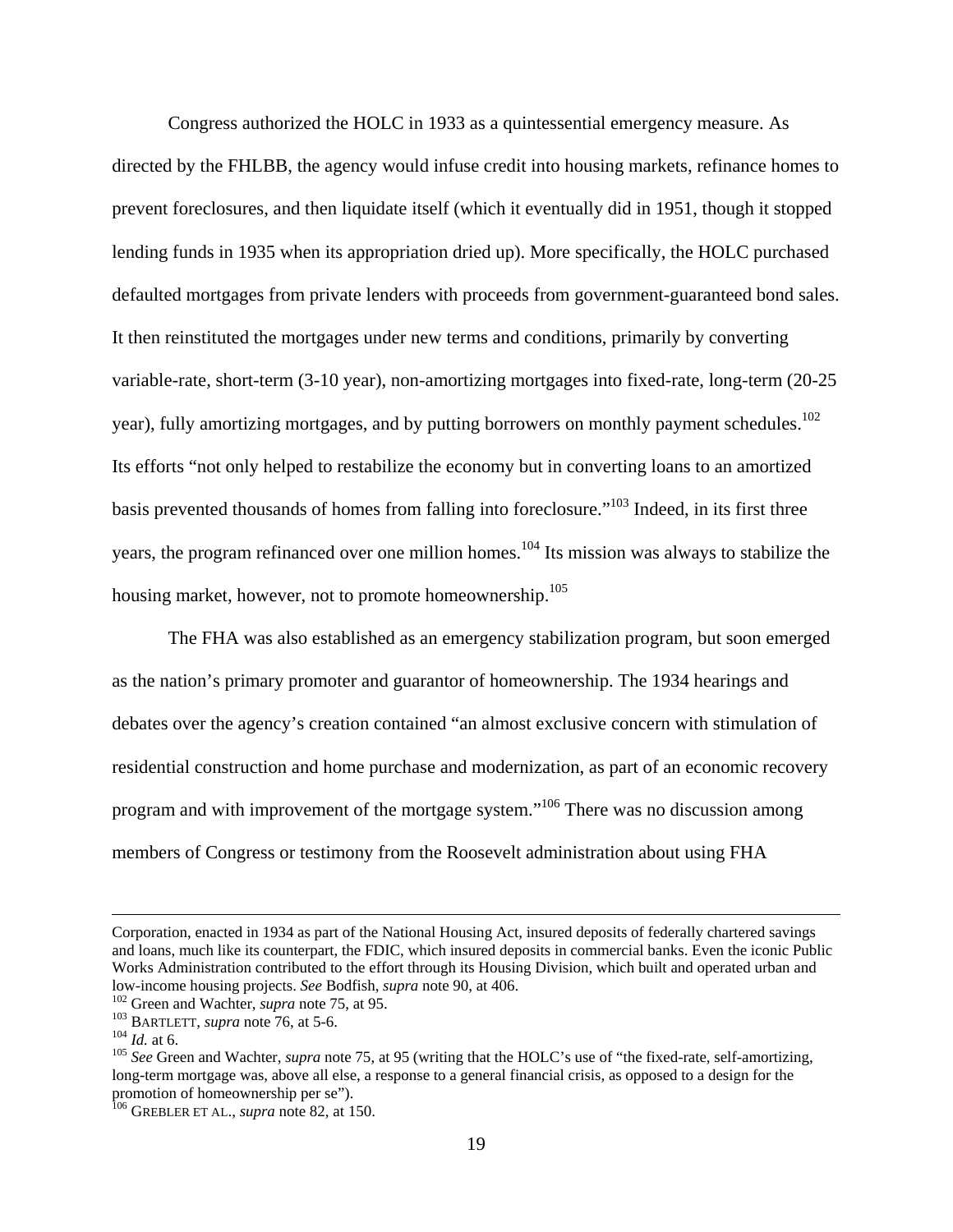insurance as a vehicle "for making new or better housing available to consumers who would otherwise be unable to afford it."<sup>107</sup> The program would encourage lending by financial institutions rather than borrowing by particular groups of debtors. Over time, the FHA became synonymous with homeownership in the United States, becoming "the largest mortgage insurer in the world,"<sup>108</sup> and insuring over 34 million home mortgages and more than  $47,000$  multifamily project mortgages.109 The agency remade the mortgage industry by insuring long-term (eventually extended to 30-year terms), fixed-rate, fully amortizing loans.<sup>110</sup> It also insured loans for renovation of existing housing, created and oversaw national mortgage associations, and regulated interest rates and terms for its insured mortgages.<sup>111</sup> Perhaps most importantly, the FHA established loan-to-value ratios (LTV)—historically set below 50 percent—first at 80 percent and eventually as high as 95 percent. In combination with more favorable mortgage terms for borrowers, the LTV innovations significantly increased the number of people who could afford a down payment on a house and service monthly payments successfully.<sup>112</sup>

In 1938, Congress added the Federal National Mortgage Association, or Fannie Mae, to the federal housing effort. It authorized Fannie Mae to create a secondary mortgage market for FHA-insured loans. By purchasing and securitizing mortgages, Fannie Mae allowed lenders to issue new mortgages to homebuyers without having to wait for borrowers to pay back enough of their original debt before issuing new debt. In this way, Fannie Mae added significant liquidity to the mortgage market.

 $107$  *Id.* 

<sup>&</sup>lt;sup>108</sup> See http://www.hud.gov/offices/hsg/hsgabout.cfm.<br><sup>109</sup> See http://www.hud.gov/offices/hsg/fhahistory.cfm.<br><sup>109</sup> Observers at the time considered the FHA's used of long-term, fixed-rate, amortized mortgages "[p]robabl most important general effect" of its involvement in the mortgage market. Arthur M. Weimer, *The Work of the*  Federal Housing Administration, 45 J. POL. ECON. 466, 476 (1937).<br><sup>111</sup> Bodfish, *supra* note 90, at 403.<br><sup>112</sup> Green and Wachter, *supra* note 75, at 96. See also Carliner, *supra* note 76, at 306 (calling the LTV innovat

<sup>&</sup>quot;the most notable liberalization at that time, requiring changes in state laws limiting loan-to-value ratios").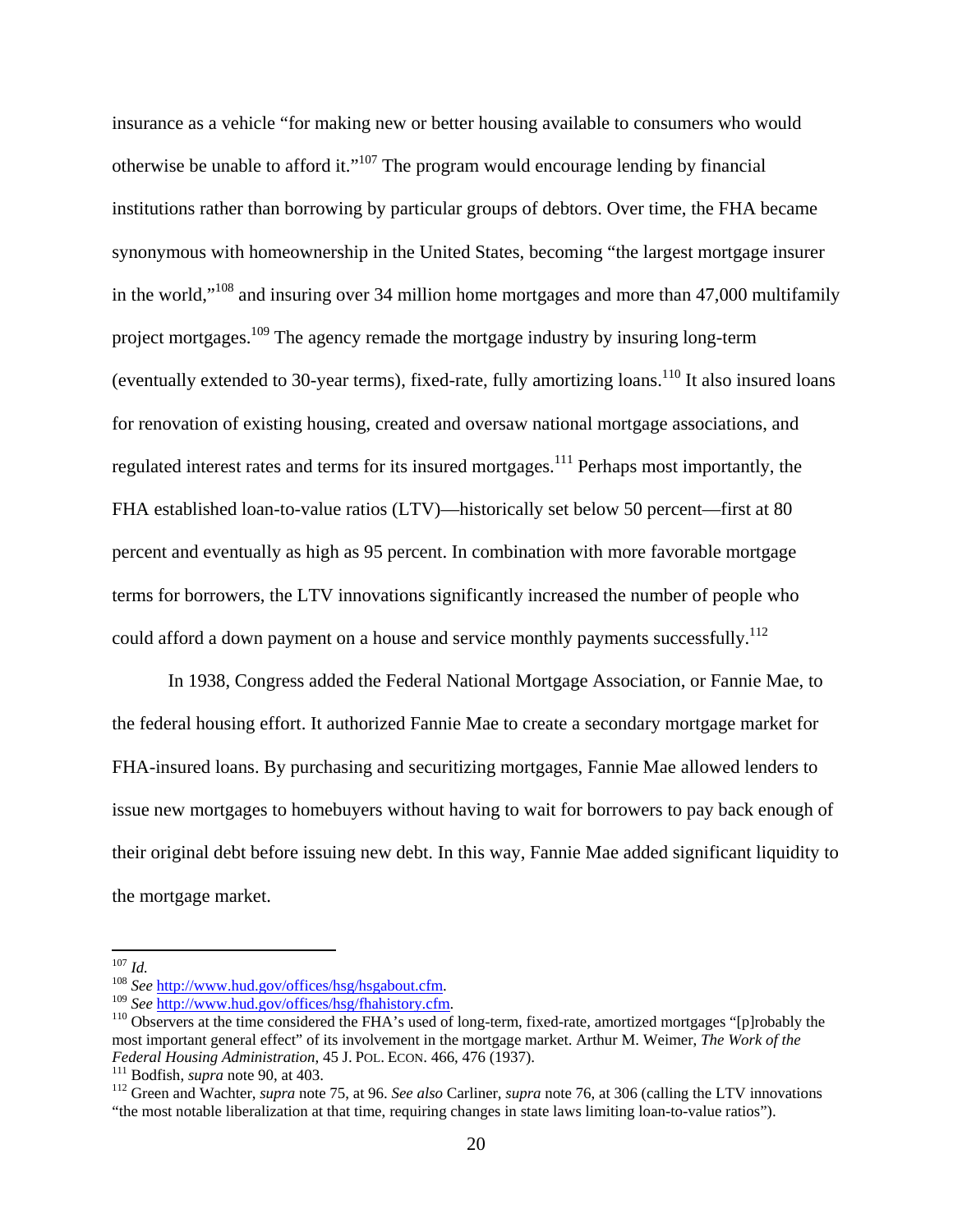Together, the New Deal agencies and the innovations they ushered in substantially stabilized the residential housing and mortgage markets. Foreclosures slowed and then fell steadily beginning in 1935, dropping from 229,000 to 185,000 by 1936, to 151,000 by 1937, and all the way down to 59,000 by 1941.<sup>113</sup> Home mortgage debt, which had fallen precipitously from a high of \$30.2 billion in 1930 to \$23.9 billion just five years later, held firm at about \$25 billion for the next ten years.<sup>114</sup> Moreover, new housing starts jumped dramatically from 93,000 in 1933 to over 700,000 by 1941,<sup>115</sup> while the value of new housing construction climbed at a similar rate from \$319 million in 1933 to \$3.22 billion in  $1941$ <sup>116</sup>

The intervention of World War II and the accompanying wholesale conversion from a consumer to wartime economy retarded recovery in the housing industry. But once hostilities ended in 1945, an unprecedented housing boom ensued. In 1940, the national rate of homeownership stood at 43.6 percent. By 1950, it had jumped an amazing 11.4 percentage points to 55 percent, with nearly all of the increase occurring between 1945 and 1950.<sup>117</sup>Ten years later, nearly 62 percent of Americans owned their own homes.<sup>118</sup> Related indexes reflected a booming industry. Housing starts quadrupled between 1945 and 1947, rising from 326,000 to 1.7 million and then averaging 1.46 million until  $1960$ .<sup>119</sup> The value of new construction paralleled the leap in housing starts, increasing from \$3.3 billion in 1946 to \$11.2 billion in 1948, and then

<sup>&</sup>lt;sup>113</sup> GREBLER ET AL., *supra* note 82, at 149.<br>
<sup>114</sup> CENSUS, *supra* note 37, at 647.<br>
<sup>115</sup> *Id.* at 639-40.<br>
<sup>116</sup> *Id.* at 618.<br>
<sup>116</sup> *See* CENSUS, *supra* note 37, at 646. *See also* id. at 651 (reporting that the n rose from 11.4 million to 19.8 million during the 1940s).<br> $^{118}$  *M* 

<sup>&</sup>lt;sup>119</sup> *Id.* at 639.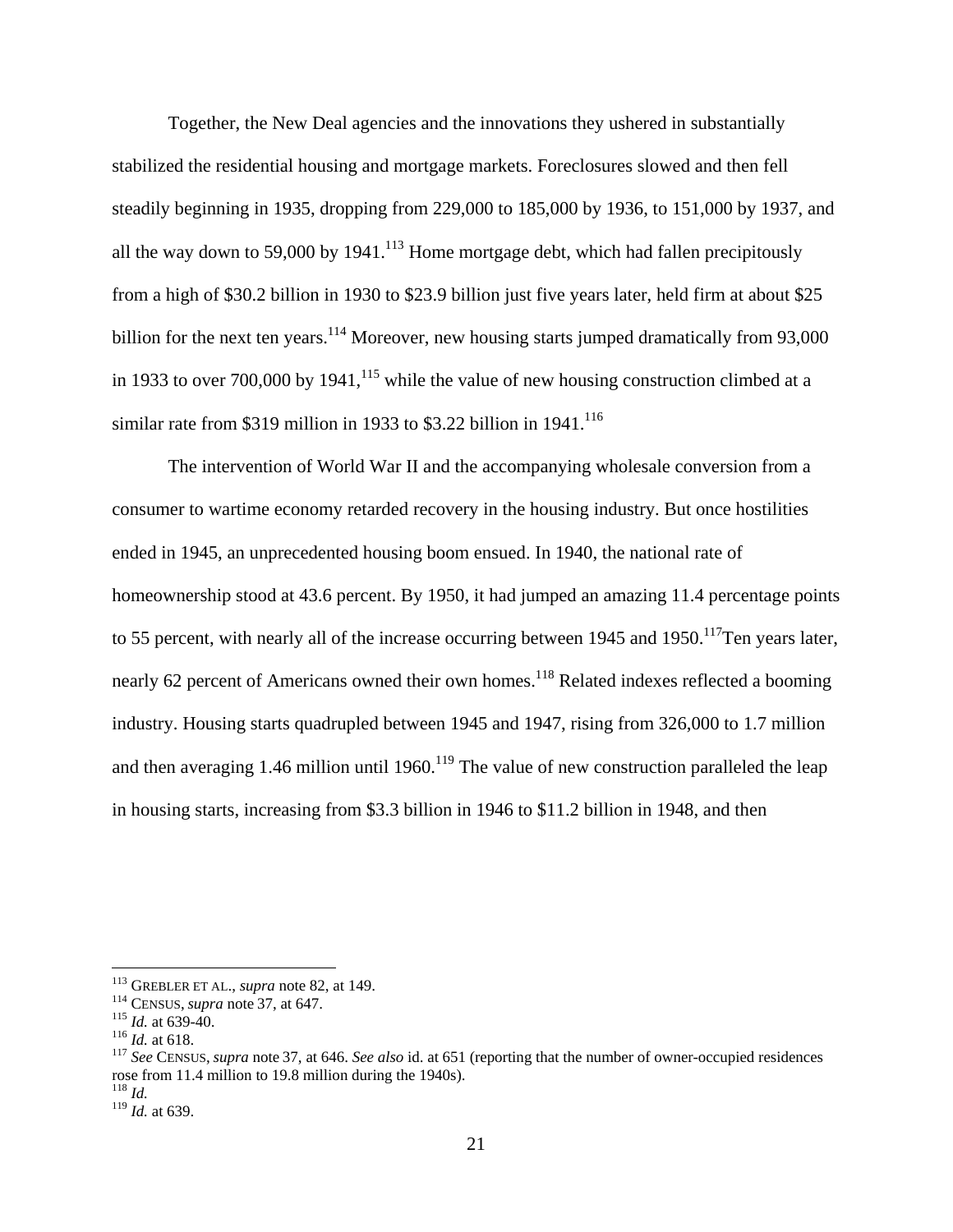averaging \$17 billion until 1960.<sup>120</sup> And finally, mortgage debt more than doubled between 1945 and 1950,<sup>121</sup> doubled again by 1956,<sup>122</sup> and topped \$175 billion by the end of 1961.<sup>123</sup>

The postwar housing boom was fueled in large part by New Deal agencies.<sup>124</sup> The FHA helped millions of Americans keep their homes or become first-time homeowners. In its first two years of operation (1935 and 1936), the FHA insured mortgages for six and then 16 percent of all new homes.<sup>125</sup> Over the next three years, it insured one-third of all new dwelling units.<sup>126</sup> And in each year between 1942 and 1944, FHA-guaranteed loans financed more than 50 percent of all new construction, including 80 percent of all privately financed dwelling units in 1943.<sup>127</sup> In total, from its inception in 1934 to 1956, the FHA insured nearly \$31 billion in home mortgages on 4.6 million owner-occupied homes, helping transform the United States from a nation of renters to a nation of homeowners.<sup>128</sup>

The Servicemen's Readjustment Act of  $1944^{129}$  (popularly known as the G.I. Bill of Rights) combined with the FHA to accelerate homeownership in postwar America. The G.I. Bill established the Veterans Administration (VA) mortgage insurance program, which guaranteed low-interest mortgages with high loan-to-value ratios (and, under certain conditions, no down payments) to help returning veterans secure homeownership and to stimulate housing starts.<sup>130</sup> Together, the FHA and VA programs insured mortgage loans on 6.5 million new homes in the

<sup>&</sup>lt;sup>120</sup> *Id.* at 618.<br><sup>121</sup> *See* GREBLER ET AL., *supra* note 82, at 467 (reporting mortgage debt rising from \$25.4 billion to \$54.9 billion).<br><sup>122</sup> *See* CENSUS, *supra* note 37, at 647 (citing \$112 billion in mortgage de in homeownership" in postwar America as primarily due to "the national housing credit programs that have translated the wish [for homeownership] into a financial possibility").<br><sup>125</sup> GREBLER ET AL., *supra* note 82, at 146.

<sup>126</sup> *Id.*<br><sup>125</sup> *Id.*<br><sup>128</sup> HAAR, *supra* note 124, at 34. By 1945, 53.2 percent of Americans owned their own homes. CENSUS, *supra* note 37, at 647.<br><sup>129</sup> Pub. L. 78-346, 58 Stat. 284 (1944).

<sup>&</sup>lt;sup>130</sup> See BARTLETT, *supra* note 76, at 7 (describing terms of and effect of VA loans); GREBLER ET AL., *supra* note 82, at 149 (same).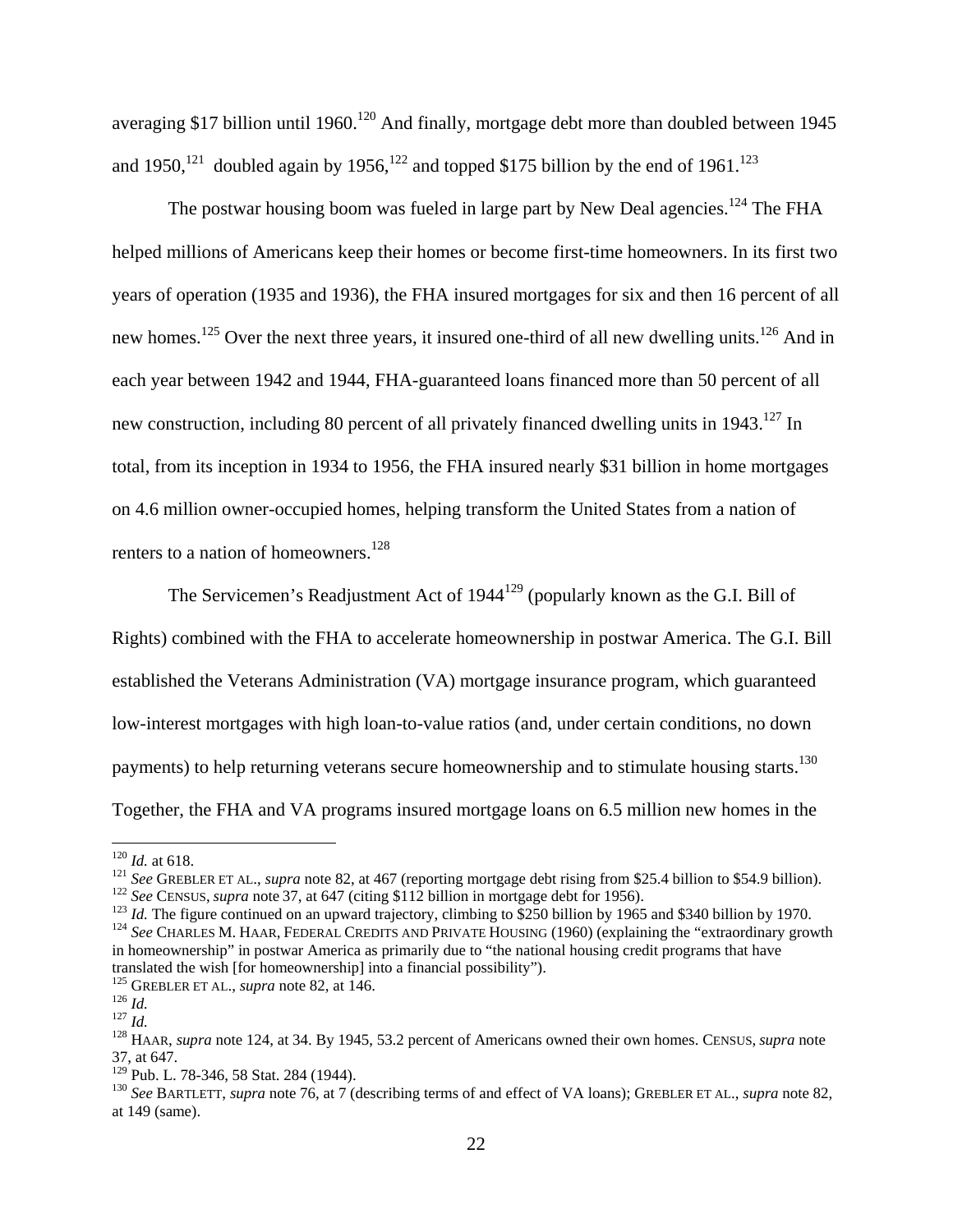first 15 years following World War II, $^{131}$  representing more than 30 percent of all new dwelling units between 1946 and 1960.<sup>132</sup> Moreover, between 1950 and 1957, the two agencies insured no less than 42 percent of the outstanding mortgage debt in the United States.<sup>133</sup> In these ways, they played a pivotal role in driving the rate of homeownership in postwar America from 53.6 percent to 61.9 percent between 1945 and 1960.<sup>134</sup>

Both public and private credit was readily available for homebuyers. In the early 1950s, a conventional mortgage fluctuated between 4.6 and 5.0 percent, while VA- and FHA-insured mortgages came in slightly lower at, respectively, 4 percent and  $4.25$ -4.50 percent.<sup>135</sup> As we have seen, mortgage debt soared in the postwar period, rising from \$25 billion in 1945 to \$55 billion in 1950 to \$162 billion in 1960 and to \$338 billion in 1970.<sup>136</sup> Sharply rising mortgage debt produced sharply rising aggregate interest payments. Assuming an interest rate of 4.5 percent, mortgage interest payments equaled \$2.5 billion in 1950, \$7.3 billion in 1960, and \$15.2 billion in  $1970^{137}$ 

These escalating interest payments were fully tax deductible as part of the catchall tax provision for personal interest expenses.<sup>138</sup> Moreover, the deduction was now available for the first time to tens of millions of taxpayers rather than just to the highest income earners. Wartime finance exigencies had forced Congress to transform the federal income tax from a class-based to

 $131$  CENSUS, *supra* note 37, at 641.

<sup>&</sup>lt;sup>132</sup> *Id.* at 639.<br><sup>133</sup> HAAR, *supra* note 124, at 132.<br><sup>133</sup> CENSUS, *supra* note 37, at 646. *See also* Fisher, *supra* note 74, at 313 (reporting that between 40 to 45 percent of total mortgage indebtedness by 1960 was "protected by some form of government insurance or guaranty").<br><sup>135</sup> KLAMAN, *supra* note 57, at 285, 287.

<sup>&</sup>lt;sup>136</sup> See CENSUS, *supra* note 37, at 647.<br><sup>137</sup> See also KAHN, *supra* note 59, at 110 (attributing sharp increase in the value of interest deductions to "itemized personal interest expenditures [which] are largely those of homeowners with mortgages, who tend to have sizeable outlays for interest").

<sup>&</sup>lt;sup>138</sup> As depicted in *supra* note 55, the personal interest deduction was recodified multiple times and redesignated permanently as § 163 in 1954. *See* 68A Stat. at 46, *supra* note 55.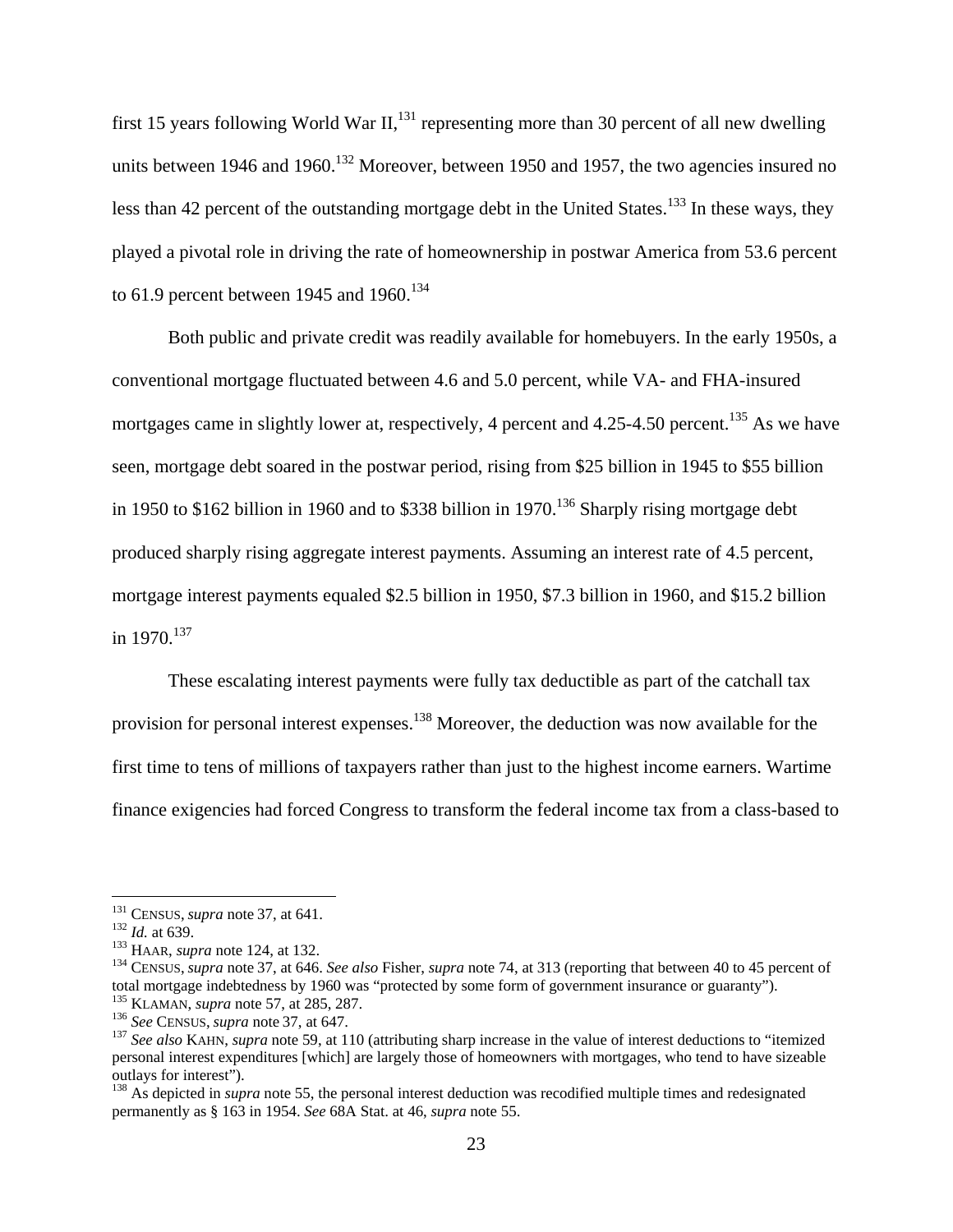a mass-based regime.<sup>139</sup> Lower personal exemptions created more than 35 million new taxpayers.<sup>140</sup> Between 1940 and 1945, the number of tax returns jumped from 14.7 million to 50 million,<sup>141</sup> while the number of taxable returns rose from 3.9 to 42.7 million.<sup>142</sup> By war's end, the broad-based tax was also characterized by steeply progressive rates ranging from 23 to 94 percent.<sup>143</sup> Rates remained high for the next twenty years, with the top marginal rate falling below 91 percent only briefly between 1946 and 1949.<sup>144</sup> Meanwhile, the personal exemption fell in value with each passing year, holding mercilessly steady until 1969 at \$600 for singles and \$1,200 for married couples.<sup>145</sup>

In 1944, Congress adopted the standard deduction to simplify the increasingly complex income tax law and to save millions of taxpayers the trouble of accounting for miscellaneous deductible expenses.146 The new standard deduction limited the potential number of taxpayers claiming the itemized deduction for mortgage interest. Indeed, in 1950, less than 20 percent of all taxpayers itemized deductions; the other 80 percent used the standard deduction.<sup>147</sup> Nonetheless, the number of itemizers in 1950 (10.3 million<sup>148</sup>) still exceeded the number of mortgaged owneroccupied homes  $(7.83 \text{ million}^{149})$ . Moreover, the percentage of itemizers among all taxpayers

<sup>139</sup> *See* Carolyn Jones, *Class Tax to Mass Tax: The Role of Propaganda in the Expansion of the Income Tax during World War II*, 37 BUFF. L. REV. 685 (1988).<br><sup>140</sup> Between 1940 and 1945, the personal exemption fell from \$1,000 for singles and \$2,500 for married couples to,

respectively, \$500 and \$1,000. *See* Revenue Act of 1940, *supra* note 55 (lowering personal exemptions for singles from \$1,000 to \$800 and for married couples from \$2,500 to \$2,000); Revenue Act of 1941 (id.) (\$750/\$1,500); Revenue Act of 1942 (id.) (\$500/\$1,200); Individual Income Tax Act of 1944 (id.) (\$1,000 for married couples).<br><sup>141</sup> Hollenbeck and Kahr, *supra* note 47, at 144.

<sup>&</sup>lt;sup>142</sup> CENSUS, *supra* note 37, at 1110.<br><sup>143</sup> SOI Bulletin Historical Table 23, U.S. Individual Income Tax: Personal Exemptions and Lowest and Highest Bracket Tax Rates, and Tax Base for Regular Tax, Tax Years 1913-2008, available at http://www.irs.gov/taxstats/article/0,,id=175910,00.html.<br><sup>145</sup> *Id.*<br><sup>146</sup> 58 Stat. at 236-37, *supra* note 55. *See* RANDOLPH E. PAUL, TAXATION IN THE UNITED STATES 379-86 (1954)

<sup>(</sup>describing the 1944 simplification efforts).

<sup>147</sup> Calculated from SOI Bulletin, *supra* note 16. 148 *Id.* 149 CENSUS, *supra* note 37, at 651.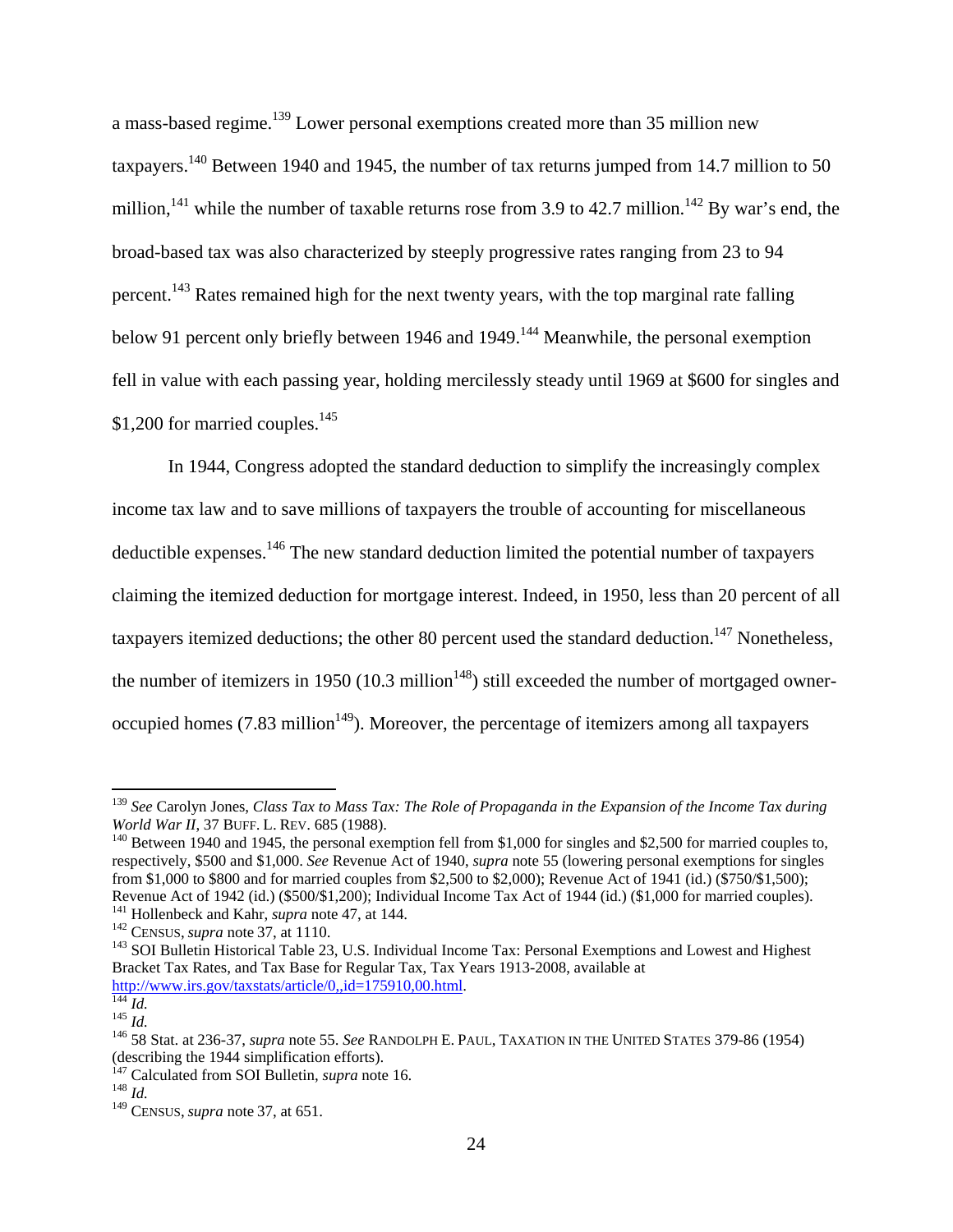grew rapidly in the 1950s and 1960s, far outpacing the impressive growth in the number of mortgaged homeowners.<sup>150</sup> In 1955, 29 percent of taxpayers itemized deductions.<sup>151</sup> By 1960, the number had climbed to 39.5 percent and then to 47.6 percent by  $1970$ <sup>152</sup>

Despite the rapid growth in the number of mortgaged, taxpaying homeowners, policymakers and taxpayers were still not thinking of the deduction for mortgage interest as an integral part of national housing policy. Indeed, in a 1950 study on government housing programs, the Housing and Home Finance Agency (predecessor to the Department of Housing and Urban Development) failed to mention the MID.<sup>153</sup> So did the most comprehensive study to date on capital formation in owner-occupied housing, published in  $1956$ <sup> $154$ </sup> These omissions were about to disappear. In fact, some analysts were already observing that tax subsidies like the MID were "in line with, if not specifically designed for, encouragement of homeownership," and "consonant with the subsidy objective."155 Moreover, as the number of taxpayers itemizing deductions grew, it was hard to ignore the escalating costs of the tax offsets.

Every additional itemizing taxpayer reduced total taxable income, an affect accentuated by high postwar marginal tax rates.<sup>156</sup> In 1950, itemized deductions shunted \$9.9 billion from tax; ten years later, it protected \$35.3 billion.<sup>157</sup> Tax experts and reformers decried the discrepancy between total income and taxable income. They were less concerned with lost revenue associated with the standard deduction, because the standard allowance was not indexed

<sup>&</sup>lt;sup>150</sup> In 1960, there were 16 million mortgaged homeowners and 24 million itemizers. By 1970 there were 20 million mortgaged homeowners and 35 million itemizers. SOI Bulletin, *supra* note 16; CENSUS, *supra* note 37, at 6

<sup>&</sup>lt;sup>151</sup> Calculated from SOI Bulletin, *supra* note 16.<br><sup>152</sup> *Id*. By comparison, only 35.5 percent of taxpayers itemized in 2006. *Id*.<br><sup>153</sup> HOUSING AND HOME FINANCE AGENCY, A SUMMARY OF THE EVOLUTION OF HOUSING ACTIVITIE

<sup>&</sup>lt;sup>154</sup> GREBLER ET AL., *supra* note 82.<br><sup>155</sup> KAHN, *supra* note 59, at 113-14, 114.<br><sup>156</sup> For a taxpayer subject to the 90-percent marginal tax rate, for example, every \$1.00 of itemized deduction equaled \$0.90 of tax saving. By comparison, if this taxpayer were subject to a 30-percent marginal tax rate, every \$1.00 of itemized deductions would be worth \$0.30.

<sup>157</sup> *Id.*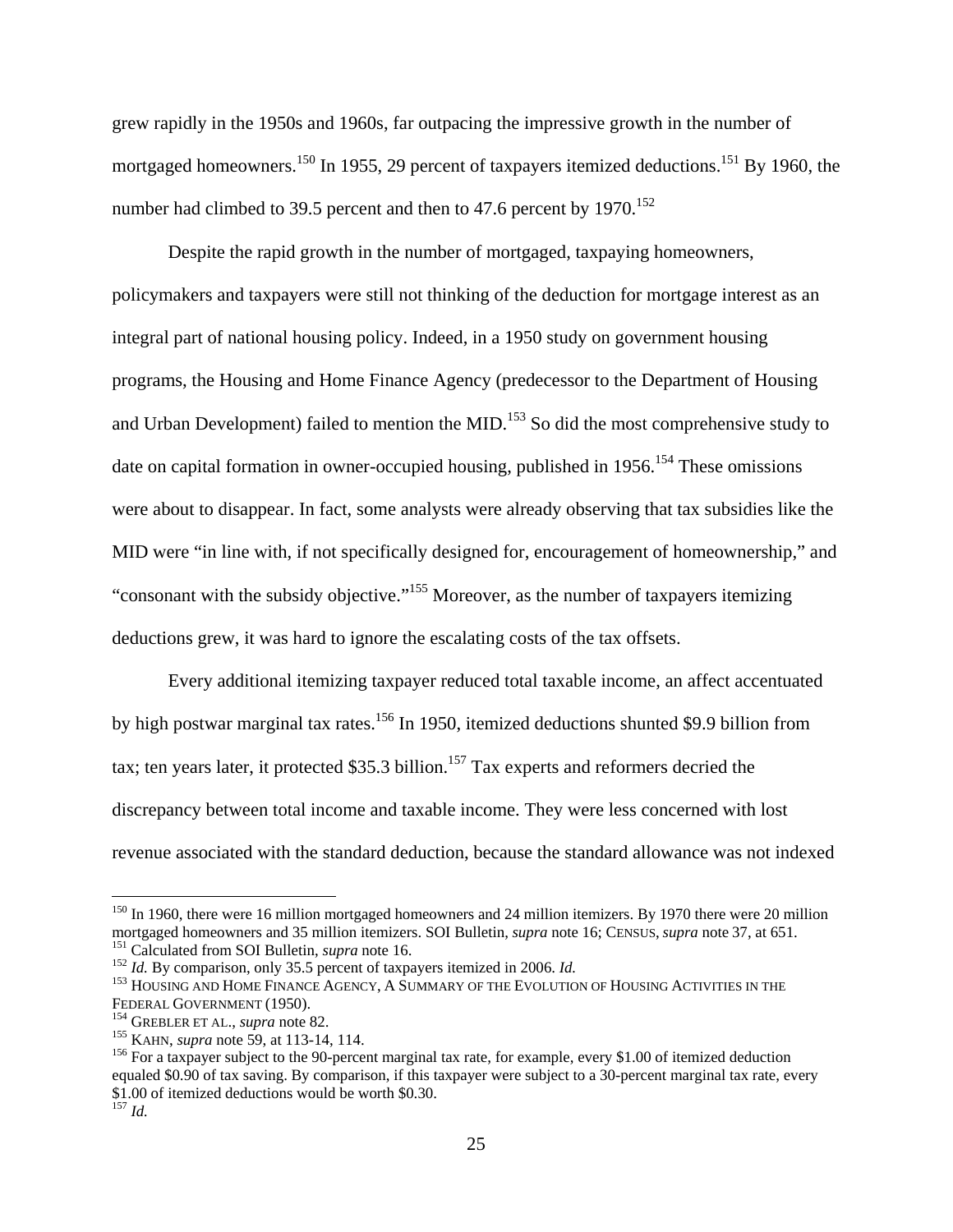for inflation and posed less of a threat to federal revenues over time.<sup>158</sup> Itemized deductions, however, undermined the base of the federal income tax, distorted economic activity, and kept rates unnecessarily high. Moreover, according to one prominent study, the personal interest deduction, with mortgage interest comprising a substantial percentage, rose faster than any other itemized deduction in the postwar period.<sup>159</sup> For reasons of equity, efficiency, and revenue, it was time for Congress to reconsider tax subsidies for homeownership, including the MID.

III. TAX REFORMERS AND HOMEOWNERSHIP IN POSTWAR AMERICA

Reconsidering tax subsidies for homeownership in postwar America reflected a larger effort to reform the federal income tax. Little more than three decades old, the income tax that emerged from World War II was characterized by steeply graduated rates and a porous base. In 1940, the individual income tax generated just 13.62 percent of all federal receipts.<sup>160</sup> Four years later, it produced 45 percent of federal revenues, and never contributed less than 40 percent to the federal coffers between 1945 and 1960.<sup>161</sup> The levy's increasingly swiss-cheese qualities, however, threatened its revenue viability and long-term integrity. In the late 1950s, Harvard law professor and future Assistant Secretary of the Treasury for Tax Policy, Stanley Surrey, wrote that the law "in its initial sections presents the picture of an income tax of extremely wide sweep applied at most severe rates, especially in the upper brackets," as high as 90 percent.<sup>162</sup> "[Y]et the average of the rates actually paid in the upper brackets," Surrey estimated, "is 48 percent. It

<sup>&</sup>lt;sup>158</sup> Between 1950 and 1960, the cost of the standard deduction grew only slightly in absolute terms from \$12.0 to \$13.1 billion. *Id.*<br><sup>159</sup> See Daniel H. Holland and C. Harry Kahn, *Comparison of Personal and Taxable Income*, in JOINT COMMITTEE

ON THE ECONOMIC REPORT (JCER), FEDERAL TAX POLICY FOR ECONOMIC GROWTH 313 (1955) (reporting that "the postwar upsurge in consumer debt, interest rates and home ownership caused interest deductions to grow more rapidly than any of the other deductible items").<br><sup>160</sup> Calculated from Sumeet Sagoo, ed., FACTS AND FIGURES ON GOVERNMENT FINANCE 85 (38<sup>th</sup> ed. 2005).

 $161$  *Id.* The power of the federal income tax was even more robust when accounting for the corporate income tax. Together, the two taxes produced 79 percent of federal receipts in 1944, 66.5 percent in 1950, and 67.3 percent in 1960. *Id.* 162 Surrey, *supra* note 59, at 815.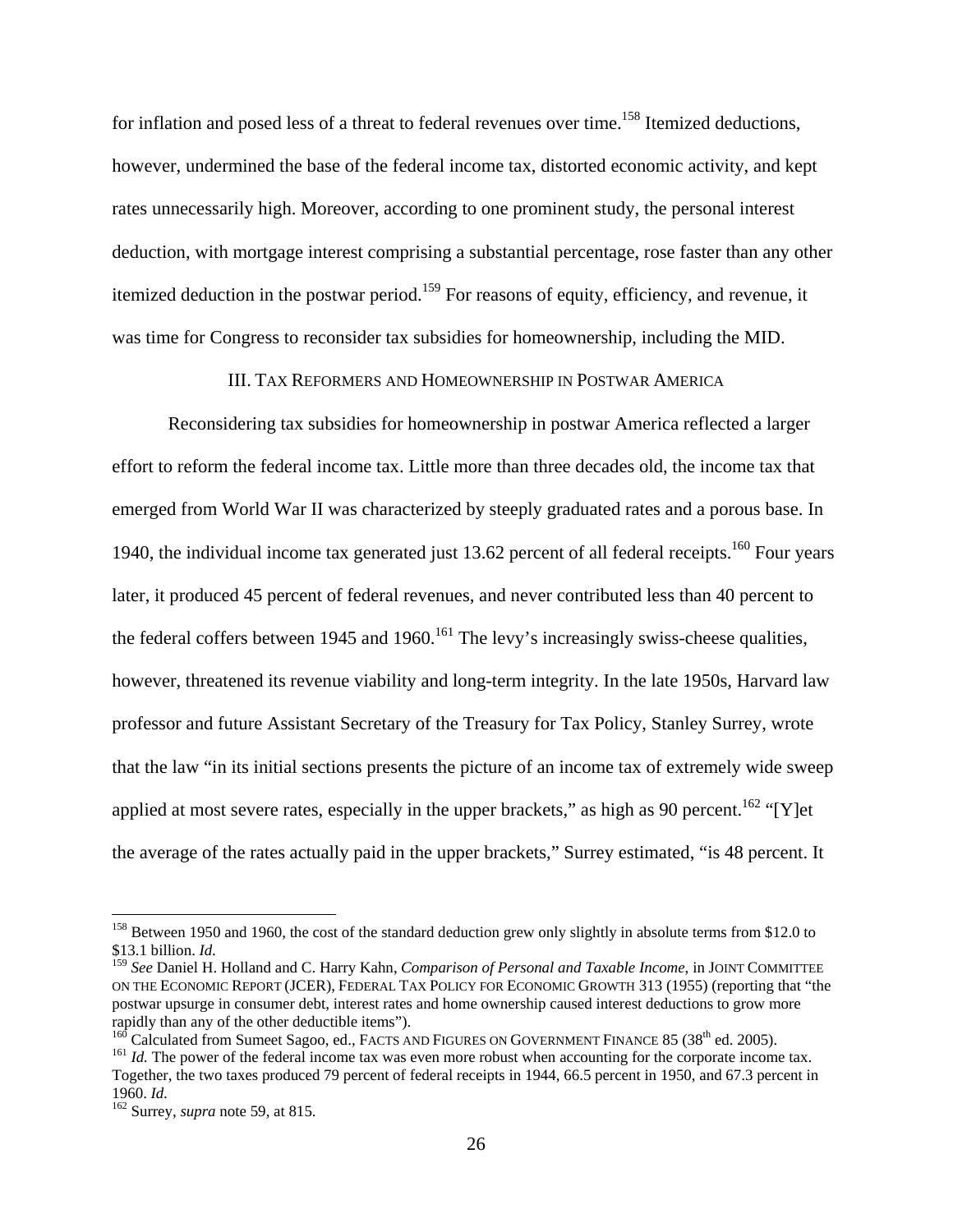is thus obvious that the power and sweep of the initial sections are not matched by the end result."<sup>163</sup> High statutory rates were merely "paper rates," with various carve-outs creating "a distinct narrowing of the tax base."<sup>164</sup> Indeed, in the words of Randolph Paul, prominent tax lawyer and former advisor to Franklin Roosevelt, "the bark of our individual income tax is much worse than its bite." $165$ 

Exclusions and deductions eroded the tax base. "Striking discrepancies"<sup>166</sup> existed between official national income and product accounts and adjusted gross income reflected on individual returns. In fact, researchers estimated the "gap" at \$55 billion in 1952, or more than 20 percent of the potential tax base.<sup>167</sup> The federal income tax was a net income tax, and "as such should certainly make allowance for expenses incurred in earning the income which is taxed."<sup>168</sup> It was even reasonable for policymakers to use the tax instrument to encourage certain kinds of behavior or as "a matching grant to taxpayers who make expenditures that serve particular social policy objectives."169 But the U.S. regime was "unique" among other income tax systems with respect to its allowances for "nonbusiness expenses not related to the production of income."<sup>170</sup>

<sup>&</sup>lt;sup>163</sup> *Id.* at 816.<br><sup>164</sup> *Id.* at 829. Surrey had started referring to the statutory rates as "paper rates" as early as 1953. Stanley S. Surrey, "Our Schizophrenic Income Tax," (1953, unpublished), at 5, The Stanley S. Surrey Papers, Harvard Law School Library, Modern Manuscript Division, Cambridge, MA (hereafter, "Surrey Papers"), Box 23, Folder 7.<br><sup>165</sup> Randolph E. Paul, *Erosion of the Tax Base and Rate Structure*, 11 TAX L. REV. 203, 204 (1956).

<sup>&</sup>lt;sup>166</sup> *Id.* at 212.<br><sup>167</sup> Holland and Kahn, *supra* note 159, at 313 (estimating and discussing the gap). *See also* Samuel H. Hellenbrand, *Itemized Deductions for Personal Expenses and Standard Deductions in the Income Tax Law*, in HOUSE COMM. WAYS AND MEANS, TAX REVISION COMPENDIUM: COMPENDIUM OF PAPERS ON BROADENING THE TAX BASE 375, 387-88 (1959) (examining discrepancies between national income and product accounts and taxable income); S. REP. NO. 84-1310, at 5 (1955) (reporting "only about 40 percent of…personal income enters the tax base"). 168 Surrey, *supra* note 59, at 824.

<sup>169</sup> C. Harry Kahn, *Personal Deductions in the Individual Income Tax*, in TAX REVISION COMPENDIUM 391, 392, *supra* note 167. 170 Surrey, *supra* note 59, at 824. *See also* Joseph A. Pechman, *Erosion of the Individual Income Tax*, 10 NAT'L TAX

J. 1, 6 (1957) ("In theory, the only deductions that are absolutely essential under a personal net income tax are those which make allowances for the cost of earning income.").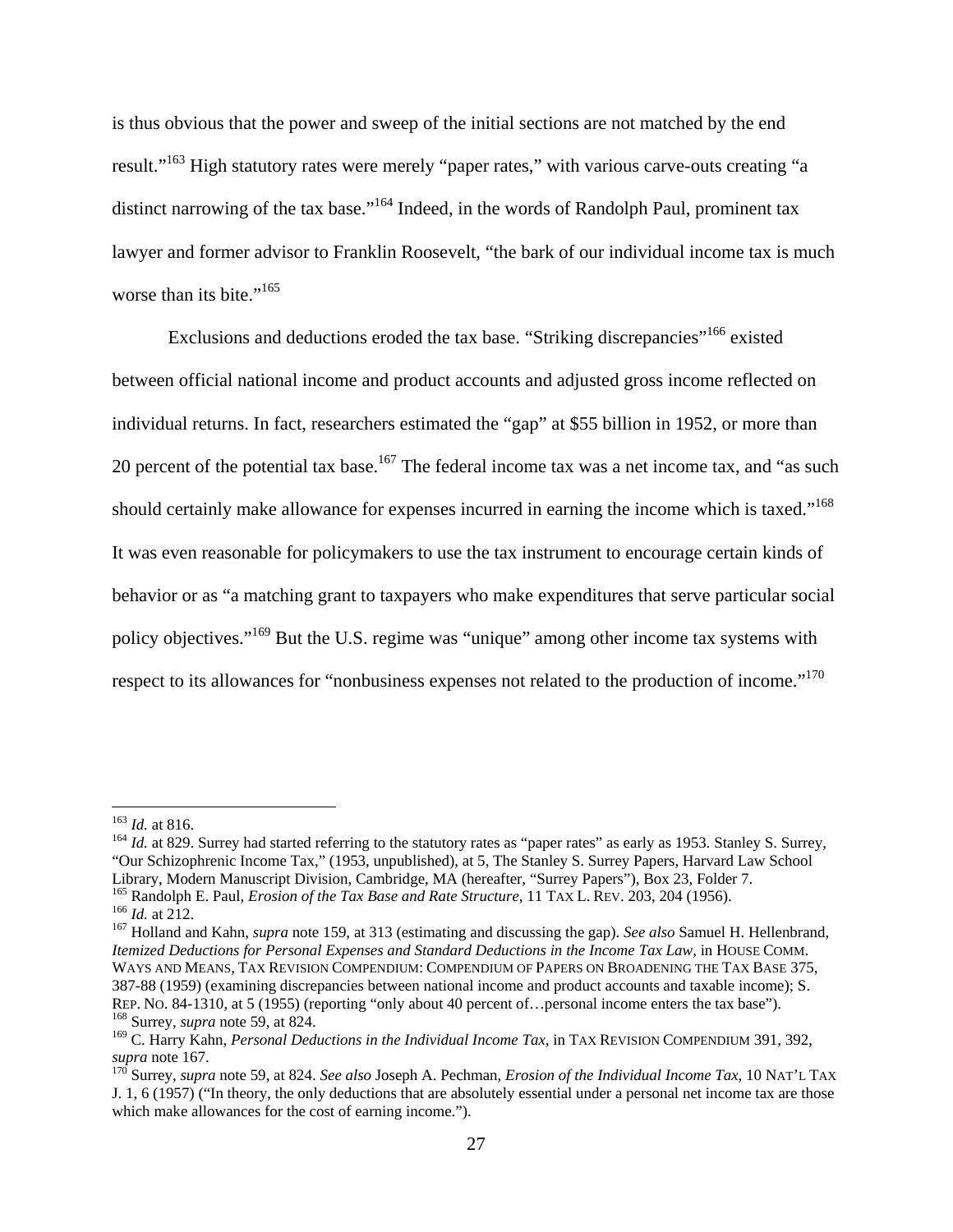These personal expenses and deductions were "not fully consistent with a systematically defined concept of personal income."<sup>171</sup> In addition, they reflected significant deviations from the baseline concept of economic income conceived by Robert Haig and Henry Simons and the one widely embraced by economists and legal academics. According to the "Haig-Simons" definition of income, personal income reflected "the algebraic sum of (i) the market value of rights exercised in consumption and (ii) the change in the value of the store of property rights" between two specified periods.<sup>172</sup> Personal income, Simons wrote, "connotes, broadly, the exercise of control over the use of society's scarce resources,"<sup>173</sup> or, in Haig's words, "the money" value of the net accretion to one's economic power between two points of time."174 Under this accretion- and consumption-based definition of income, the value of imputed rental income from owner-occupied homes was fully taxable as net income.<sup>175</sup> "[W]hen property is employed directly in consumption uses," Simons wrote in 1938, "there is the strongest case for recognizing an addition to taxable income."176 Deviations from a comprehensive income definition, others argued, "must depend on the efficiency with which they serve other economic or social

 $171$  Surrey, id. at 824.<br>172 Henry C. Simons, Personal Income Taxation: The Definition of Income as a Problem of Fiscal Policy 50 (1938). *See also* Robert M. Haig, *The Concept of Income—Economic and Legal Aspects* (1921), in READINGS IN THE ECONOMICS OF TAXATION 54 (Richard A. Musgrave & Carl Shoup eds., 1959). The "Haig-Simons" definition of income is more accurately termed the "Schanz-Haig-Simons" definition. According to Simons himself, German economist Georg Schanz, articulated an "original and challenging" concept of income. SIMONS, id. at 60. *See also* SIMONS, id. at 59-100 (treating Schanz prominently in discussing the income concept). Almost no modern treatments of the income concept give Schanz his due. *But see* J. Clifton Fleming and Robert J. Peroni, *Reinvigorating Tax Expenditure Analysis and Its International Dimension*, 27 VA. TAX REV. 437 (2008) (discussing

the baseline for traditional tax expenditure analysis as the "Schanz-Haig-Simons" definition of income).<br><sup>173</sup> SIMONS, id. at 49.<br><sup>174</sup> ROBERT M. HAIG, THE FEDERAL INCOME TAX 7 (1921).<br><sup>175</sup> See Richard Goode, *Imputed Ren* (1960) (stating that "services of the dwelling give the owner power to satisfy his wants, and that power is susceptible of valuation in terms of money").

<sup>&</sup>lt;sup>176</sup> SIMONS, *supra* note 172, at 112. Simons considered the failure of the federal income tax to impute rent an "egregious discrimination between renters and homeowners." *Id. See also* HAIG, *supra* note 174, at 7-8, 14-15.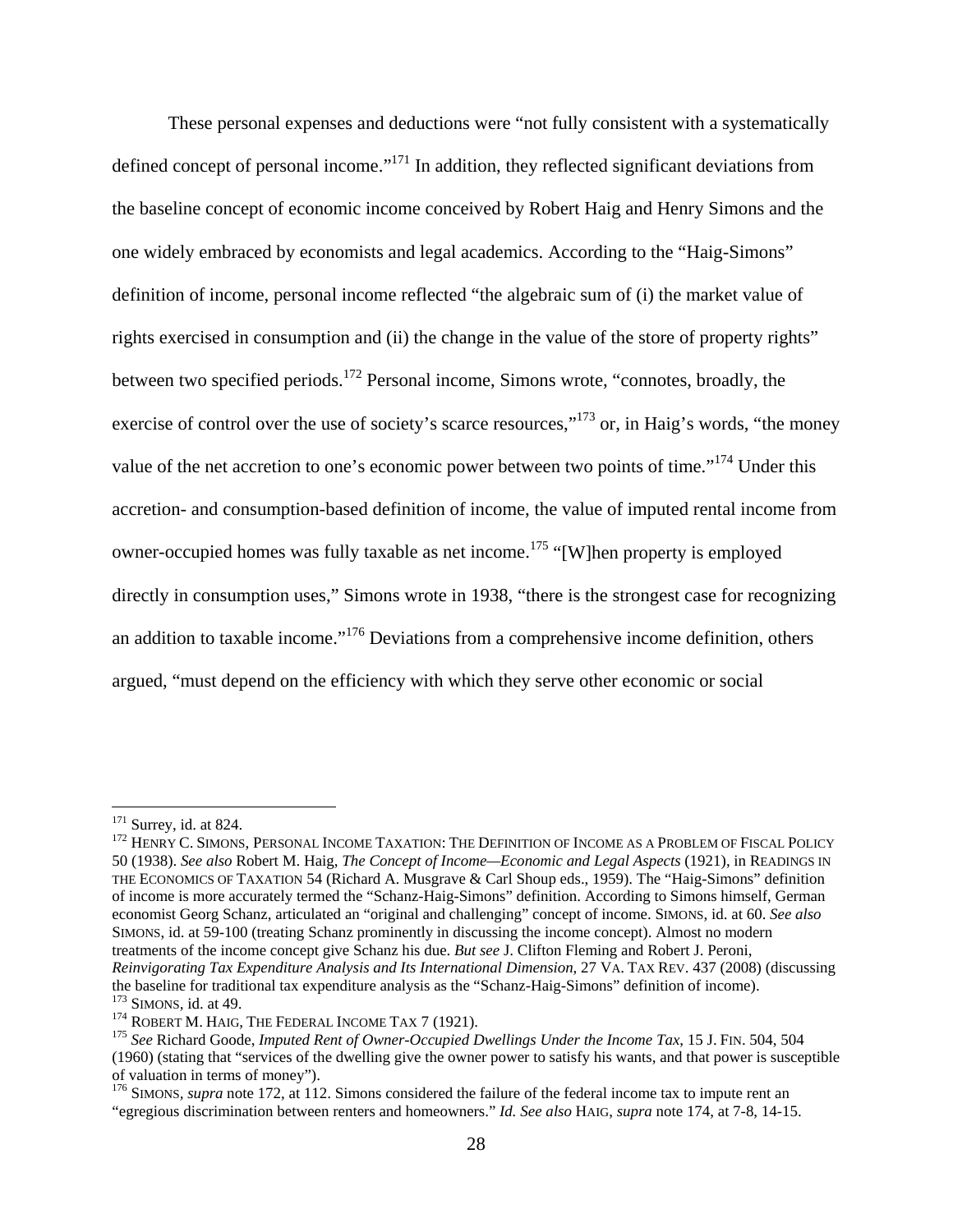objectives."177 An increasing number of observers believed that the subsidies were neither economically efficient nor socially equitable.<sup>178</sup>

Reformers set about laying bare the inefficiencies and inequities. Some proposed "an official publication" containing "a formal definition of personal income, a frank discussion of the difficulties in translating it into a measurable concept, and a detailed examination of the relationship borne to it by each of the important provisions of the tax law."179 Others adopted a less theoretical approach, preferring to depict the "leakages" in the tax base in stark, numeric terms.<sup>180</sup> Economist Joseph Pechman, for one, estimated in a widely read study that exclusions and deductions in 1956 had shrunk the tax base by \$43 billion, nearly one-third of that year's net taxable base.<sup>181</sup> Deductions alone reduced the tax base by \$34 billion, \$13 billion through the standard deduction and \$21 billion through itemized deductions, including the personal interest deduction which ranked as the third most expensive offset.<sup>182</sup> Given the eye-popping figures, Pechman and others felt that the taxpaying public, if presented the choice between "preferential provisions and high rates vs. a comprehensive base and low rates," would "be more receptive to a thoroughgoing tax revision than the policymaker or technician might suppose."<sup>183</sup>

Trading tax reform for tax cuts became the rallying cry for reformers of all stripes. In fact, a tax policymaking consensus emerged in the postwar period that perceived economic and

<sup>&</sup>lt;sup>177</sup> Melvin I. White, *Deductions for Nonbusiness Expenses and an Economic Concept of Net Income*, in JCER 353-54, *supra* note 159. 178 For a classic discussion of the income concept and interest deductibility, see KAHN, *supra* note 59, at 118-25.

<sup>179</sup> White, *supra* note 177, at 365. *See also* Kahn, *supra* note 169, at 391-92 (observing that most tax subsidies had never been subject to "any systematic legislative review" respecting "their consistency with the income concept underlying the tax, or alternatively their suitability in furthering certain social and welfare objectives"). <sup>180</sup> Pechman, *supra* note 170, at 2.

<sup>181</sup> *Id.* at 3.<br><sup>181</sup> *Id.* at 3. 182 *Id.* at 9. At \$4 billion, the interest deduction cost slightly less than the deductions for charitable contributions (\$4.4 billion) and taxes (\$5.1 billion).

<sup>183</sup> *Id.* at 3. *See also* Bruce Lee Balch, *Individual Income Taxes and Housing*, 11 NAT'L TAX J. 168, 182 (1958) (arguing that "the costs of all forms of housing should be recognized openly" and that the "present system conceals [the] effects and has created conditions nearly the opposite of what would prevail if the facts were known to all").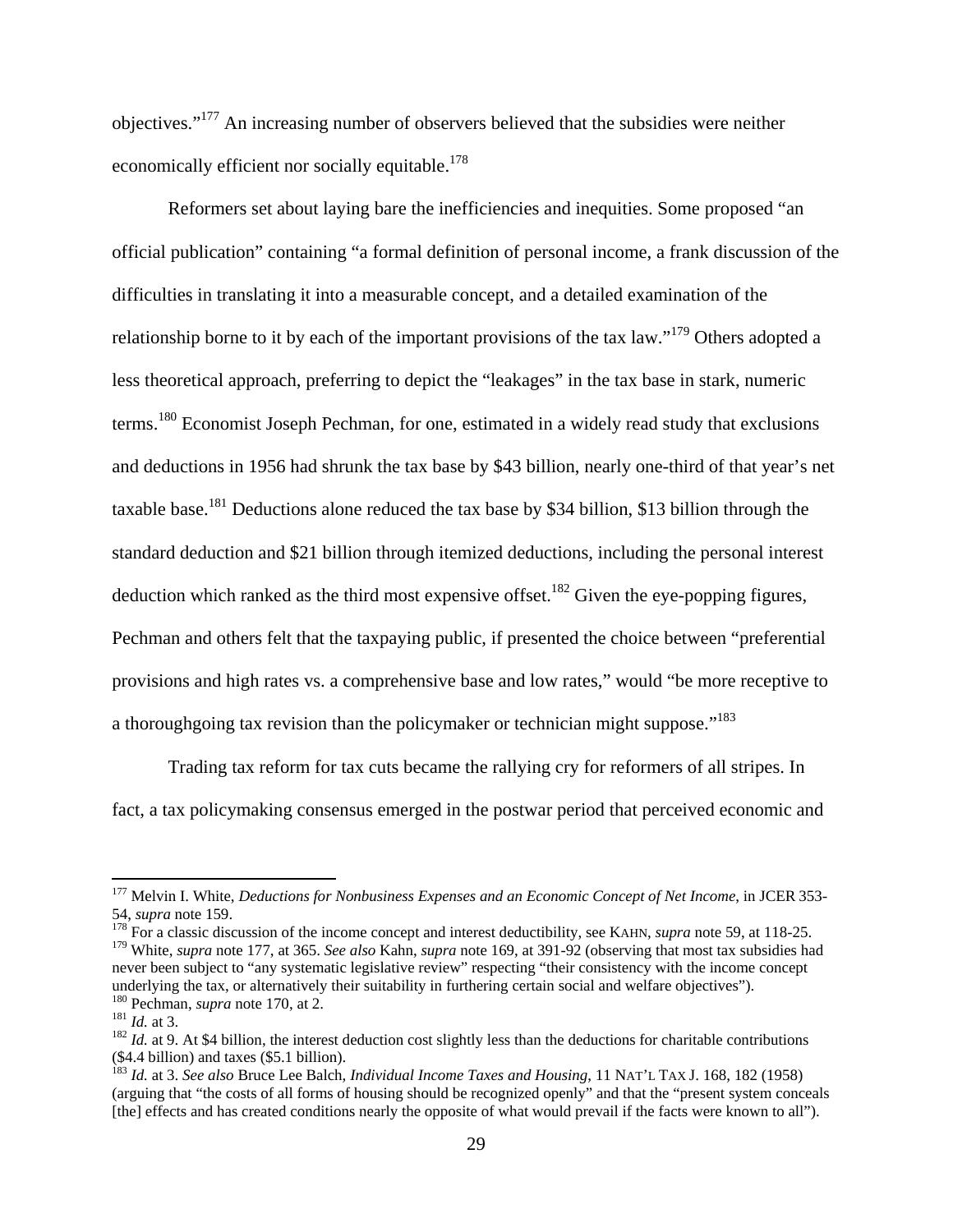political benefits to closing loopholes as a way to pay for rate reduction.<sup>184</sup> Fewer loopholes increased revenue as well as fairness, while lower rates removed distortions and undermined self-serving justifications for new tax preferences.<sup>185</sup> Plugging "leakages" in the individual income tax could generate enough revenue for Congress to slash rates by 20, 25, and even 33 percent.<sup>186</sup> Thanks in large part to a series of legislative hearings in the 1950s presided over by Wilbur Mills (D-AR), Congress became well-acquainted with the tax-cuts-for-tax-reform strategy. In 1955, as Chairman of the Subcommittee on Tax Policy for the Joint Committee on the Economic Report (later the Joint Economic Committee), Mills convened hearings to examine "Federal Tax Policy for Economic Growth and Stability," which included written and oral testimony from more than 80 economists, accountants, lawyers, and other tax experts.<sup>187</sup> In 1957, Mills oversaw hearings that invoked tax policy repeatedly both in terms of revenue collection and delivery mechanism for subsidizing social and economic behavior.<sup>188</sup> The capstone effort occurred in 1959 when Mills held hearings as Chairman of the House Committee on Ways and Means aimed to achieve "reduction in tax rates without sacrificing revenues."<sup>189</sup> More than 160

<sup>184</sup> *See e.g.*, Surrey, *supra* note 164, at 23 (observing that "[t]ax reforms are easiest to accomplish as part of an overall tax reduction"); Paul, *supra* note 165, at 220 (calling for "the reduction of the high rates in exchange for the elimination of special favors"). For a discussion of this consensus, see Dennis J. Ventry, Jr., *Equity vs. Efficiency and the U.S. Tax System in Historical Perspective*, in TAX JUSTICE: THE ONGOING DEBATE 25, 34-50 (Joseph J. Thorndike & Dennis J. Ventry, Jr. eds. 2002).

<sup>&</sup>lt;sup>185</sup> *See* Paul, *supra* note 165, at 213 (stating that advocates seeking special treatment under the income tax "are able to make their arguments sound more convincing" due to the "apparently high but unreal rate structu

<sup>&</sup>lt;sup>186</sup> See Kahn, supra note 169, at 405 (noting that eliminating all deductions and exclusions could pay for a 20percent tax cut); *Hearings before the Subcommittee on Tax Policy of the Joint Committee on the Economic Report, Federal Tax Policy for Economic Growth and Stability* (1956) (statement of Mr. Holland), at 283 (20 percent); (statement of Harold M. Groves), at 243 (25 percent); Surrey, *supra* note 59, at 829 ("about one-quarter"); Pechman, supra note 170, at 3 ("by at least 25 percent" and as much as 33 percent if Congress eliminated income splitting).<br><sup>187</sup> See Hearings before the Subcommittee on Tax Policy, supra note 186.<br><sup>188</sup> Hearings before the Joint E

<sup>(1957).</sup> 

<sup>189</sup> TAX REVISION COMPENDIUM, *supra* note 167, at ix.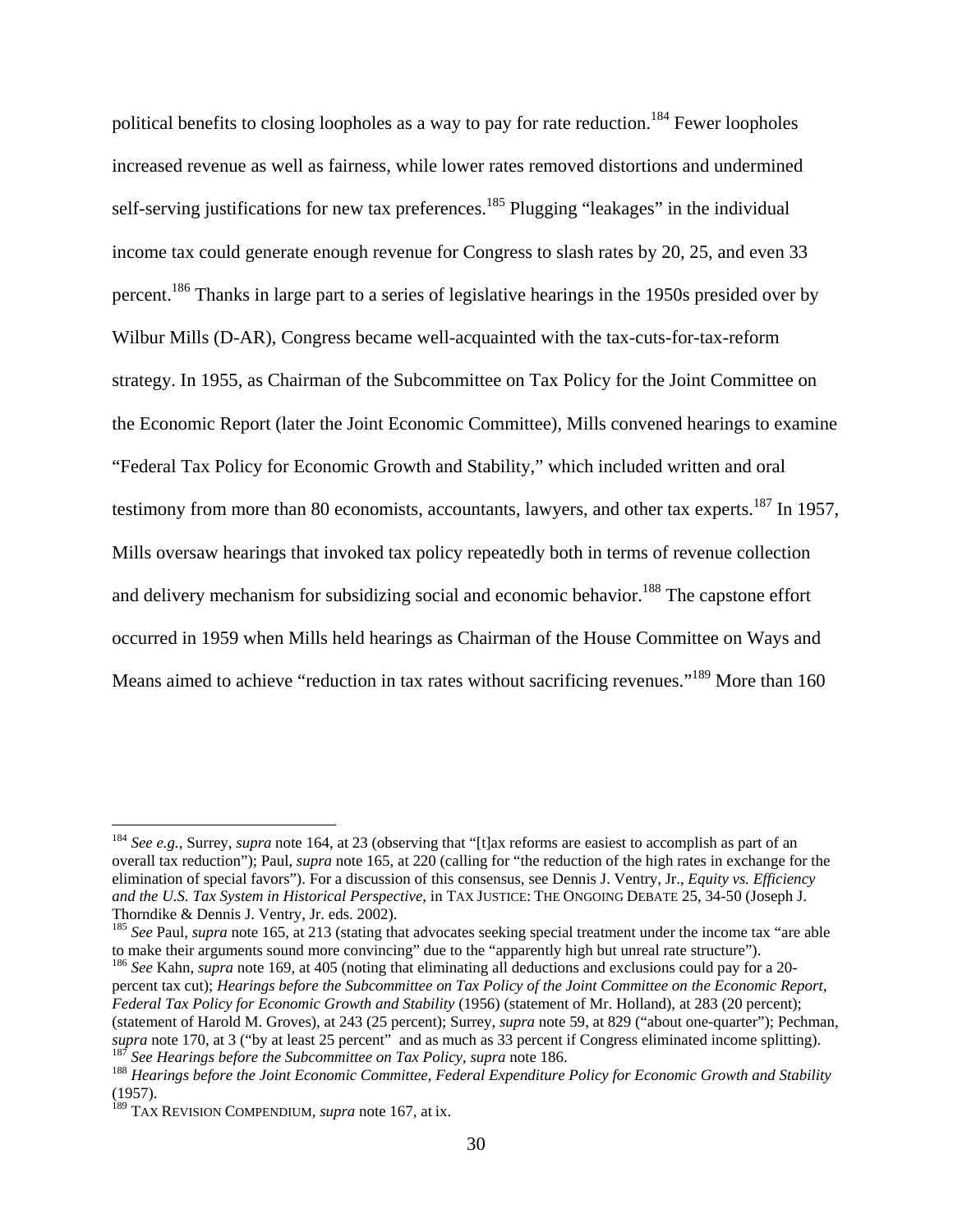tax experts helped generate a 2,382-page compendium of papers that became the "'tax law bible' for two generations of policymakers."<sup>190</sup>

Each of these legislative episodes included significant criticism of existing housing tax policies. The exclusion of imputed rental income and the deduction for mortgage interest drew particular fire from analysts and experts.

Researchers had been estimating the annual cost of excluding rental income from the federal income tax well before World War II.<sup>191</sup> But the discussion did not directly inform tax policymaking debates until the 1950s. Tax experts noted the "regressive" and "immense tax benefit to the person who occupies his own home."<sup>192</sup> Omitting rental income from taxable income was "inequitable and decidedly unneutral in its effect on the decision to invest in homeownership as compared with alternative assets."<sup>193</sup> After all, "[t]he rent which a homeowner does not have to pay implies income just as dividends spent on rent constitute income."<sup>194</sup> Moreover, the benefits of omitting rental income from taxable income accrued disproportionately to wealthy taxpayers with big homes. "To the extent that the value of the home and the taxpayer's income are positively correlated," economist Melvin White argued, "the omission of the imputed rental is doubly deprogressive."<sup>195</sup> The inequity resulted in more than \$4

<sup>&</sup>lt;sup>190</sup> JULIAN ZELIZER, TAXING AMERICA: WILBUR D. MILLS, CONGRESS, AND THE STATE, 1945-1975 138 (1998).

<sup>191</sup> *See e.g.*, SIMON KUZNETS, NATIONAL INCOME AND ITS COMPOSITION, 1919-1938 735 (1941) (calculating net imputed rent for 1938 at \$1.42 billion); Donald B. Marsh, *The Taxation of Imputed Income*, 58 POL. SCI. Q. 514, 522 (1943) (estimating gross imputed rent for 1940 at \$4.75 billion and net imputed rent at \$1.9 billion). The Department of Commerce Bureau of Economic Analysis provided figures on *gross* rental income as early as 1929. *See* Bureau of Economic Analysis, National Economic Accounts, Table 1.12, Imputations in the National Income and Product Accounts, available at

http://www.bea.gov/national/nipaweb/TableView.asp?SelectedTable=299&Freq=Year&FirstYear=2006&LastYear =2007. 192 Balch, *supra* note 183, at 169.

<sup>193</sup> Melvin I. White, *Consistent Treatment of Items Excluded and Omitted from the Individual Income Tax Base*, in TAX REVISION COMPENDIUM 317, 323, *supra* note 167.

<sup>194</sup> Kahn, *supra* note 169, at 403.

<sup>195</sup> White, *supra* note 193, at 323.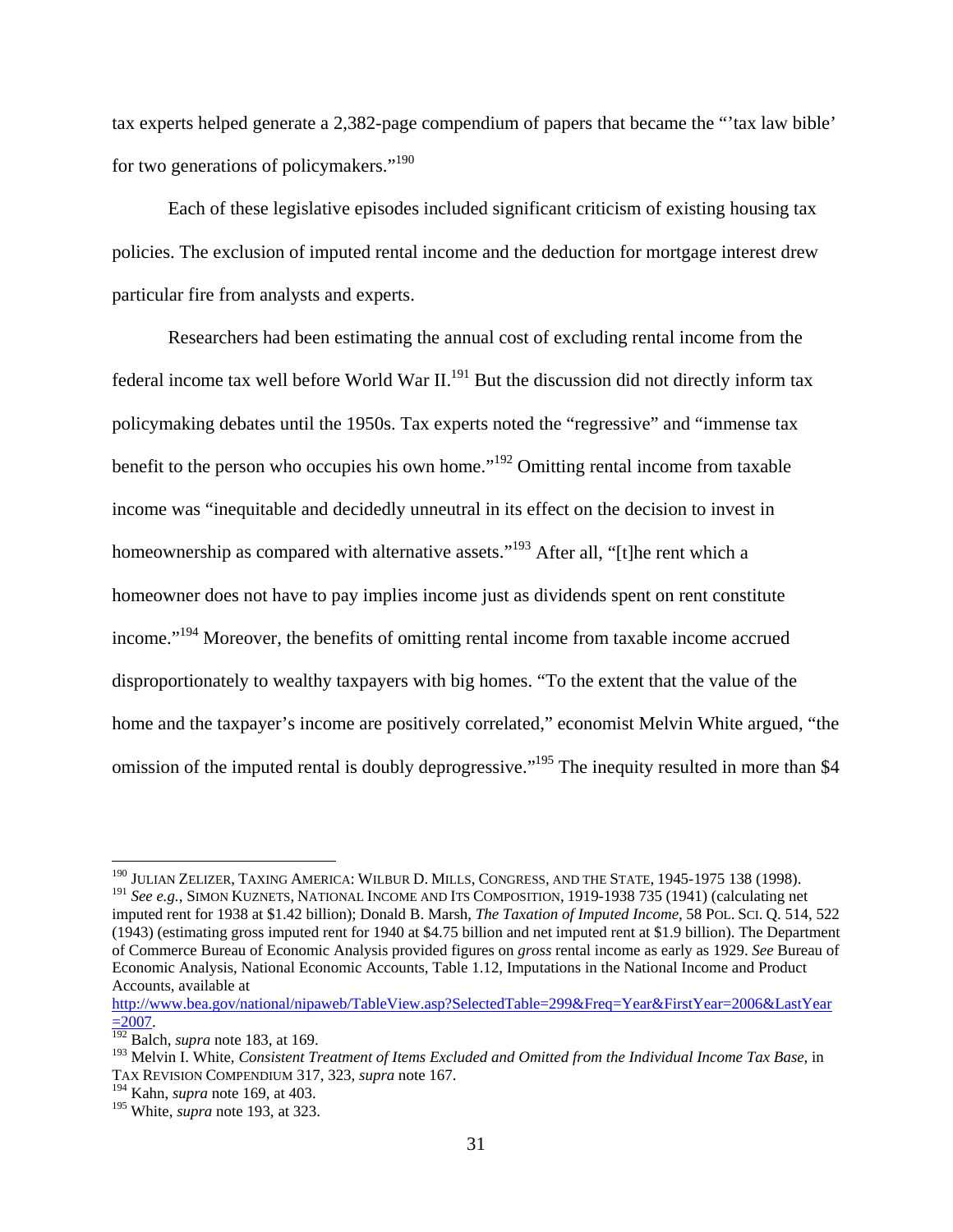billion of lost tax revenues.<sup>196</sup> Other countries imputed rental income from owner-occupied housing, why not the United States?<sup>197</sup> Although the Supreme Court had yet to rule on the constitutionality of taxing imputed income,<sup>198</sup> there was domestic precedent for the practice as Wisconsin had experimented with taxing net rental income under its state income tax.<sup>199</sup> And while supporters of taxing imputed rental income acknowledged that imputation faced measurement, administrative, and political difficulties,<sup>200</sup> "the practical problems [were] not insurmountable."201 Tax officials could estimate gross rental value based on neighboring properties or according to property tax assessments, and allow deductions for the cost of generating the imputed rent.<sup>202</sup> A more accurate measurement might involve imputing some rate of return to the homeowner based on net equity<sup>203</sup> or imputing a return on the fair market value of the home and allowing a deduction for mortgage interest.204

Without the imputation of rental income from owner-occupied housing, the mortgage interest deduction was indefensible.<sup>205</sup> The allowance was "logical only as [a] deduction<sup>[]</sup> from

<sup>196</sup> *See* Holland and Kahn, *supra* note 159, at 315 (measuring net rental income of owner-occupied farm and nonfarm dwellings at \$4.7 billion for 1952); Surrey, *supra* note 59, at 821 (\$4 billion); Goode, *supra* note 175, at 509 (estimating failure to tax imputed rent cost \$1.2 billion in 1958).

<sup>&</sup>lt;sup>197</sup> See Holland and Kahn, *supra* note 159, at 316, n. 6 (observing that "Britain and a number of other countries in the Commonwealth" tax net rental income); Ray Trammell, *Personal Deductions and the Federal Income Tax*, in TAX REVISION COMPENDIUM, 457, 467, *supra* note 167 (noting British taxation of imputed rent); SIMONS, *supra* note 172, at 112 (noting the practice in various countries).

<sup>198</sup> The Supreme Court had in fact ruled that *excluding* imputed rent did not violate the Constitution. *See* Brushaber v. Union Pacific Railroad, 240 U.S. 1, 23-24 (1916) (considering and rejecting the argument that "[d]iscrimination and want of due process results…from the fact that the owners of houses in which they live are not compelled to estimate the rental value in making up their incomes, while those who are living in rented houses and pay rent are not allowed, in making up their taxable income, to deduct rent which they have paid").<br><sup>199</sup> Holland and Kahn, *supra* note 159, at 316, n. 6.

<sup>&</sup>lt;sup>200</sup> See Surrey, *supra* note 59, at 821-22 (writing that taxing imputed income "would involve severe administrative difficulties"); Balch, *supra* note 183, at 178 (observing that as "a matter of practical politics it will be impossible to take away a tax benefit vested in 60 per cent of the population").<br><sup>201</sup> Pechman, *supra* note 170, at 14.

<sup>&</sup>lt;sup>202</sup> See e.g., id. (suggesting such a calculation).<br><sup>203</sup> See e.g., White, *supra* note 177, at 359.<br><sup>204</sup> WILLIAM VICKREY, AGENDA FOR PROGRESSIVE TAXATION 19-21 (1947).<br><sup>205</sup> See e.g., Kahn, *supra* note 169, at 403 (ob move closer to the ideal solution by widening the area of discrimination as is done by the current practice of allowing the deduction of personal interest").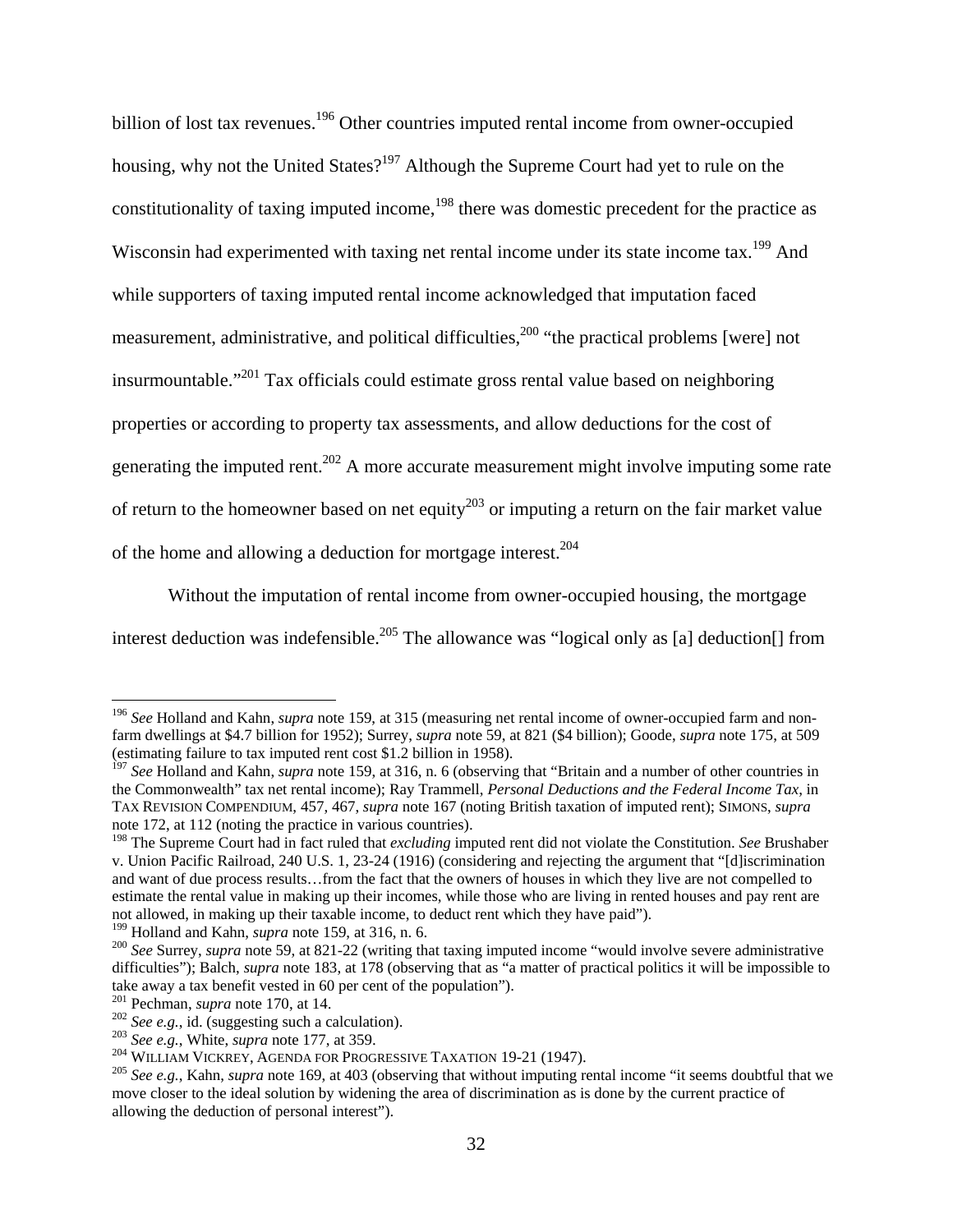gross rent."<sup>206</sup> Under a net income tax, the expense was "not only personal in nature, completely foreign to business activities, but…unrelated to an income-tax-producing asset."207 Moreover, it "discriminate[d] against the tenant,"208 providing "a considerable subsidy to property owners, especially those who are mortgagors."<sup>209</sup> It also reflected the fastest growing deduction<sup>210</sup> in the income tax and one of the "principal leakages" in the tax base.<sup>211</sup> Worse, only a fraction of homeowners received the subsidy as most taxpayers claimed the standard deduction, $^{212}$  resulting in an inequity that prompted reformers to seek repeal of the standard deduction and to limit all itemized deductions to expenses exceeding some percentage of adjusted gross income.<sup>213</sup>

Reformers argued that even if promoting homeownership was a worthy policy goal, bestowing tax subsidies on wealthy debtors was inefficient and inequitable. The exclusion for imputed rental income and the deductions for mortgage interest and property taxes produced overinvestment in owner-occupied housing.<sup>214</sup> The tax subsidies resulted in zero- and even

<sup>&</sup>lt;sup>206</sup> White, *supra* note 177, at 358.<br><sup>207</sup> Trammell, *supra* note 197, at 468.<br><sup>208</sup> White, *supra* note 177, at 358. *See also* Bruce Lee Balch, *Appraisal of Personal Deductions*, in TAX REVISION COMPENDIUM 435, 436, *supra* note 167 (criticizing treatment whereby "a person purchasing a home under a longterm mortgage is permitted to deduct a large portion of his housing expenses, while a person renting similar accommodations receives no deduction").

<sup>209</sup> Surrey, *supra* note 59, at 826. *See also* Paul, *supra* note 165, at 211 (noting the MID's "discrimination in favor of borrowers and homeowners"); *Hearings before the Subcommittee on Tax Policy*, (statement of Mr. Ture), *supra* note 186, at 304 (calling the MID "equivalent to a reduction in the interest rate which the homeowner-borrower must pay on his mortgage").<br><sup>210</sup> Holland and Kahn, *supra* note 159, at 328.

<sup>&</sup>lt;sup>211</sup> Paul, *supra* note 165, at 211. *See* Pechman, *supra* note 170 (reporting that the deduction for personal interest was the third most expensive of all itemized deductions).

<sup>&</sup>lt;sup>212</sup> See Balch, *supra* note 183, at 175 (noting that the "benefit of itemized deductions is now largely lost to the lower brackets because these taxpayers usually use the standard deduction"); SOI Bulletin, *supra* note 16 (showing that

<sup>&</sup>lt;sup>213</sup> See e.g., White, *supra* note 177, at 365; Balch, *supra* note 183, at 175.<br><sup>214</sup> See White, *supra* note 193, at 323 (stating that the exclusion was "inequitable and decidedly unneutral in its effect on the decision to invest in homeownership as compared with alternative assets"); Statement of Mr. Kahn, *supra* note 186, at 288 (noting "awareness on the part of the prospective purchasers of homes that they will have an imputed nontaxable income, in the sense that they will own an asset the income from which is not taxed"); Statement of Mr. Ture, *supra* note 186, at 305 (testifying that the MID results in "some redirection of resource use").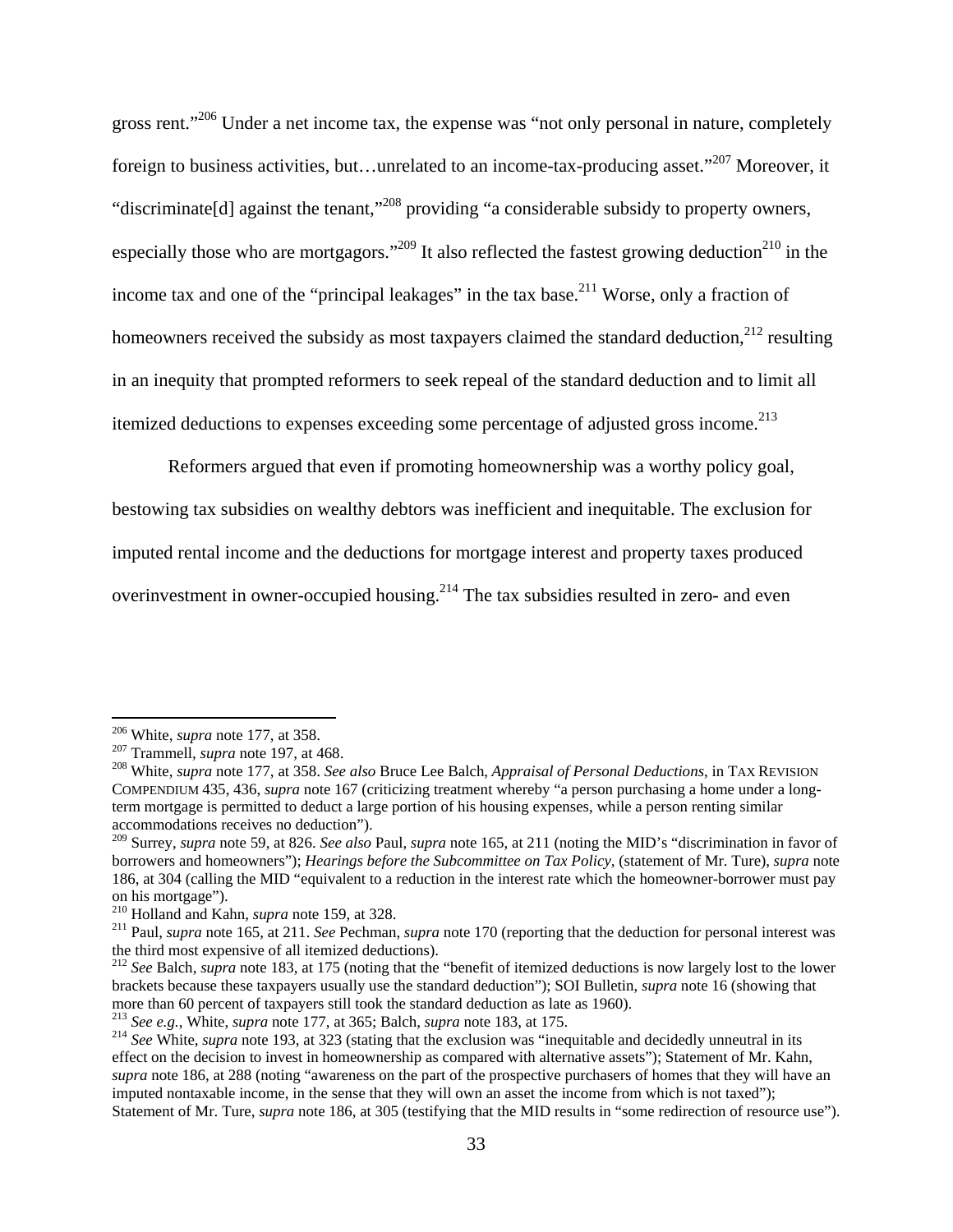negative-rates of tax, by far the most preferential treatment among any form of capital income.<sup>215</sup> Moreover, the subsidies were difficult "to condone in the interests of equity" in that they "provide[d] increasingly large financial advantages to homeowners as the value of the house occupied and income increases."216 The tax advantages were also "inefficient in the sense that aid in acquiring a home is most needed by persons in the lower brackets," $^{217}$  yet the tax subsidies were "greatest at the top of the income scale where the need for such a stimulus is least."<sup>218</sup>

If Congress wished to promote homeownership, it should eschew using the "concealed, nonexplicit technique" of taxation, and instead provide direct subsidies.<sup>219</sup> Ultimately, "direct" action in the housing and home finance area and perhaps through fiscal aid to local governments" would result in "less sacrifice of equity,"220 more efficient allocation of resources, a "publicized and controlled" approach,  $221$  and a "fairer and more efficient" strategy.  $222$ 

IV. MEASURING TAX SUBSIDIES FOR HOMEOWNERSHIP AND INCHING TOWARD REFORM

Rather than seek fundamental reform of national housing tax policies as recommended by a consensus of postwar tax experts, politicians guarded existing tax subsidies for homeowners while creating new giveaways. In 1951, Congress added  $\S$  1034 to the Internal Revenue Code.<sup>223</sup> allowing taxpayers to defer recognition of gain from home sales so long as the gains were rolled over into another principal residence, which Congress hoped would encourage homeowners to "trade up" and buy increasingly more expensive, bigger homes. In 1964, politicians enacted yet

<sup>215</sup> *See* Jane G. Gravelle, *Historical Effective Marginal Tax Rates on Capital Income*, CRS Report (2004), at 2-3 (reporting marginal effective tax rates on owner-occupied housing between -1 percent and 1 percent from 1953-1967 and between 70 and 45 percent on corporate capital income).

<sup>216</sup> Harvey E. Brazer, *The Deductibility of State and Local Taxes under the Individual Income Tax*, in TAX REVISION COMPENDIUM 407, 414, *supra* note 167.<br><sup>217</sup> Trammell, *supra* note 197, at 468.<br><sup>218</sup> VICKREY, *supra* note 204, at 18.<br><sup>219</sup> White, *supra* note 193, at 297.

<sup>&</sup>lt;sup>220</sup> White, *supra* note 177, at 360<br><sup>221</sup> Balch, *supra* note 183, at 169.<br><sup>222</sup> White, *supra* note 193, at 305.<br><sup>223</sup> 65 Stat. at 494, *supra* note 55.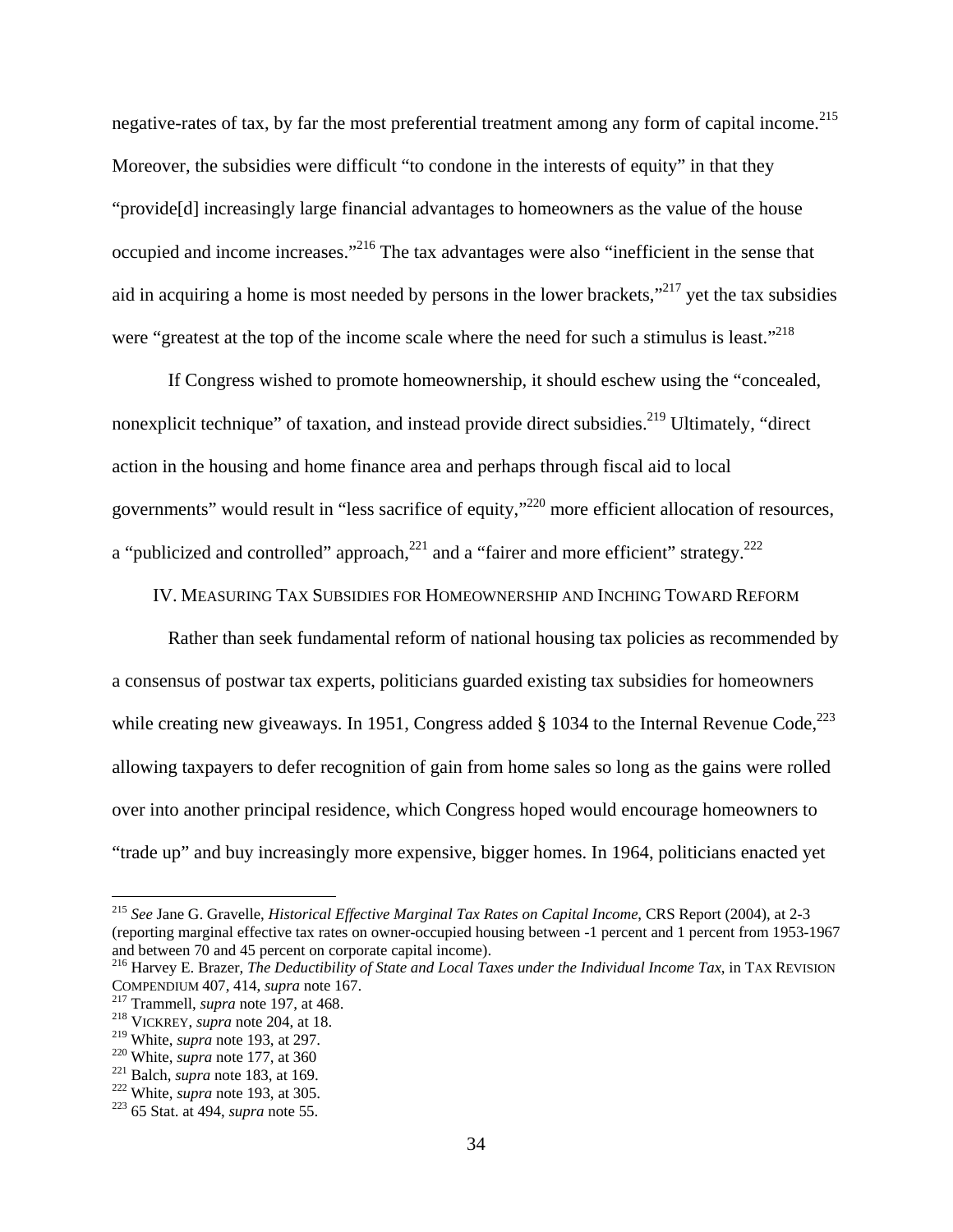another tax handout for homeowners in the form of § 121, which provided a one-time exclusion of capital gains on the sale of principal residences for taxpayers over the age of  $55.^{224}$  Together, the two provisions effectively excluded from tax all gains from the sale of principal residences.225

Reformers were undeterred by tax politics, finding encouragement in the increasingly powerful postwar tax policymaking consensus. At the heart of the movement was Stanley Surrey. In 1961, Surrey joined President Kennedy's Treasury Department as Assistant Secretary for Tax Policy, a position that he occupied for the next eight years.<sup>226</sup> In addition to advocating the efficiency and equity benefits of trading tax cuts for tax reform,  $227$  Surrey was on record as criticizing housing tax policies, including the failure to tax imputed rent,  $228$  deductions for "nonbusiness expenses not related to the production of income,"229 the misallocation of capital created by the special subsidies,  $230$  and associated lost revenues.  $231$  Only months after assuming office, Surrey identified the imputation of gross rental income as a fruitful area of research. He noted that other countries had incorporated imputed rent into their tax bases, and called for a study to research "all facets of the problem—economic consequences, tax effect, technical

 $224$  78 Stat. at 38, *supra* note 55. In 1964, Congress set the exclusion at \$20,000 at a time when the median home value was roughly \$12,000. *See* U.S. Census Bureau, Historical Census Housing Tables, Home Values, available at http://www.census.gov/hhes/www/housing/census/historic/values.html.<br><sup>225</sup> When one considers these two provisions alongside § 1014 (tax free step-up in basis at death for qualifying gifts),

it becomes even clearer that nearly all gains from the sale of a principal residence would have escaped tax.<br><sup>226</sup> Surrey was without question the most influential postwar figure in tax law and policymaking. As a professor Harvard Law School for more than forty years, he founded the school's renowned international tax program, and taught several generations of domestic and international tax lawyers, officials, and policymakers. He served on numerous postwar tax missions, setting up tax regimes around the world. In addition, he published widely on U.S. and international tax systems, authoring hundreds of articles and books, many of which argued forcibly for a tax expenditure budget. In addition to his tenure as Assistant Secretary, Surrey served as Treasury's Tax Legislative Counsel from 1942-44 and again from 1946-47, Special Counsel to the House Ways and Means Subcommittee on Internal Revenue Administration from 1951-52, and Consultant to the Treasury and Congress between 1953-54 on codification of the internal revenue laws.

<sup>&</sup>lt;sup>227</sup> *See supra* notes 162-64, 184, 186 and accompanying text.<br><sup>228</sup> *See supra* note 196 and accompanying text.<br><sup>229</sup> *See supra* note 170 and accompanying text.

<sup>&</sup>lt;sup>230</sup> *See supra* note 209 and accompanying text. <sup>231</sup> *See supra* note 196 and accompanying text.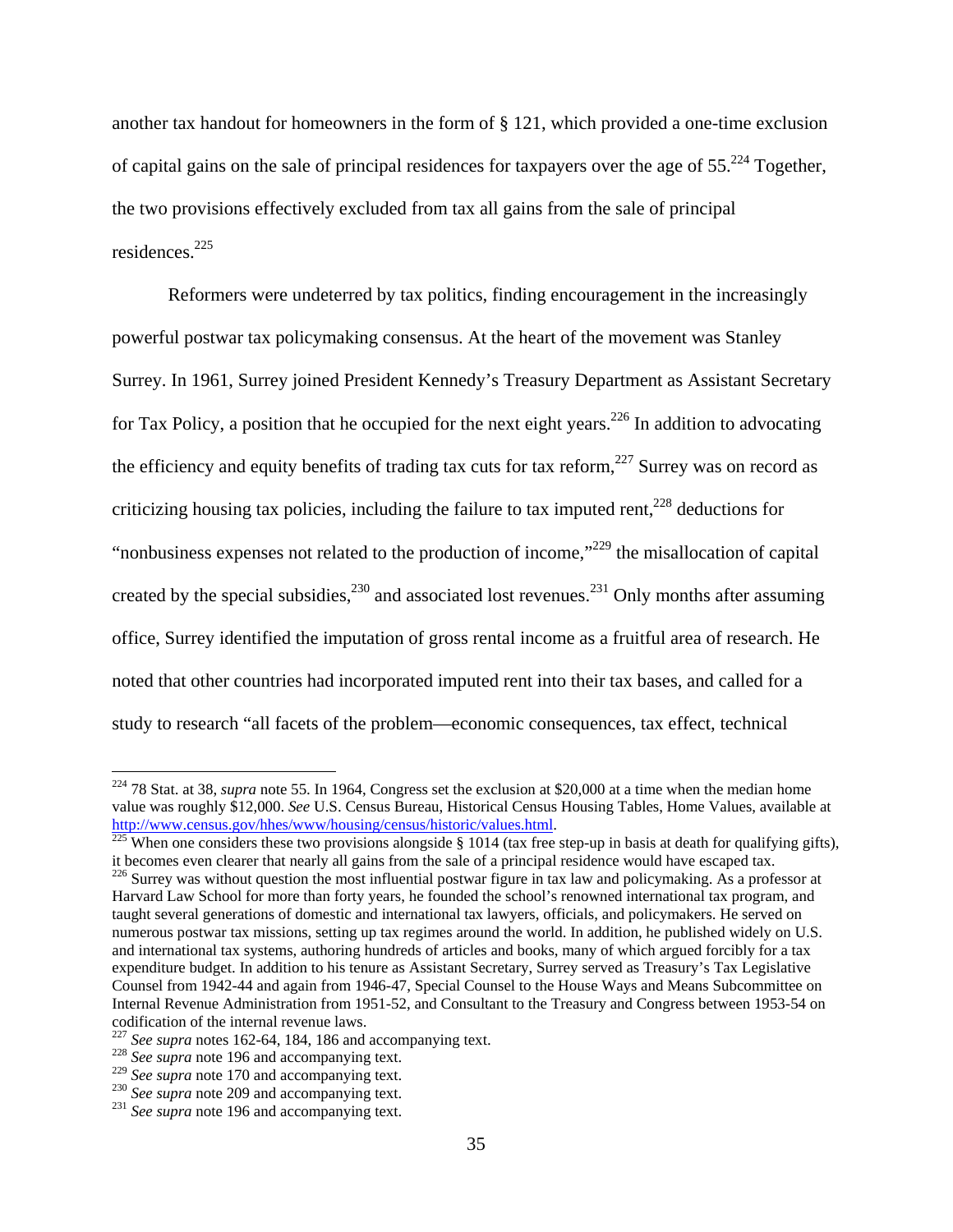problems, and so on."232 No policy would be immune from reexamination during Surrey's tenure as Assistant Secretary, an approach that was theoretically pure as well as politically naïve.

In 1963, the Treasury Department proposed limiting all itemized deductions to amounts exceeding five percent of adjusted gross income. Surrey and other Treasury officials viewed the proposal as a simplification and base broadening measure that could free up revenue for rate reduction.233 The use of itemized deductions had escalated between 1950 and 1963, with the percentage of itemizers among all taxpayers jumping from 19 to 44 percent, and the cost of itemized deductions increasing from \$10 billion to more than \$46 billion.<sup>234</sup> At the same the number of itemizers was increasing from 10.3 million to 24.1 million, the number of taxpayers taking the standard deduction dropped from 42.7 million to 36.5 million, a trend that added considerable complexity to the income tax both for taxpayers and tax administrators.<sup>235</sup>

The Treasury proposal met massive and widespread opposition. Universities and charities predicted a devastating drop in charitable giving. State and local governments warned that a public financing disaster would ensue if taxpayers could no longer fully deduct state and local taxes on their federal tax forms, with states and localities being forced to raise taxes and cut public services.236 Even the American Medical Association objected to the proposal, arguing that it reduced the value of the deduction for deductible medical expenses.<sup>237</sup> The housing lobby was a particularly vocal opponent. According to the National Association of Home Builders, the plan

<sup>&</sup>lt;sup>232</sup> Stanley S. Surrey, *Agenda for Consideration of Tax Research Topics Possessing a Significant Legal Orientation*,<br>Prepared for the Brookings Institution (1961, unpublished), at 35-36, Surrey Papers, Box 23, Folder 7.

<sup>&</sup>lt;sup>233</sup> See Stanley S. Surrey, Conference on Revenue Act of 1964 (1964), in William F. Hellmuth & Oliver Oldman, eds., TAX POLICY AND TAX REFORM: 1961-1969 57, 59 (1973) (describing the measure as a "proposal to broaden the tax base by limiting personal deductions and to use the revenue gained to further reduce rates").<br><sup>234</sup> Calculated from SOI Bulletin, *supra* note 16.<br><sup>235</sup> Id.<br><sup>236</sup> HOWARD, *supra* note 19, at 103 (briefly describing re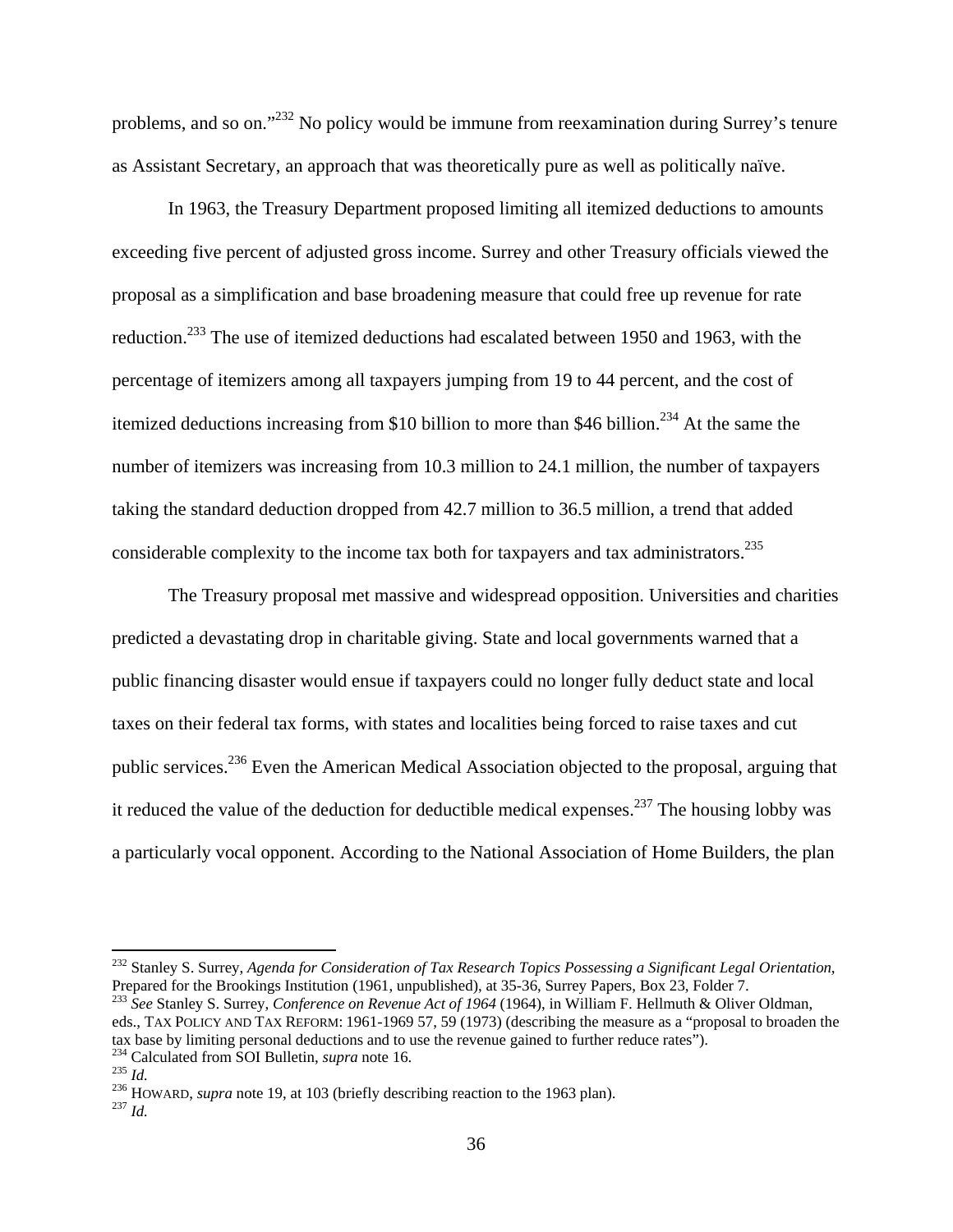would "diminish the benefits of home ownership."<sup>238</sup> For its part, the National Association of Real Estate Boards (precursor to the National Association of Realtors) asserted that "the brunt of the proposal would fall on the homeowner, who now can deduct interest on his mortgage and his real estate taxes," and that it would "absolutely slow the purchase of homes and…certainly [] slow the construction of homes."<sup>239</sup> Years later, Surrey described reaction to the 1963 plan as "real estate associations joining with the charities and state and local governments in quickly establishing strong Congressional opposition to the proposal."<sup>240</sup> It was a valuable lesson in housing tax politics. In fact, the experience prompted Surrey to note that "Congress appears decidedly to favor assisting home ownership, and apparently is not about to consider the question whether this should be done under the tax system or through direct expenditure policies."<sup>241</sup>

Going forward, Surrey and his tax reform cohort adopted a long-term, multi-pronged approach to challenging tax subsidies for homeownership. Rather than take away housing deductions from itemizers, they would seek increases in the standard deduction that effectively extended similar tax savings to non-itemizers. Investing more taxpayers in the standard deduction regime had the added benefit of simplifying the tax code<sup>242</sup> and eroding public support for preserving or expanding itemized deductions. In addition, under Surrey's direction the Treasury Department began to inventory all tax provisions that deviated from a comprehensive base. Surrey and his staff would encourage policymakers to treat this "tax expenditure budget" as an analog to the direct expenditure budget, and to evaluate the effectiveness of tax programs on

<sup>238</sup> *Builders Oppose Exemption Limit, Assail New Tax Plan to Cut Home-Owner Deductions*, NEW YORK TIMES (Feb. 12, 1963), at A9.<br><sup>239</sup> Realty Men Call Tax Bill a Blow to the Homeowner, NEW YORK TIMES (Feb. 20, 1963), at 1.

<sup>&</sup>lt;sup>240</sup> SURREY, *supra* note 34, at 234.<br><sup>241</sup> Id.<br><sup>242</sup> See Hearings before the Senate Comm. on Finance, Tax Reform Act of 1969 669, 672 (1969) (stating that since enactment of the standard deduction "important gains in simplicity and equity have steadily eroded away…The result is increased complexity for taxpayers, and a greater spread of actual tax liabilities for taxpayers largely similarly situated").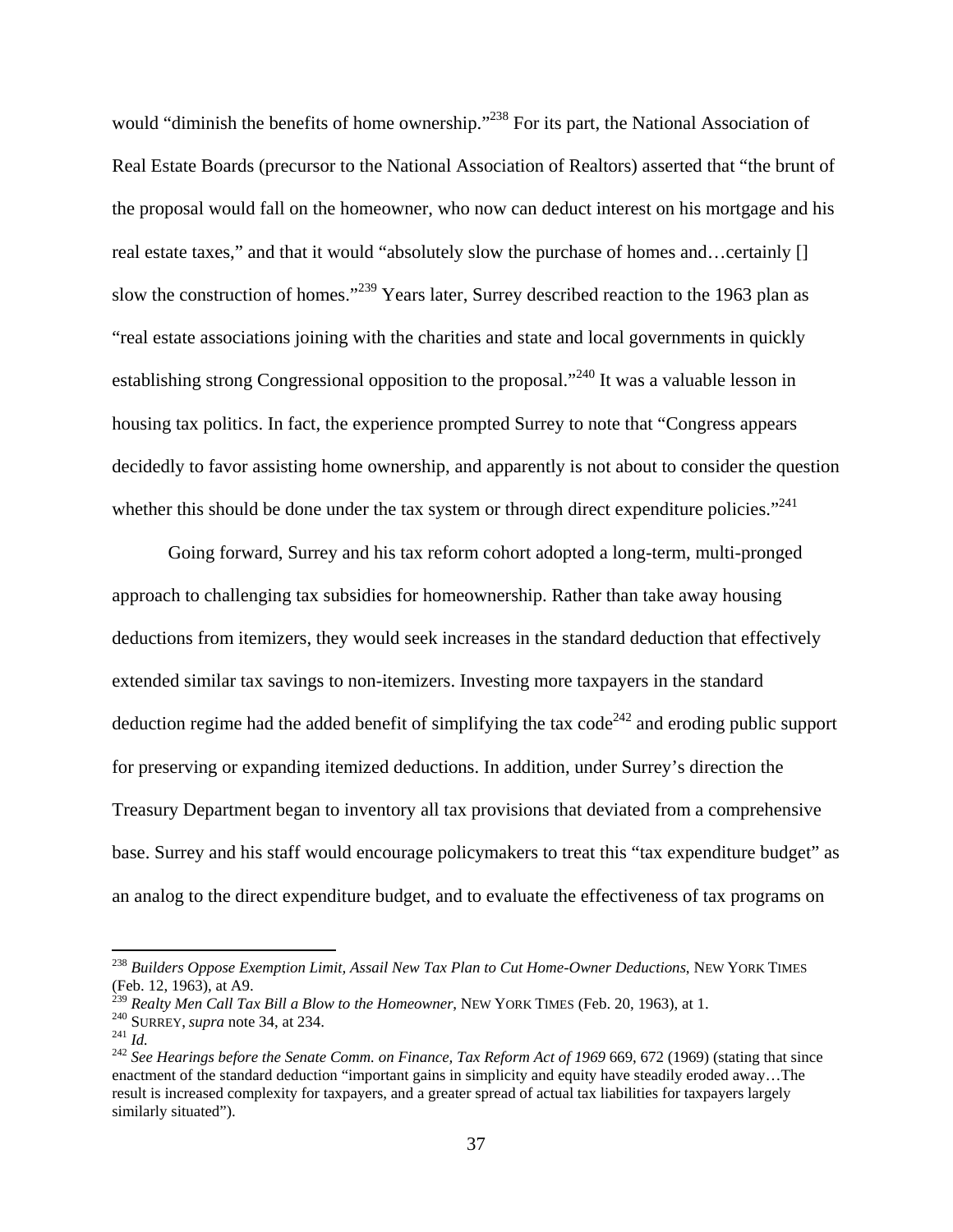an annual basis like other federally funded subsidies. Surrey would spend the remainder of his professional life restating tax expenditures as direct expenditures to illustrate how money spent through the tax system created upside-down subsidies that for equity or efficiency or administrative reasons would never get funded directly.

### *A. Tax Subsidies for Housing and the Tax Expenditure Budget*

1

Surrey publicly introduced the concept of a tax expenditure budget in  $1967$ <sup>243</sup> He called for a "full accounting" of "content and scope" of the federal income tax so that policymakers "could intelligently pass judgment on its effects."244 The fact of the matter, Surrey explained, was that "[t]hrough deliberate departures from accepted concepts of net income and through various special exemptions, deductions and credits, our tax system does operate to affect the private economy in ways that are usually accomplished by expenditures—in effect to produce an expenditure system described in tax language."<sup>245</sup> The government's failure to include line items in the federal budget "for these tax expenditures…lessens public understanding of significant segments of our tax policies,"  $246$  provides escape routes from high statutory rates,  $247$  overloads the tax system with administrative and policy burdens better shouldered by other programs and

<sup>&</sup>lt;sup>243</sup> Surrey was not the progenitor of the idea for a budget-like accounting of federal revenues spent through the tax system. *See supra notes* 179-83 and accompanying text. But he pursued the concept more rigorously than anyone before or after him, leveraging the full resources of the federal government to formulate the first comprehensive analog to the direct expenditure budget. Neither the concept of tax expenditure analysis nor the creation of a tax expenditure budget went unopposed by Surrey's contemporaries. Boris Bittker was particularly suspicious of the concept, especially its assumption of a touchstone definition of income. *See e.g.*, Boris L. Bittker, *Accounting for Federal "Tax Subsides" in the National Budget*, 22 NAT'L TAX J. 244 (1969); Boris I. Bittker, *Income Tax Deductions, Credits, and Subsidies for Personal Expenditures*, 16 J. L. & ECON. 193 (1973). Surrey responded gamely to these criticisms. *See e.g.*, Stanley S. Surrey and William F. Hellmuth, *The Tax Expenditure Budget: Response to Professor Bittker*, 22 NAT'L TAX J. 528 (1969). The debate over the efficacy of tax expenditure analysis has raged for over forty years. For a wonderful entrée into this debate, see Fleming and Peroni, *supra* note 172.<br><sup>244</sup> Stanley S. Surrey, *The United States Income Tax System: The Need for a Full Accounting* (1967), in H

<sup>&</sup>lt;sup>245</sup> *Id.* at 576-77. *See also* Stanley S. Surrey, *The Tax Expenditure Budget: A Conceptual Analysis* (1968), in Hellmuth & Oldman, *supra* note 233, at 589 (noting that the budget "understates the role of Federal Government financial influences on the behavior of individuals and businesses on income distribution").<br><sup>246</sup> *Id.* at 577.

 $^{247}$  *Id.* at 581 (discussing differences in statutory and effective tax rates for corporate taxpayers).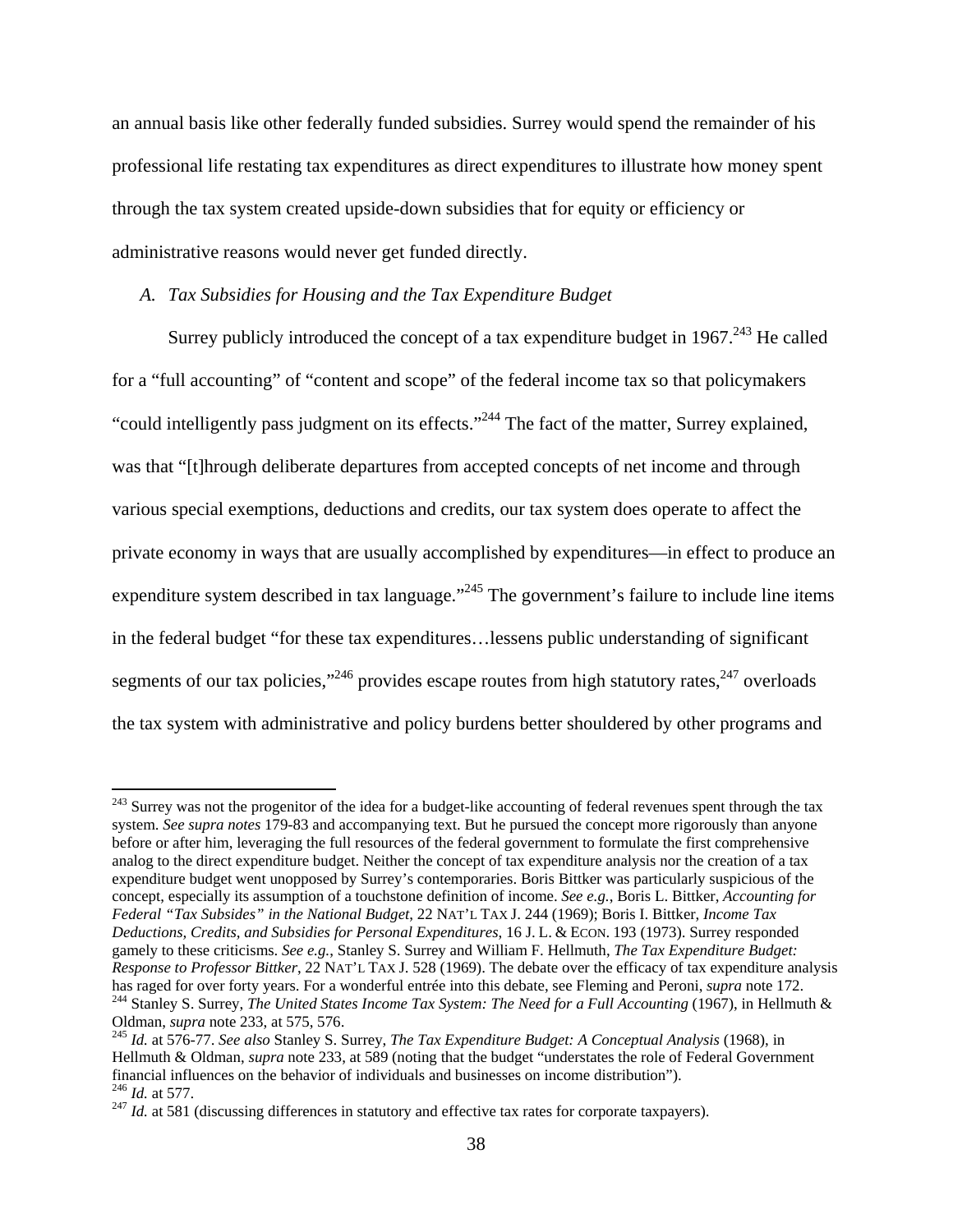agencies,<sup>248</sup> restricts thinking about how to approach pressing economic and social problems,<sup>249</sup> and results in "back door" spending<sup>250</sup> hidden from the regular appropriations process.<sup>251</sup> "Out of sight," Surrey warned, "out of mind."<sup>252</sup> It was imperative that the government include in the federal budget a full accounting of "the expenditure equivalents of tax benefit provisions"<sup>253</sup> so that Congress could evaluate which provisions should remain part of the tax system, which should "be taken outside the tax system," and which should be eliminated altogether. $254$ 

In 1968, the first tax expenditure budget appeared in the Annual Report of the Secretary of the Treasury.255 It contained fifty-one line items reflecting \$44.5 billion of federal spending through the tax code.<sup>256</sup> These figures included \$3.95 billion for housing, \$1.9 billion for the mortgage interest deduction and \$1.8 billion for the property tax deduction.<sup>257</sup> It did not include the cost for excluding imputed rental income, which, according to the Treasury, would have "involve[d] not only a conceptual problem but difficult practical problems such as those of

<sup>248</sup> *Id.* at 583-84. Surrey returned repeatedly to the theme of overburdening the tax instrument. *See e.g.*, Stanley S. Surrey, *Our Troubled Tax Policy: False Routes and Proper Paths to Change*, 12 TAX NOTES 179, 190 (Feb. 2, 1981) (stating that "Congress and the Executive are using our tax system to carry far too great a load").

<sup>&</sup>lt;sup>249</sup> *Id.* at 584-85 (arguing that overuse of the tax system had blocked "imaginative and broad thinking" about alternative policy solutions).

<sup>&</sup>lt;sup>250</sup> *Id.* Surrey invoked Wilbur Mills here (see 113 CONG. REC. 36404-05 (1967) (statement of Rep. Mills) (describing and criticizing "back-door spending" through the tax code)), as he did elsewhere (see Stanley S. Surrey, *Taxes and the Federal Budget* (1968), in Hellmuth & Oldman, *supra* note 233, at 613, 619-20), to underscore the affinity between the tax expenditure budget and influential members of Congress.

<sup>251</sup> *Id.* at 585. *See also* Surrey, *supra* note 250, at 621 ("Since the tax expenditure programs are imbedded in the revenue side of the Budget and their cost is not disclosed, they go essentially unexamined for long periods, in contrast with direct expenditures.").

<sup>252</sup> Stanley S. Surrey, *Tax Assistance for Housing: Its Implications for the Federal Tax Structure and the Federal Budget* (1968), in Hellmuth & Oldman, *supra* note 233, at 633.<br><sup>253</sup> *Id.* at 578.<br><sup>254</sup> *Id.* at 585. Surrey's primary motivation for creating a tax expenditure budget was to "restate the tax program as a

direct expenditure program and ask whether, as such, it represents desirable policy." SURREY, *supra* note 34, at 37. *See also* Surrey, *supra* note 250, at 621 ("I doubt that any of these special tax treatments could withstand the scrutiny of careful program analysis, and I doubt that if these were direct programs we would long tolerate the inefficiencies that such program analysis would disclose.").

<sup>&</sup>lt;sup>255</sup> The entire report is reprinted in Surrey, *supra* note 245.<br><sup>256</sup> Comparatively, the official 2010 tax expenditure budget includes 165 line items reflecting over \$1 trillion in foregone revenue. OMB, *supra* note 25

foregone revenue. Only a more 25, at 2002, and  $\frac{1}{257}$  Surrey, *supra* note 245, at 611. The remaining \$250 million reflected the expenditure for excess depreciation on rental housing. In this first accounting of tax expenditures, the MID ranked seventh in terms of cost.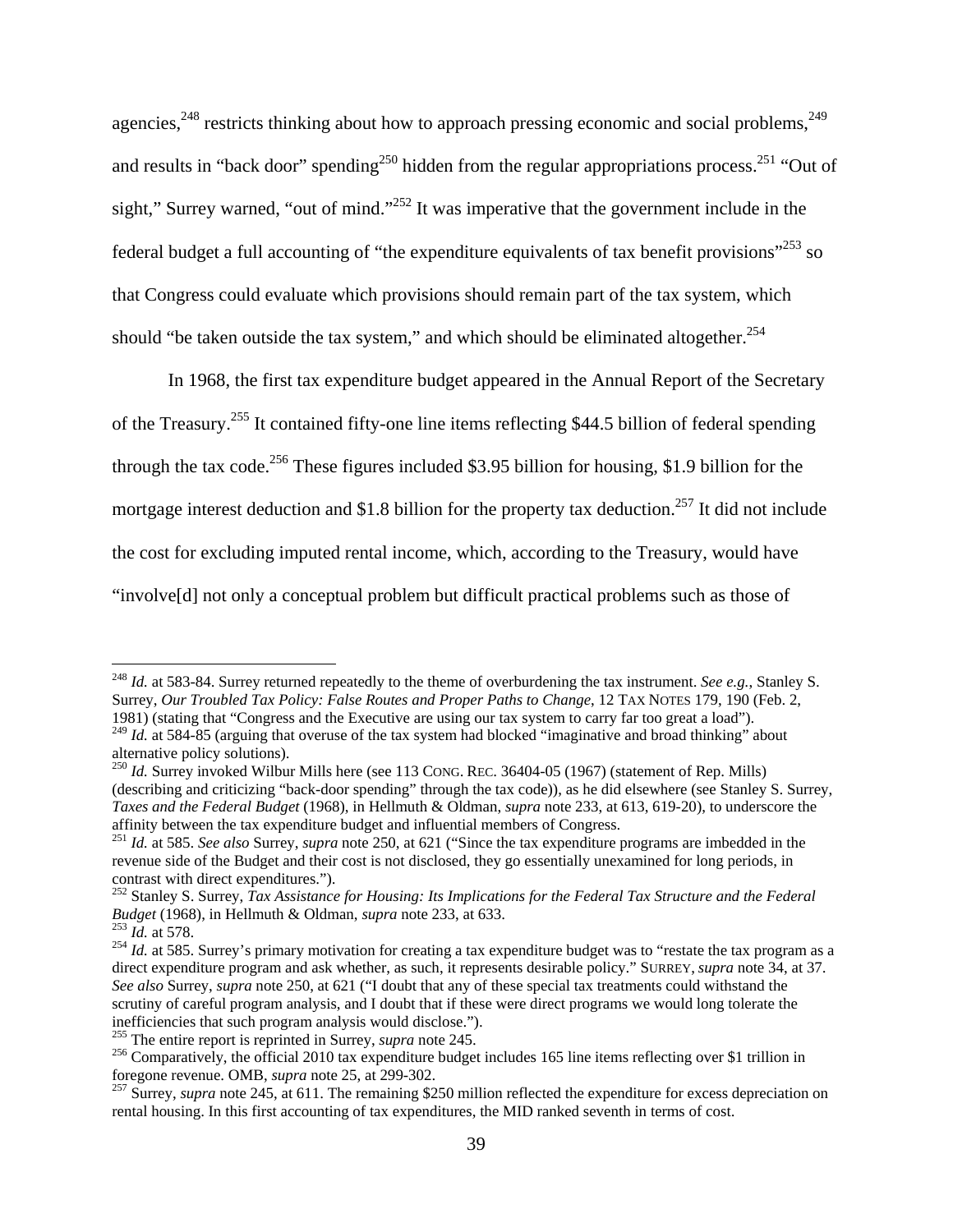measurement."<sup>258</sup> It was important that theory not get in the way of pragmatic budget analysis and, ultimately, of fundamental tax reform.259

Under Surrey's direction, the Treasury challenged policymakers to acknowledge the massive spending through the tax code and to evaluate its effectiveness on an item-by-item basis. In the event Congress determined that a particular subsidy was worth preserving for economic or social reasons, Surrey and his cohorts further challenged policymakers to consider whether the tax system was the most effective delivery mechanism. With respect to national housing policy, Surrey was unequivocal: government assistance should take the form of direct expenditures rather than tax expenditures. "There are effective non-tax route methods available to assist and support our housing efforts: direct grants, loans, loan guarantees, interest subsidies, rent supplements, the creation of new financial institutions such as an urban development bank, and the strengthening of the existing structure of savings and credit institutions."<sup>260</sup> Eliminating some

<sup>&</sup>lt;sup>258</sup> *Id.* at 593. In this way and others, Treasury's tax expenditure analysis did "not attempt a complete listing of all the tax provisions which vary from a strict definition of net income." Most of the omissions were attributable to measurement difficulties and "where the case for their inclusion in the income tax base stands on relatively technical or theoretical tax arguments." *Id.* Today's tax expenditure estimators face the same considerations, and draw different conclusions with respect to what to include in the accounting. The JCT does not impute rental income in its analysis, for instance, preferring to treat subsidies for housing as part of "a social policy agenda that transcends the tax law," and "as an exception to the general rule for personal expenditures (no deduction of interest expense or other costs)." Edward D. Kleinbard, "Rethinking Tax Expenditures," Address to Chicago-Kent College of Law Federal Tax Institute (May 1, 2008). *See also* JOINT COMMITTEE ON TAXATION, A RECONSIDERATION OF TAX EXPENDITURE ANALYSIS 13, 45 (2008). The OMB, on the other hand, includes net rental income as a tax expenditure item on grounds that a comprehensive "baseline tax system generally would tax all income under the regular tax rate schedule," and "would not allow preferentially low (or zero) tax rates to apply to certain types or sources of income." OMB (2010), *supra* note 25, at 317.

<sup>&</sup>lt;sup>259</sup> Between 1968 and 1973, the Treasury produced an accounting of tax expenditures using Treasury Bureau of Accounts data that looked to prior years. In early 1974, a non-profit organization, Tax Analysts & Advocates (TA/A) (now known as Tax Analysts), produced a prospective-looking tax expenditure budget. Authors Jere Brannon (longtime Director of Treasury's Office of Tax Analysis and supervisor of Treasury's tax expenditure research from 1966-69), Samuel Hastings-Black (tax attorney), and James S. Byrne (Director of TA/A) generated an accounting of tax expenditures that could be analyzed by Congress alongside the regular direct expenditure budget. *See* Gerard M. Brannon, Samuel Hastings-Black, and James S. Byrne, *Fiscal Year 1975 Tax Expenditure Budget*, 2 TAX NOTES 4 (1974). Due to TA/A's efforts, Congress began requiring the Treasury to publish a current-year accounting of tax expenditures that accompanied the President's direct expenditure budget. *See* Budget and Impoundment Control Act of 1974, 88 Stat. 297, 323 (1974).

<sup>260</sup> Surrey, *supra* note 250, at 627.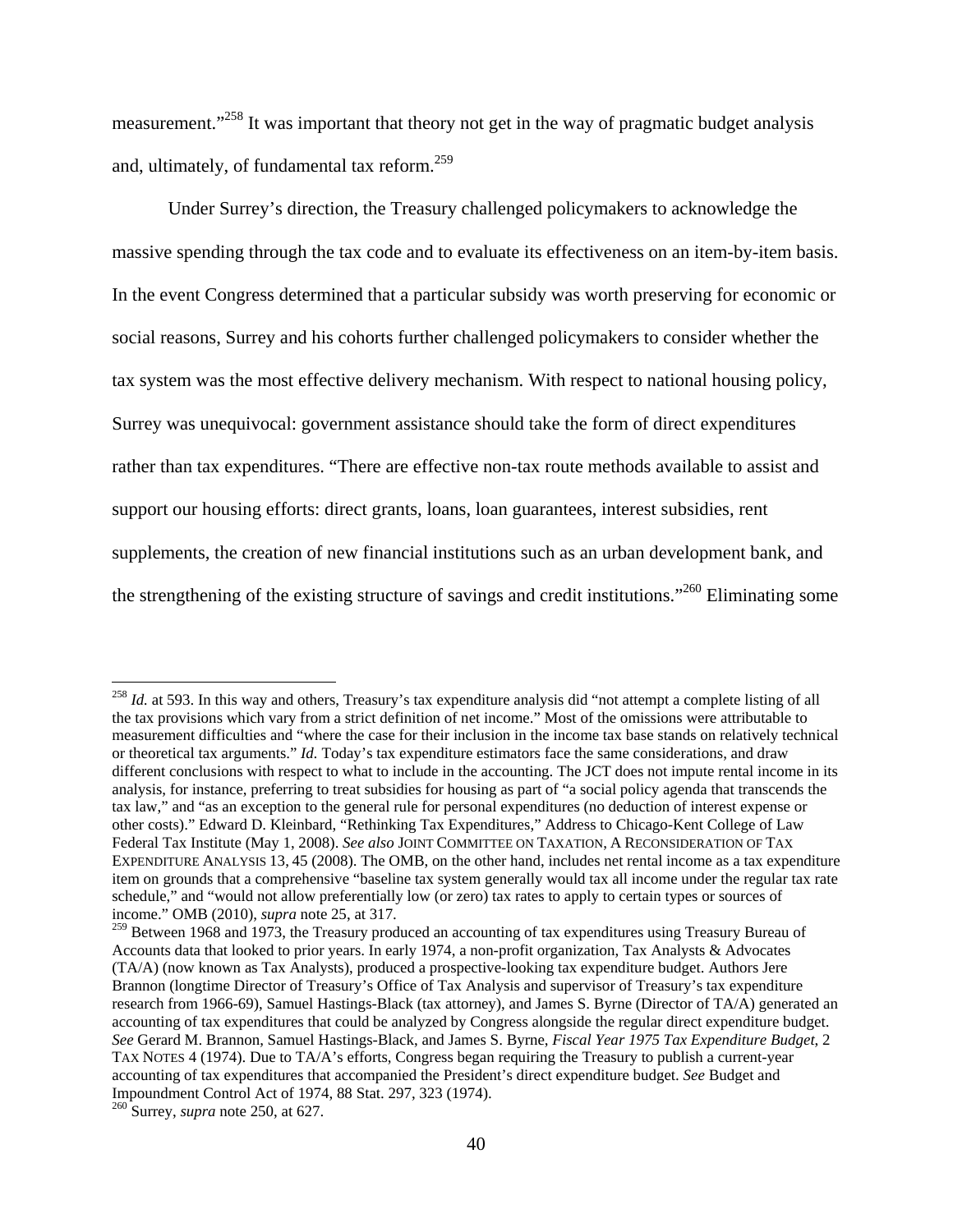or all of the tax expenditures for housing would free up revenue to fund direct programs for existing and would-be homeowners.

National housing tax policies were badly misdirected, Surrey believed, and assisted those Americans least in need of assistance. Not only did they bestow benefits exclusively on taxpayers who itemized deductions. They also provided increasingly larger subsidies to wealthier taxpayers, because their value corresponded to marginal tax rates and there was no limit on the value of deductions a taxpayer with sufficient income could enjoy. In other words, they produced an "upside-down result utterly at variance with usual expenditure policies"<sup>261</sup> that if restated as direct expenditures would appear inequitable and inefficient.

Imagine if the deduction for mortgage interest were run through the Department of Housing and Urban Development (HUD), Surrey suggested. For a married couple with annual income exceeding \$200,000 (\$1 million in 2009 dollars), the newly-constituted HUD would pay lenders \$70 of every \$100 of the couple's mortgage interest, while the couple would pay the remaining \$30.<sup>262</sup> By comparison, a married couple with annual income of \$10,000 (\$50,000 in 2009 dollars) would receive only \$19 of assistance from HUD for every \$100 of mortgage interest paid, and be stuck with the remaining  $$81$  obligation.<sup>263</sup> For those couples "too poor to pay an income tax," Surrey said, "HUD would pay nothing to the bank, leaving the couple to pay the entire interest cost."264

Such a system failed to promote homeownership among those sectors of society most in need of a home. Replacing the deductions for mortgage interest and property taxes with

 $261$  SURREY, *supra* note 34, at 37.

<sup>262</sup> *Id.*<br><sup>263</sup> *Id.*<br><sup>264</sup> *Id.* Surrey offered similar recharacterizations of other tax expenditure items. *See* id. at 228-29 (restating the deduction for charitable contributions as a direct expenditure program, the Division of Charitable and Educational Assistance, that distributed cash to wealthy donors).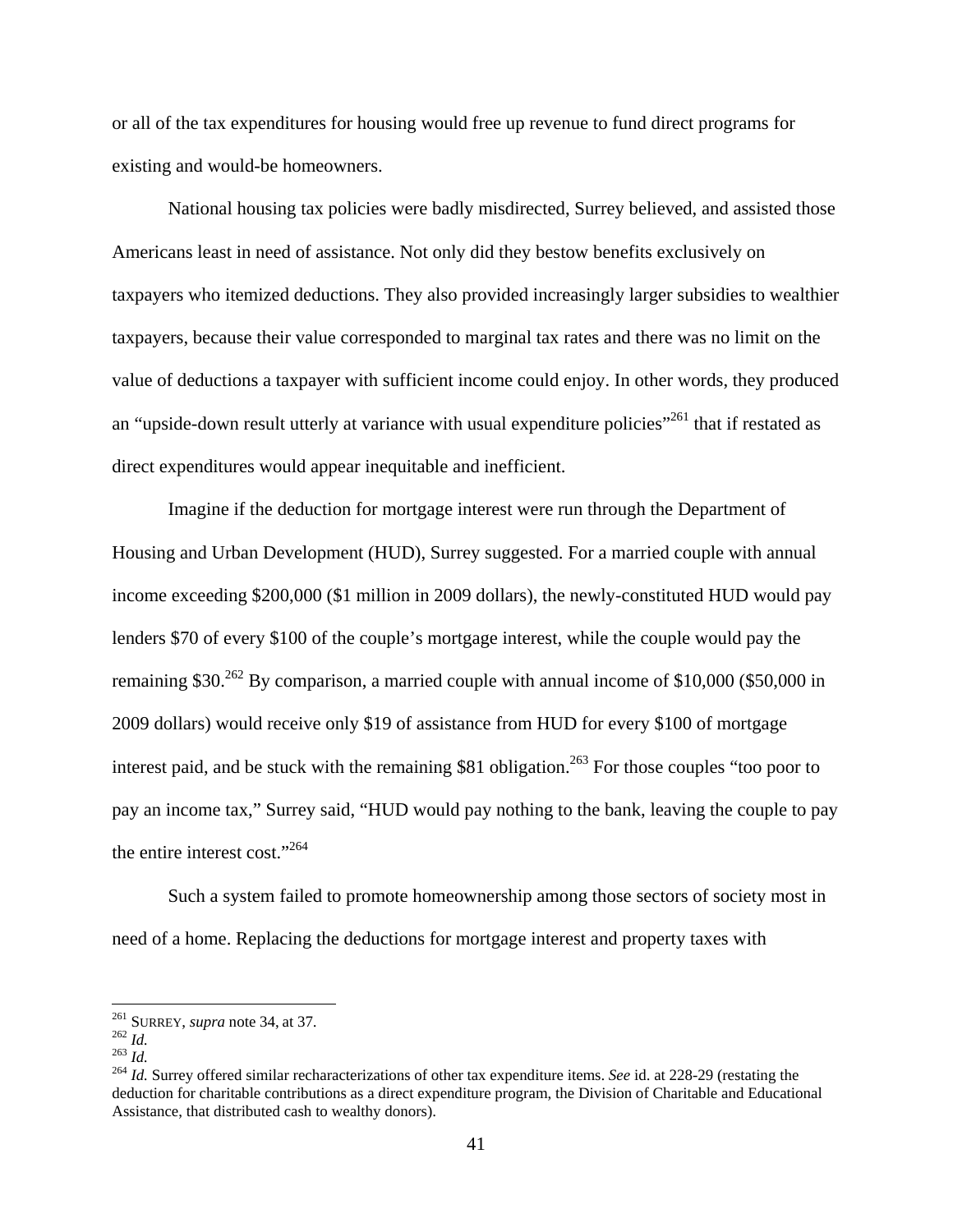programs that insured mortgages and provided direct loans could better assist Americans otherwise unable to find housing.265 In addition, the tax expenditures for owner-occupied housing diverted government spending away from addressing "the woefully inadequate supply of decent housing."266 Even if Congress converted housing tax expenditures into direct spending, the existing market for low-income housing would be unable to absorb increased demand. Nor should policymakers look to the tax instrument to bridge the shortfall. Surrey counseled "caution" for the approach "that would directly subsidize builders or rehabilitators to provide incentives to expand the supply of low-rent housing."267 Existing policies, particularly accelerated depreciation for real estate operators and investors, helped builders and lenders rather than would-be homeowners and created a huge market for real estate tax shelters.<sup>268</sup> It was time to restructure government housing policies, and the tax system should *not* be part of the solution.

*B. The Tax Reform Act of 1969: Swinging for the Fences, Settling for a Double* 

In early 1969, the Treasury Department released a four-volume report entitled, *Tax*  Reform Studies and Proposals,<sup>269</sup> reflecting three years' work directed by Assistant Secretary Surrey. Its completion was highly anticipated among Congressional leaders.<sup>270</sup> Ultimately, it was published jointly by Congress's two tax-writing committees, and formed the basis of what would become the Tax Reform Act of 1969 (TRA69). $^{271}$ 

<sup>&</sup>lt;sup>265</sup> Surrey, *supra* note 245, at 591.<br><sup>266</sup> SURREY, *supra* note 34, at 294.<br><sup>267</sup> Id. at 295.<br><sup>268</sup> Surrey, *supra* note 245, at 634 (criticizing accelerated depreciation for being "costly and inefficient as a means of getting more housing or other construction" and for spawning the market for real estate tax shelters).<br><sup>269</sup> DEPARTMENT OF THE TREASURY, TAX REFORM STUDIES AND PROPOSALS (1969) (hereafter, TREASURY STUDIES).

 $^{270}$  Congress had requested the comprehensive study as part of the Revenue and Expenditure Control Act of 1968 (*supra* note 55), but President Johnson decided against releasing the study on grounds of fairness to the incoming Nixon administration. With the support of Congressional leaders, the Treasury turned its study over to the Nixon team, which subsequently turned it over to the House Ways and Means and Senate Finance committees. *See* TREASURY STUDIES, *supra* note 269, at v (describing the transmittal process). 271 *Supra* note 55.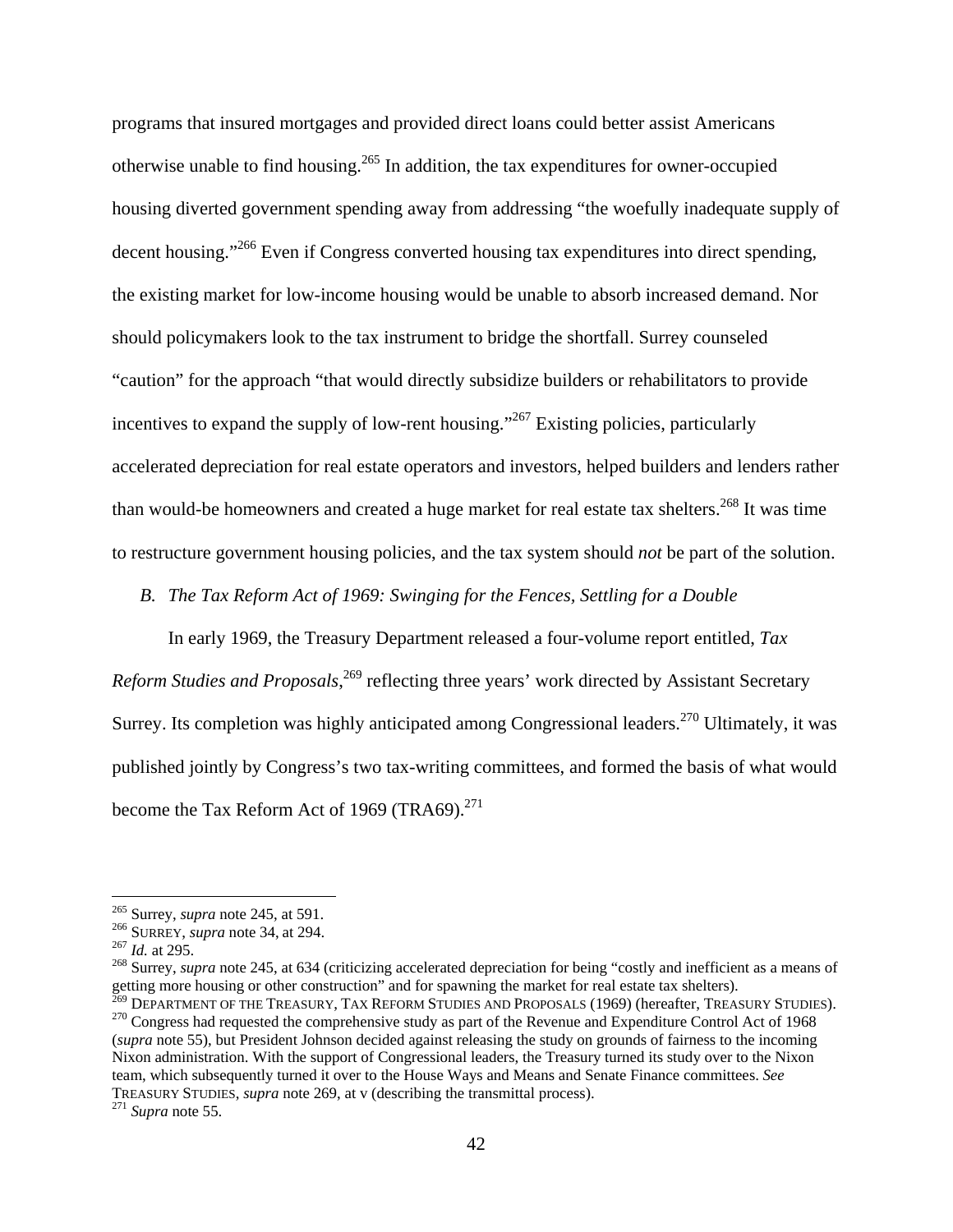The Treasury report contained several items relating to housing tax subsidies. First, it recommended a significant increase to the standard deduction. Fewer taxpayers were taking the standard allowance due to Congress's failure to index its value, rising real incomes, and other inflationary pressures. In fact, Assistant Secretary Surrey testified that between 1944 and 1969 the percentage of taxpayers using the standard deduction fell from 82 to 57 percent.<sup>272</sup> "The result," Surrey reported, "is increased complexity for taxpayers, and a greater spread of actual tax liabilities for taxpayers largely similarly situated."273 In addition, these taxpayers did not get the benefit of reduced tax liability through itemized deductions, and they bore the burden for other taxpayers' ability to deduct personal expenses in the form of higher housing prices, including increased rents. "In these cases," Surrey explained, "the purpose of the standard deduction is to prevent serious unfair distinctions in tax burdens."274 Under an elevated standard deduction, "a larger number of renters in effect will be securing deductions approaching, but not equaling, those of homeowners"<sup>275</sup> thereby increasing equity and at the same time reducing complexity.

The Treasury Department also described the invidious characteristics of itemized deductions, which were eroding the tax base and reducing tax liability to zero for many highincome taxpayers. In fact, the Treasury reported that 155 tax returns from tax year 1967 with adjusted gross income exceeding \$200,000 (\$1.3 million in 2009 dollars) paid no income tax, including 21 returns with incomes above \$1 million (\$6.4 million, adjusted).<sup>276</sup> The Treasury offered a number of specific recommendations to curb such severe tax avoidance, including limiting the deduction for charitable contributions, restricting the use of interest deductions for

<sup>&</sup>lt;sup>272</sup> Stanley S. Surrey, *Tax Reform, 1969* (1969), in Hellmuth & Oldman, *supra* note 233, at 646, 650.<br><sup>273</sup> *Id.*<br><sup>274</sup> *Id.* 275 *Id.* 276 Surrey, *supra* note 272, at 652.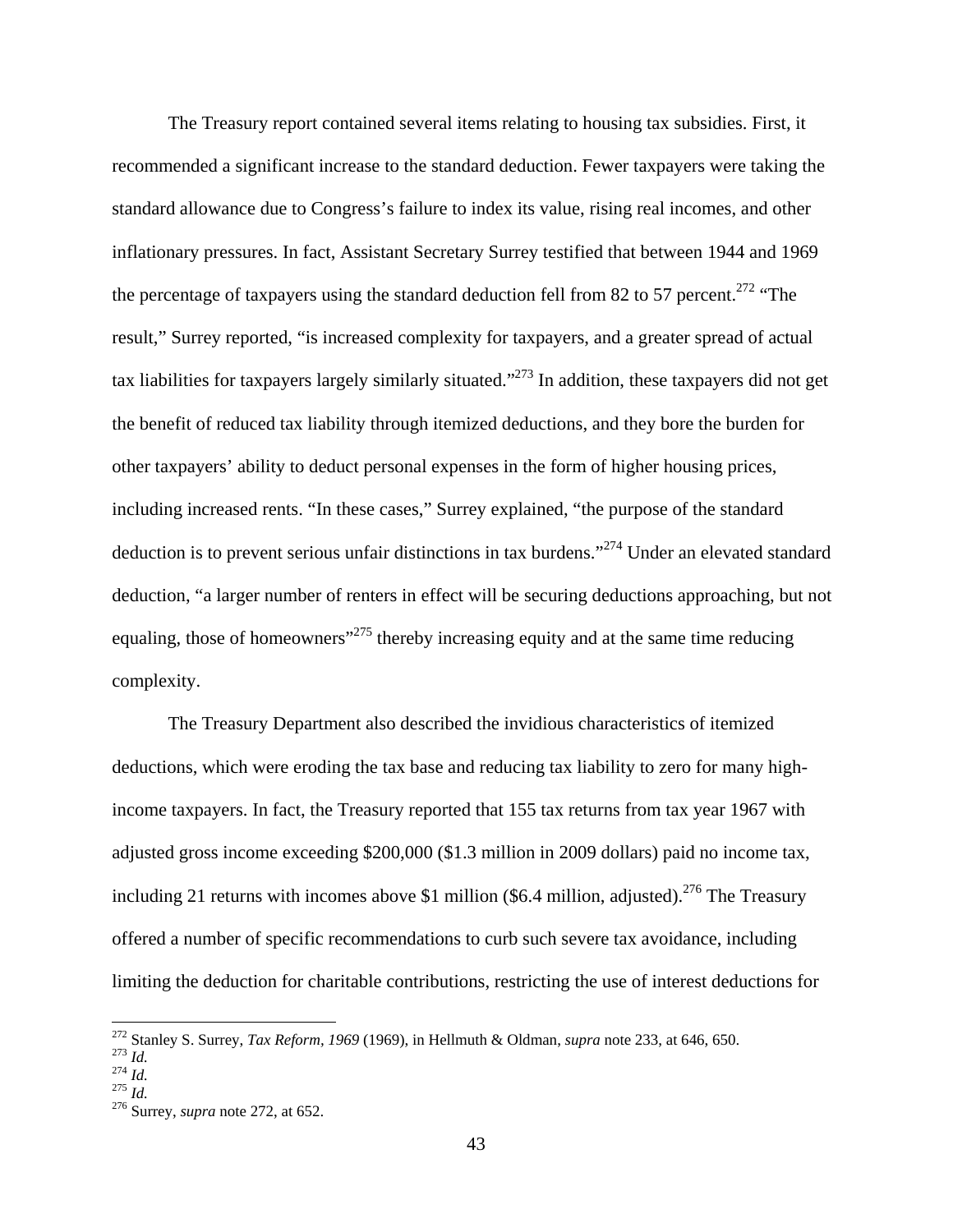debt to carry capital assets resulting in excluded income, shutting down artificial "farm tax losses," limiting the use of accelerated depreciation on buildings, recapturing excess depreciation, taxing appreciated property transferred at death, and imposing a "minimum tax" to ensure that high-income individuals would pay at least some federal income tax.<sup>277</sup>

As part of this base broadening effort, the Treasury proposed an ambitious "allocation of deductions" proposal. The plan was aimed at preventing taxpayers from enjoying the "double benefit" of excluding certain kinds of income and then receiving a deduction for the cost of generating the excluded income.<sup>278</sup> Specifically, it required taxpayers to allocate itemized deductions between taxable income and excluded income, with amounts allocated to excluded income disallowed as a deduction. "When an individual receives income in forms that are excluded from taxation…it is not consistent or proper to permit him to subtract all of his eligible deduction items from that part of his income which is subject to tax and ignore the excluded part."<sup>279</sup> Congress had already disallowed interest deductions associated with investments in taxexempt bonds, "[b]ut to confine the restraint on the interplay to this narrow area is obviously inadequate to meet present-day tax-escape sophistication."280 The Treasury proposed extending the disallowance to a wider range of currently deductible expenses, including taxes, casualty losses, charitable contributions, and interest, particularly mortgage interest. $^{281}$ 

Commentators considered the allocation of deductions plan "the soundest of all the proposals made by the Treasury or considered by the tax writing committees" in 1969.<sup>282</sup> The House of Representatives endorsed the proposal on grounds that the disallowed expenses were

<sup>&</sup>lt;sup>277</sup> *See* id at 654-62.<br><sup>278</sup> *Id*. at 658.

<sup>&</sup>lt;sup>278</sup> *Id.* at 658.<br><sup>279</sup> TREASURY STUDIES, *supra* note 269, at 15. For a fuller discussion of the proposal, see id. at 142-52.<br><sup>279</sup> TREASURY STUDIES, *supra* note 269, at 15. For a fuller discussion of the proposal, se

at 3404-24.<br><sup>281</sup> See SURREY, *supra* note 34, at 258 (calling it "appropriate" to apply the ratable allocation approach to the MID).

<sup>&</sup>lt;sup>282</sup> Charles Davenport and Kenneth A. Goldman, *The Minimum Tax for Tax Preferences and the Interest Deduction Limitation Under the Tax Reform Act of 1969*, 16 WAYNE L. REV. 1223, 1235 (1970).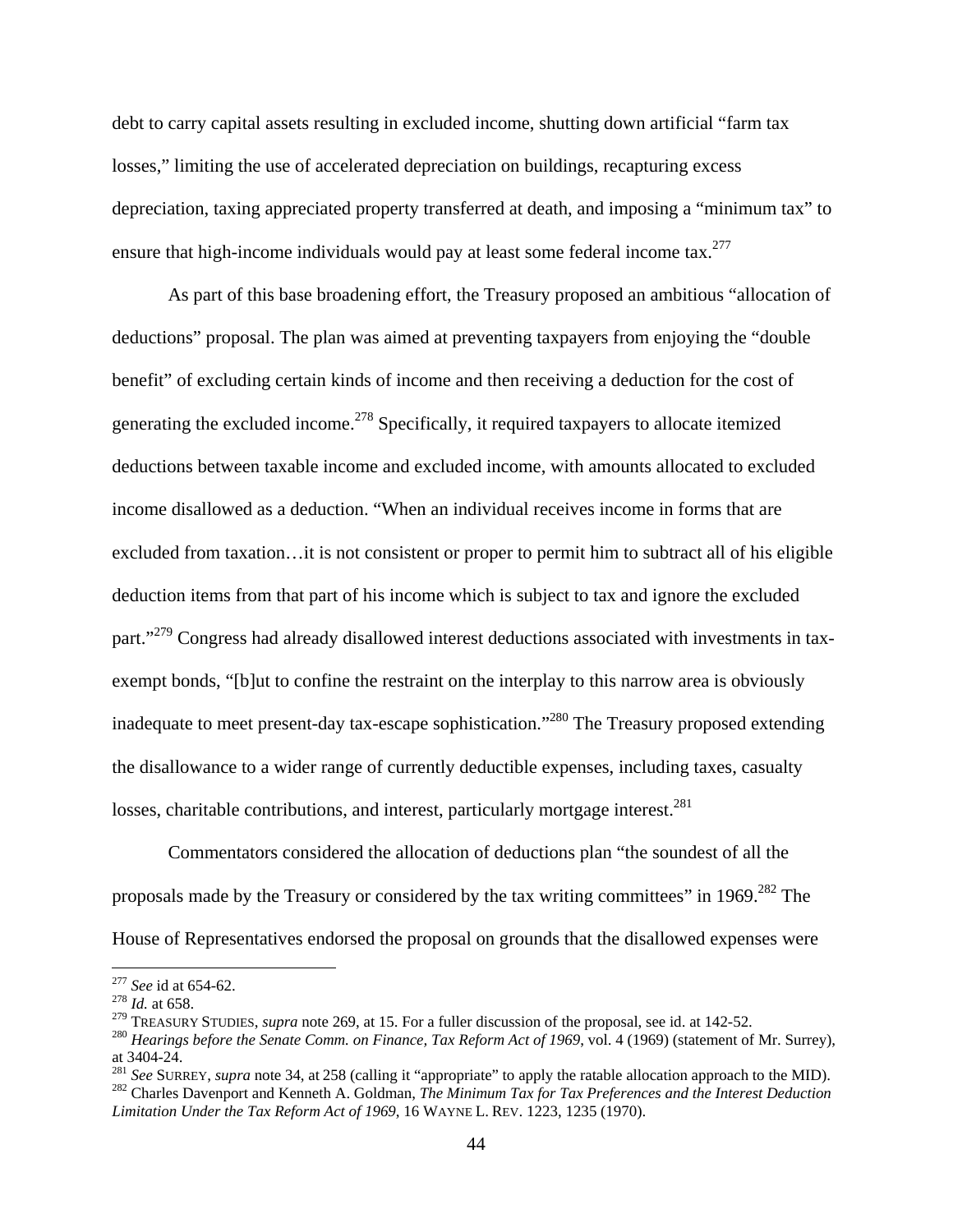"not a part of cost of earning the taxable income and may be paid just as well out of tax-exempt income as out of taxable income."<sup>283</sup> The Senate dropped the provision from the tax bill, however, when, according to Stanley Surrey, "proponents of tax expenditures strongly attacked" it, "with state and local governments, colleges, and oil interests in the forefront."284 The final bill failed to include the allocation of deductions proposal, and taxpayers continued to enjoy full deductibility of personal expenses that produced non-taxable income.

Even without the Treasury proposal, the Tax Reform Act of 1969 contained several important reforms related to housing. It reduced the rate of accelerated depreciation on residential property; tightened recapture rules on residential housing; and allowed taxpayers to depreciate rehabilitation expenses on low- and moderate-income rental housing under the straightline method. More importantly, TRA69 significantly raised the standard deduction, a long-time priority for reformers, including Surrey, who viewed the allowance as a way to "in effect" provide non-itemizers "deductions approaching…those of homeowners."285 An elevated standard allowance also reduced the number of itemized deductions, including the MID, thereby reducing complexity and raising revenue. In 1970, before the new standard deduction had taken effect, 35.4 million returns included itemized deductions.<sup>286</sup> Over the next two years, the number of such returns fell to 30.7 million and then to 27 million, such that between 1970 and 1972 the percentage of itemizers plummeted from 47.6 to 34.8 percent.<sup>287</sup>

The strategy among tax reformers<sup>288</sup> to raise the standard deduction in order to equalize treatment between non-itemizers and itemizers, to simplify the tax code, and to erode public

<sup>&</sup>lt;sup>283</sup> H.R. REP. No. 413, at 80-81 (1969).<br><sup>284</sup> SURREY, *supra* note 34, at 257.<br><sup>285</sup> Supra note 275.<br><sup>285</sup> SOI Bulletin, *supra* note 16.<br><sup>287</sup> Calculated from id.<br><sup>288</sup> See *supra* note 242 and accompanying paragraph.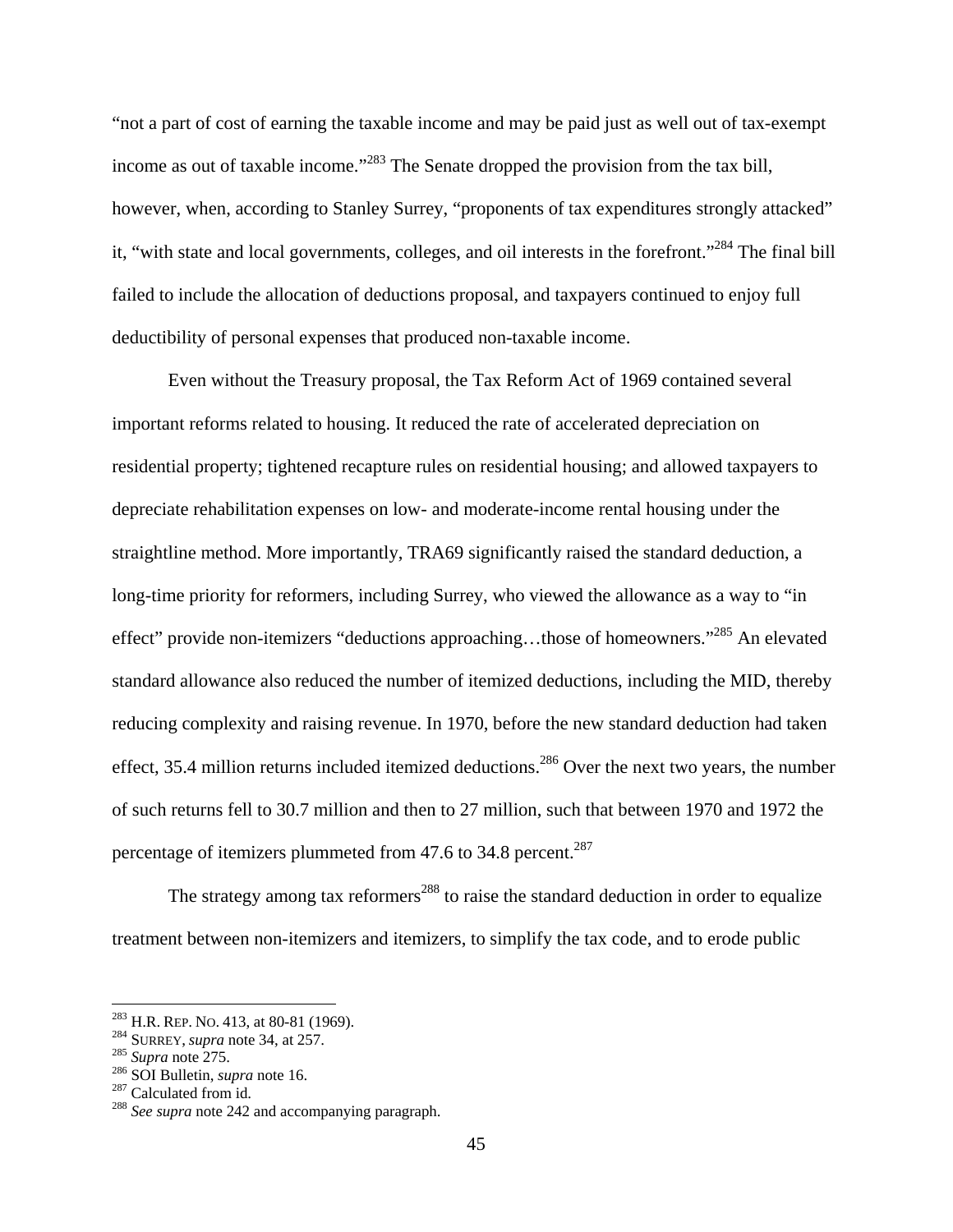support for upside-down tax subsidies was in full swing. As fewer Americans claimed the special provisions, reformers could ratchet up direct attacks on the subsidies. By the mid-1970s, the number of itemizers had fallen to 26.4 percent of all taxpayers.<sup>289</sup> Increased use of the standard deduction meant that primarily wealthy taxpayers benefited from the itemized allowances related to housing.<sup>290</sup> Indeed, as legal scholar Joan Williams observed in 1981, "From being a relatively shallow subsidy to a large proportion of average Americans, from the working poor on up, homeowners' deductions have now become a deep subsidy to a minority of well-to-do Americans."<sup>291</sup> Housing tax subsidies had become not only more regressive but more expensive, costing \$4.65 billion in 1971 and \$31 billion in  $1981.<sup>292</sup>$ 

Tax reformers continued to highlight the costs and inequities of housing tax subsidies throughout the 1970s. According to a 1977 study, eliminating the three major homeowner preferences (the exclusion for imputed rent and the deductions for mortgage interest and property taxes) could raise taxable income by as much \$67.3 billion and generate \$13.8 billion in tax revenues.293 Repealing the MID by itself could generate nearly \$5.7 billion in additional revenue,<sup>294</sup> while eliminating the property tax produced \$5.8 billion. Imputed rent for owneroccupied housing was calculable, $295$  too, and taxing it was "justified under almost any consistent

 $^{290}$  In 1969, 18 percent of taxpayers in the \$0-5,000 bracket itemized, 53 percent in the \$5,000-10,000 bracket, and 74 percent in the \$10,000-15,000 bracket. INTERNAL REVENUE SERVICE, U.S. DEPARTMENT OF TREASURY, INDIVIDUAL TAX RETURNS FOR 1969 82 (1970). By 1977, only 2 percent of taxpayers earning between \$0-5,000 itemized, 8 percent earning between \$5,000-10,000, and 22 percent earning between \$10,000-15,000. INTERNAL REVENUE SERVICE, U.S. DEPARTMENT OF TREASURY, INDIVIDUAL TAX RETURNS FOR 1977 34 (1978).

<sup>&</sup>lt;sup>289</sup> Calculated from SOI Bulletin, *supra* note 16. The percentage rose to 33 percent by 1981, an increase that was due primarily to rising interest rates, inflation, an un-indexed standard deduction, and bracket creep.

<sup>291</sup> Joan C. Williams, *It's High Time to Get Homeowners' Deductions Under Control*, 12 TAX NOTES 963, 968 (May 4, 1981).

<sup>292</sup> *Id.* at 964.

<sup>293</sup> William F. Hellmuth, *Homeowner Preferences*, in COMPREHENSIVE INCOME TAXATION 163, 166 (Joseph A. Pechman, ed. 1977).<br><sup>294</sup> Id.

<sup>294</sup> *Id.* 295 *See e.g.*, A.B. Atkinson, *Housing Allowances, Income Maintenance, and Income Taxation*, in THE ECONOMICS OF PUBLIC SERVICES (Martin S. Feldstein & Robert P. Inman, eds. 1977) (measuring the optimal tax on imputed rent).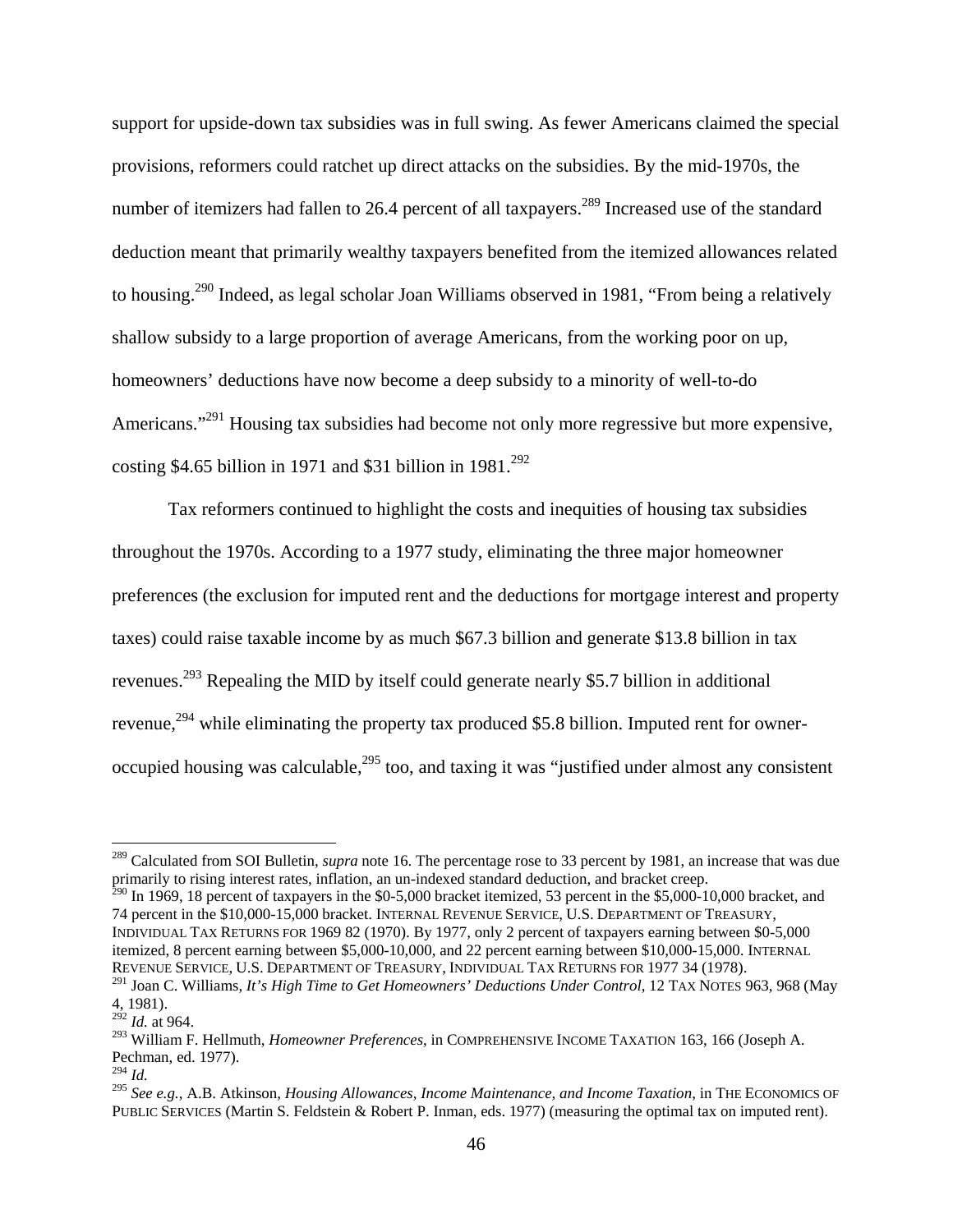income tax system."296 Recapturing the lost revenue provided policymakers an opportunity to redirect national housing policy from ineffective tax subsidies for inframarginal homeowners to direct subsidies for would-be homeowners. "As to owner-occupied housing," Stanley Surrey recommended, "the task is to devise a direct subsidy that can replace, for those homeowners for whom assistance is proper, the present tax incentives of the deduction for mortgage interest and property taxes."297

Some policymakers took on the housing tax subsidies. In 1976, as part of his call for fundamental tax reform, presidential candidate Jimmy Carter advocated eliminating the deductions for mortgage interest and property taxes. Predictably, the proposal was attacked as "incredible," "outrageous," likely to stoke "a taxpayer's rebellion,"298 and "a real threat to the solvency of middle- and lower-class homeowners."299 Criticism of the subsidies reemerged immediately after the election, however. Senator Edward Kennedy proposed a comprehensive tax reform effort that included changing the deductions for mortgage interest and property taxes to credits. Kennedy emphasized that the vast majority of homeowners did not benefit from existing tax subsidies. "As a nation, we want to encourage home ownership. But a program that automatically excludes 75% of the people from participation and provides the greatest aid to the richest families is indefensible."300 Converting the "upside down" homeowner deductions to credits would be "worth more to low- and middle-income families than a tax deduction."<sup>301</sup> Political commentators noted that Kennedy's plan responded directly to the "political forces of

<sup>296</sup> Gordon A. Hughes, *Housing and the Tax System*, in PUBLIC POLICY AND THE TAX SYSTEM 74 (Gordon A. Hughes & Geoffrey M. Heal, eds. 1980).

<sup>297</sup> SURREY, *supra* note 34, at 204.

<sup>298</sup> Paul E. Steiger, *Carter Seen Vulnerable for Suggesting an End to Mortgage Tax Break*, WASHINGTON POST (Mar. 6, 1976), at E17.

<sup>&</sup>lt;sup>299</sup> James T. Wooten, *Carter Charges Jackson with Lies and Distortions*, NEW YORK TIMES (March 6, 1976), at 10. <sup>300</sup> 123 CONG. REC. 21988, 21992 (1977) (statement of Sen. Kennedy). <sup>301</sup> *Id.* at 21988.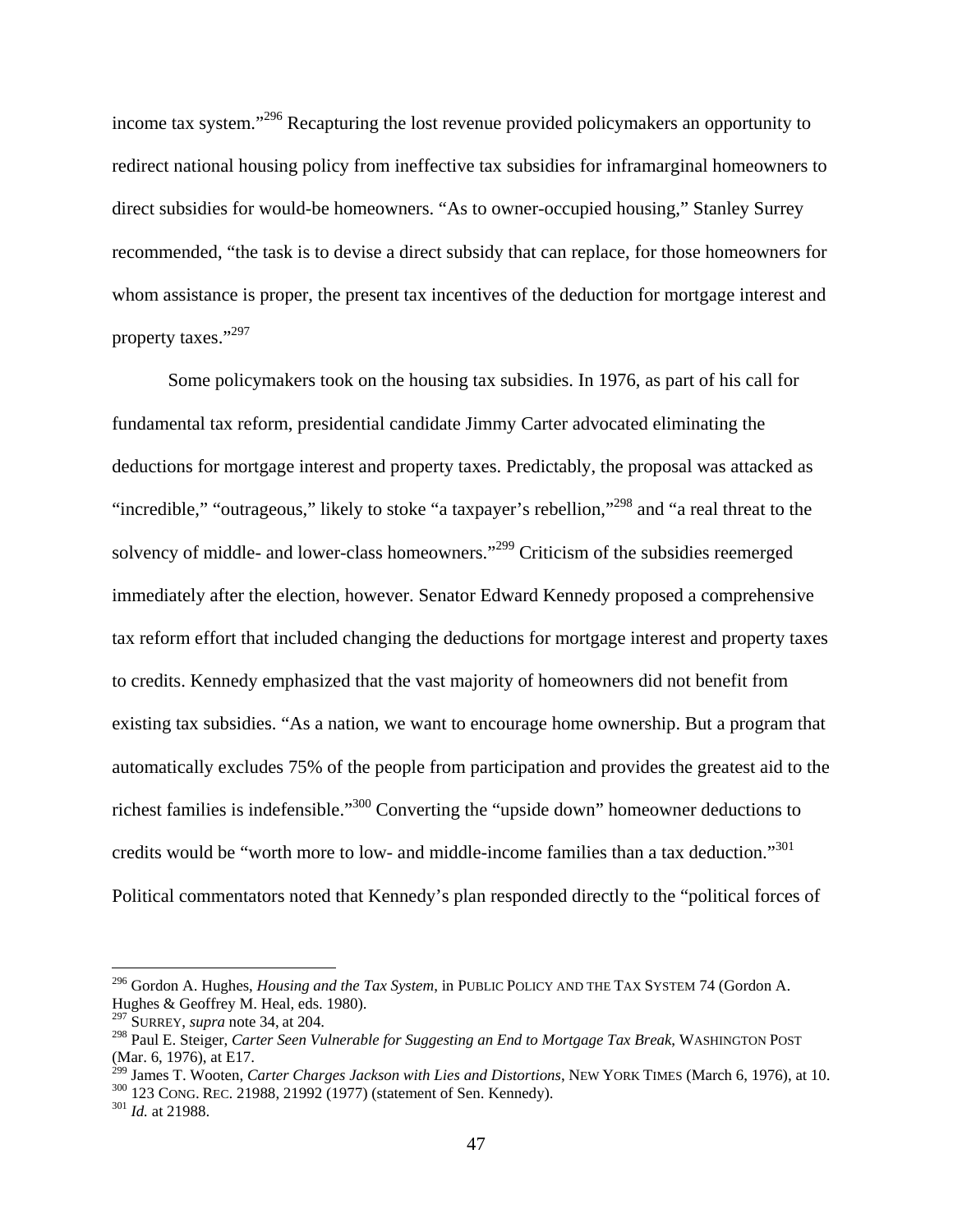the 1970s, the ones that put Carter in office."302 Other proposals were equally solicitous of middle-class homeowners, and included raising the standard deduction while also permitting non-itemizers to claim the  $MID<sup>303</sup>$ ; limiting certain itemized deductions to a percentage floor of AGI<sup>304</sup>; capping allowable housing deductions<sup>305</sup>; replacing the MID with a tax credit<sup>306</sup>; and enacting an itemized deduction for renters.<sup>307</sup>

Despite the growing interest from experts and legislators to reform housing tax preferences, no changes were made in the 1970s to the tax treatment of imputed rent, mortgage interest, or property taxes. Fundamental tax reform required Presidential leadership, and Carter never made it a legislative priority. Thus, the Treasury Department's sweeping 1977 study, *Blueprints for Basic Tax Reform* (which proposed eliminating the deduction for property taxes but preserving the MID) never got off the ground during the Carter presidency.<sup>308</sup> More tellingly, despite the steadily shrinking number of housing tax beneficiaries, a near-consensus of Americans continued to endorse the status quo. In 1978, a New York Times/CBS News poll found that 90 percent of respondents favored preserving the deductions for mortgage interest and property taxes,  $309$  even though only one-quarter of taxpayers itemized deductions.  $310$ 

At the dawn of the 1980s, tax subsidies for homeownership appeared immune to reform. Homeownership was a hedge against runaway inflation, while tax policies fed and reinforced the

<sup>302</sup> Kenneth Harney, *Tax Credit May Reduce Break on Mortgage Interest Deduction*, WASHINGTON POST (July 16, 1977), at D1, D10.

<sup>303</sup> *See* Congressional Record Tax Items, *Brock Proposes "Tax Simplification Act,"* 4 TAX NOTES 22 (Mar. 22, 1976) (describing proposal of Sen. Bill Brock).

<sup>&</sup>lt;sup>304</sup> See 123 CONG. REC. at 21992, *supra* note 300.<br><sup>305</sup> See Harney, *supra* note 302, at D10.<br><sup>305</sup> See Congressional Record Tax Items, *Montoya Would Substitute Credit for Mortgage Interest Deduction*, 3 TAX NOTES 11 (July 21, 1976); Congressional Record Tax Items, *Hathaway Would Replace Mortgage Interest* 

<sup>&</sup>lt;sup>307</sup> See Congressional Record Tax Items, *Koch Defends Property Tax Credit for Renters*, 5 TAX NOTES 22 (Jan. 24, 1977).

<sup>308</sup> *See* DAVID F. BRADFORD & THE U.S. TREASURY TAX POLICY STAFF, BLUEPRINTS FOR BASIC TAX REFORM 77-81  $(2<sup>nd</sup>$  ed. 1984).<br><sup>309</sup> Roberts, *supra* note 15, at A17.

<sup>&</sup>lt;sup>310</sup> Calculated from SOI Bulletin, *supra* note 16 (showing 26.4 percent of taxpayers itemized in tax year 1977).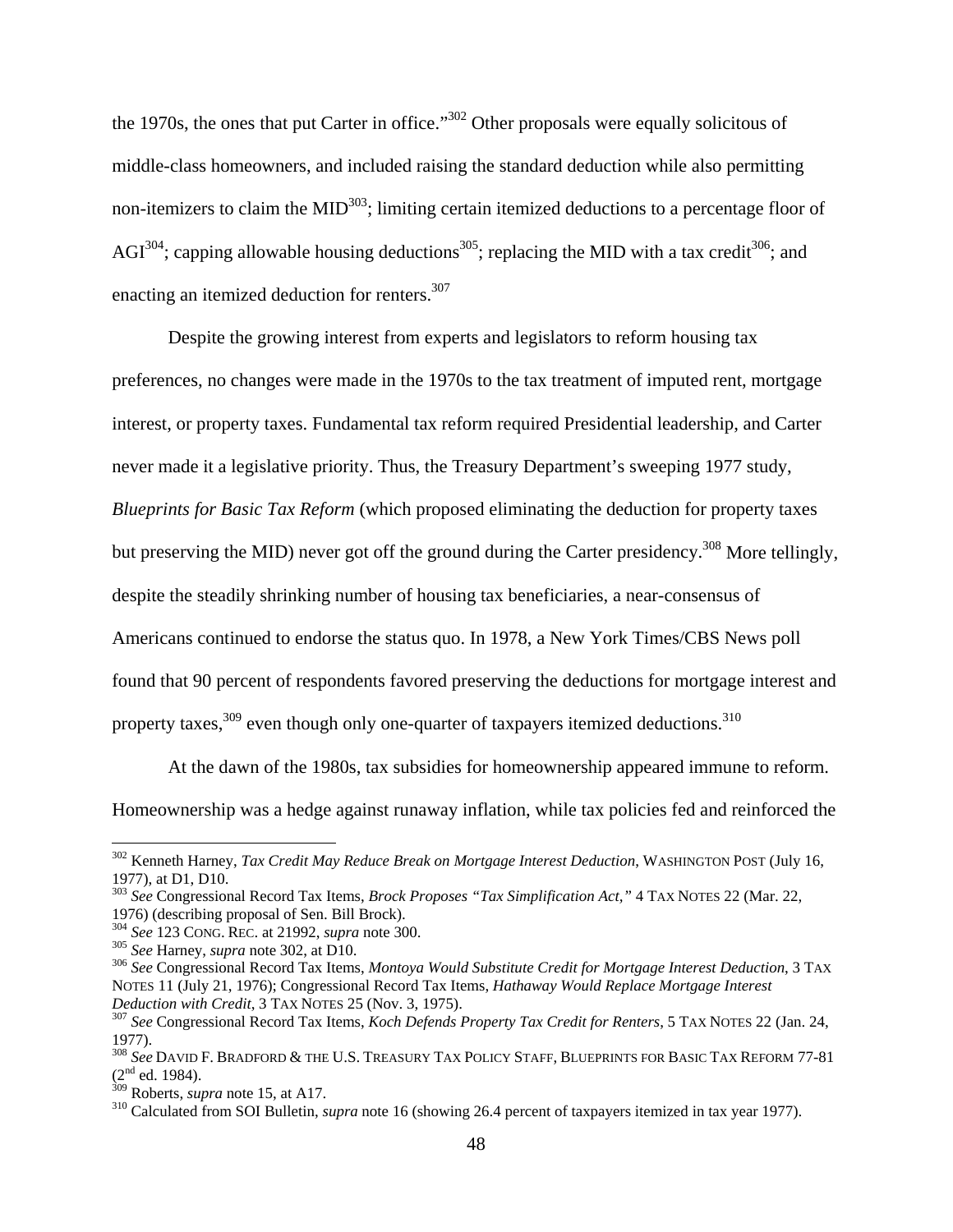hedge for itemizers.<sup>311</sup> Moreover, "bracket creep" and the steady erosion in the value of the standard deduction and personal exemption created new beneficiaries of itemized deductions related to housing and further rewarded existing beneficiaries. Reformers needed a fiscal crisis of massive proportions if they were to accomplish any restructuring of national housing tax policies, let alone fundamental reform of the entire system.

V. THE PRICE OF THE IMPOSSIBLE DREAM: IMMUNIZING HOUSING TAX SUBSIDIES

In early 1983, the Congressional Budget Office reported on the slumping economy and uncontrollable budget deficit. "The American economy faces unprecedented risks in the years ahead," the CBO warned, "unless the federal government takes measures to narrow the gap between tax revenues and spending."312 The current budget crisis was "cause for alarm,"313 and threatened to "limit[] future standards of living and American competitiveness in the world economy."<sup>314</sup> Reversing course and paving the road to recovery required "reconsidering all parts" of the budget and the tax base."<sup>315</sup>

Even sacred cows were not immune. As part of its comprehensive report on deficit reduction, the CBO offered twenty-nine base-broadening measures to increase federal revenues. A number of the recommendations attacked longstanding housing subsides, including limiting the deduction for personal interest expenses,  $316$  replacing the deferral and exclusion provisions on gains from the sale of principal residences<sup>317</sup> with a 10-percent tax on capital gains from home sales, $318$  and lengthening the depreciation period on buildings.  $319$  The "chronic federal"

<sup>&</sup>lt;sup>311</sup> The deductions for mortgage interest and property taxes eased rising costs associated with homeownership (including rising mortgage payments on newly purchased or refinanced homes) during an inflationary period. <sup>312</sup> CONGRESSIONAL BUDGET OFFICE, REDUCING THE DEFICIT: SPENDING AND REVENUE OPTIONS 1 (Feb. 1983).<br><sup>313</sup> *Id.* at 2.<br><sup>314</sup> *Id.* at 4.<br><sup>315</sup> *Id.* at 7.<br><sup>315</sup> *Id.* at 7.<br><sup>316</sup> *Id.* at 284.<br><sup>316</sup> *Id.* at 284.<br><sup>316</sup> *I*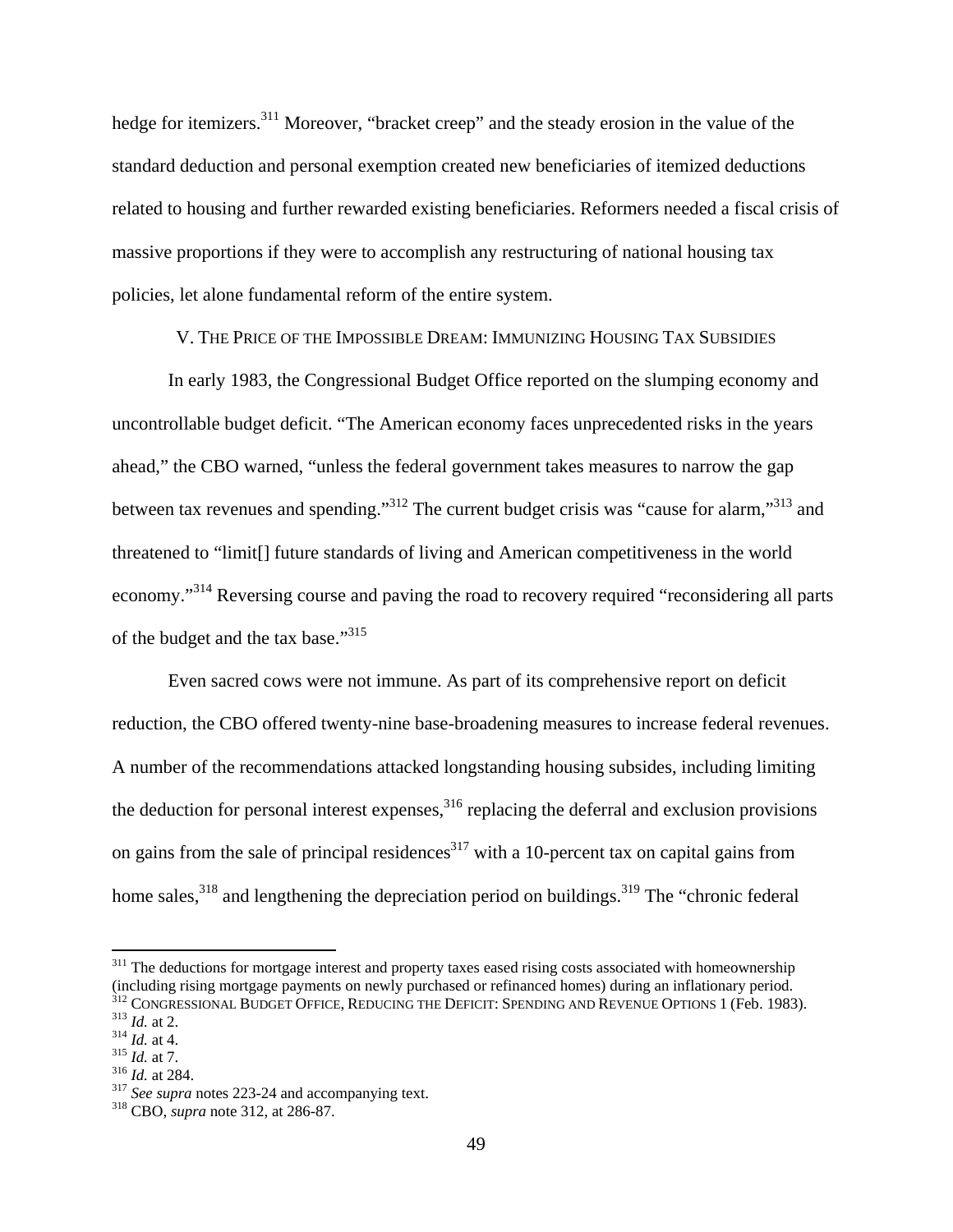budget deficit" made all programs fair game.<sup>320</sup> Reform-minded legislators urged Congress not to allow "any government programs—be it a tax benefit from our Internal Revenue Code or a special entitlement program—to be spared at least a critical look by Congress for a possible budget reduction."321 The housing lobby reacted to reports that their tax subsidies were on the chopping block, and argued that disturbing the deduction for mortgage interest would have a "devastating impact…on the home building and real estate industries, let alone the status of the average American homeowner."322 In the absence of strong leadership from the President or Congress, however, sweeping reforms stalled, and housing tax subsidies remained secure.

The prospects for reform improved greatly in early 1984. During his State of the Union address, President Reagan made comprehensive tax reform part of his plan to attack the budget deficit and to stimulate the economy. "To talk of meeting the present situation by increasing taxes is a Band-Aid solution which does nothing to cure an illness that's been coming on for half a century...There's a better way," Reagan argued. "Let us go forward with an historic reform for fairness, simplicity, and incentives for growth. I am asking [the Treasury] for a plan for action to simplify the entire tax code, so all taxpayers, big and small, are treated more fairly…[and] to make the tax base broader, so personal tax rates could come down, not go up."<sup>323</sup>

In the months following the State of the Union, Reagan told audiences that he was committed to fundamental tax reform and that his administration would "study everything we can."<sup>324</sup> The President's words were anathema to industry lobbyists, particularly real estate representatives who feared for the survival of the MID and who "hounded" the administration for

<sup>&</sup>lt;sup>319</sup> *Id.* at 288-89.<br><sup>320</sup> Feld, *supra* note 11, at 1446.<br><sup>321</sup> 127 CONG. REC. 4213 (1981) (statement of Sen. Baucus).<br><sup>322</sup> Focus on Treasury, *Limitation on Mortgage Interest Deduction Would Have "Devastating Impact,* 

<sup>&</sup>lt;sup>323</sup> President Ronald Reagan, Third State of the Union Address (1984). <sup>324</sup> Cannon, *supra* note 23, at F1.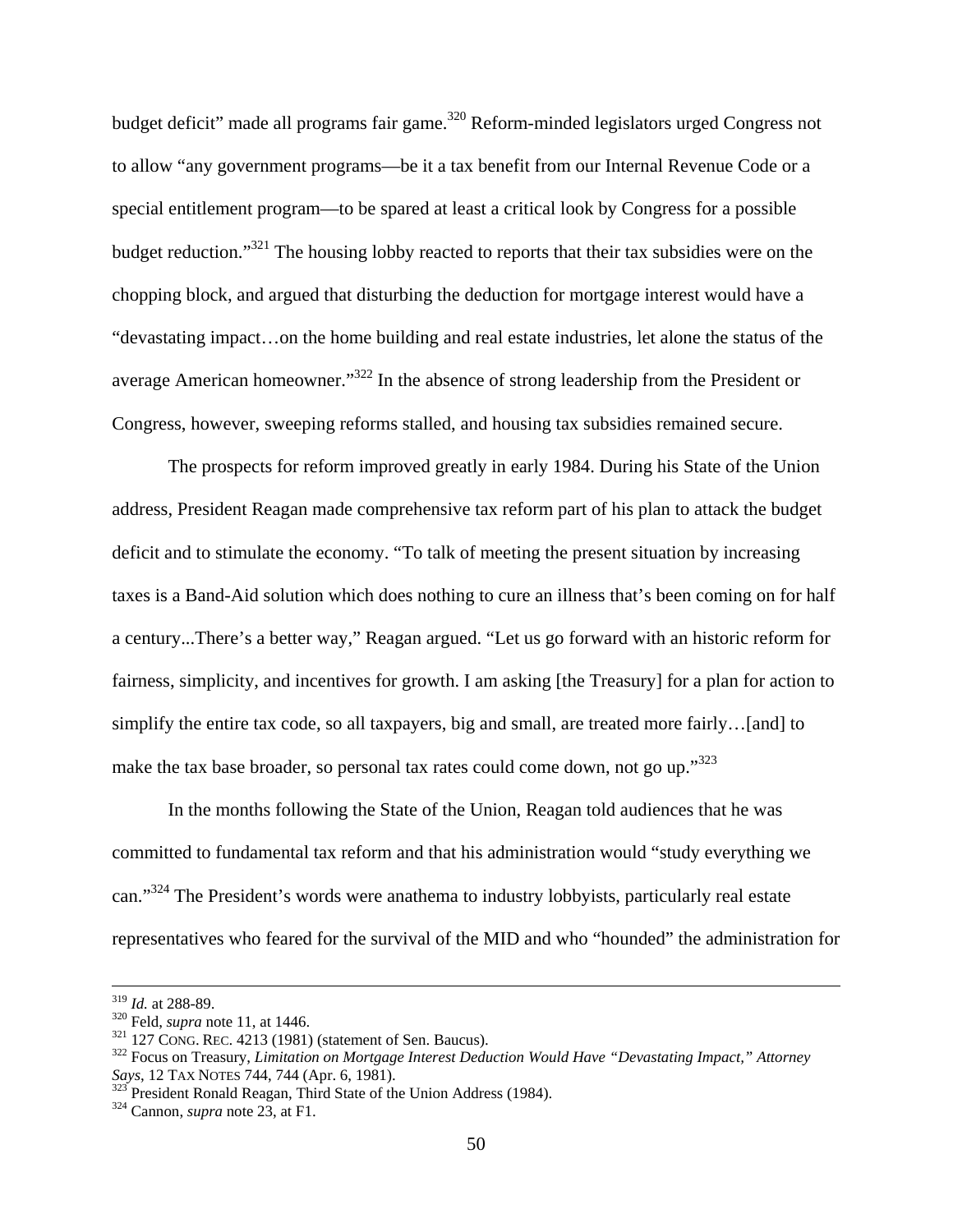reassurances that their sacred cow would not be sacrificed.<sup>325</sup> With the presidential campaign looming, Reagan and his advisors gave the housing industry and every voting homeowner what they wanted. The President succumbed to political pressure, and immunized the MID from repeal or reform. Speaking to four-thousand members of the National Association of Realtors (NAR), Reagan said that tax reform remained "a real priority" of his administration, but that he had explicitly instructed the Treasury Department to "preserve that part of the American dream which the home mortgage interest deduction symbolizes."<sup>326</sup> The MID appeared safe.

Reagan's capitulation may have pleased the housing industry but it exasperated Treasury officials. Treasury's experts, particularly the economists, had interpreted Reagan's request for a tax reform initiative to achieve "fairness, simplicity, and incentives for growth" $327$  as a mandate to pursue "[u]niform and consistent taxation of all real economic income at relatively low rates, regardless of the source and use of income."328 That goal, deputy assistant secretary for tax analysis Charles McLure, Jr. observed, had become "subject to the important political constraint of not reducing the deduction for interest on home mortgages," a constraint that "precludes the achievement of totally uniform and consistent taxation—and therefore the full achievement of the more basic goals of fairness, neutrality, and simplification."329 Indeed, according to Gene Steuerle, economic coordinator of Treasury's tax reform efforts in the early 1980s, Reagan's capitulation "cause[d] a number of problems, as it immediately made impossible consideration of a number of promising options."330 Cordoning off the MID, lamented McLure, distorted returns from owner-occupied housing relative to other capital investment, drove the tax rate for debt-

<sup>&</sup>lt;sup>325</sup> BIRNBAUM & MURRAY, *supra* note 17, at 57.<br><sup>326</sup> Cannon, *supra* note 23, at F1.<br><sup>327</sup> *Id.* 328 Charles E. McLure, Jr., *The Tax Treatment of Owner-Occupied Housing: The Achilles' Heel of Tax Reform?* in TAX REFORM AND REAL ESTATE 219, 219 (James R. Follain, ed. 1986). For an insider's look at Treasury's efforts, see C. EUGENE STEUERLE, THE TAX DECADE: HOW TAXES CAME TO DOMINATE THE PUBLIC AGENDA 99-114 (1992).<br><sup>329</sup> McLure. id.

<sup>&</sup>lt;sup>330</sup> C. Eugene Steuerle, *Why I Hate Campaign Time*, 72 TAX NOTES 1821, 1822 (1996).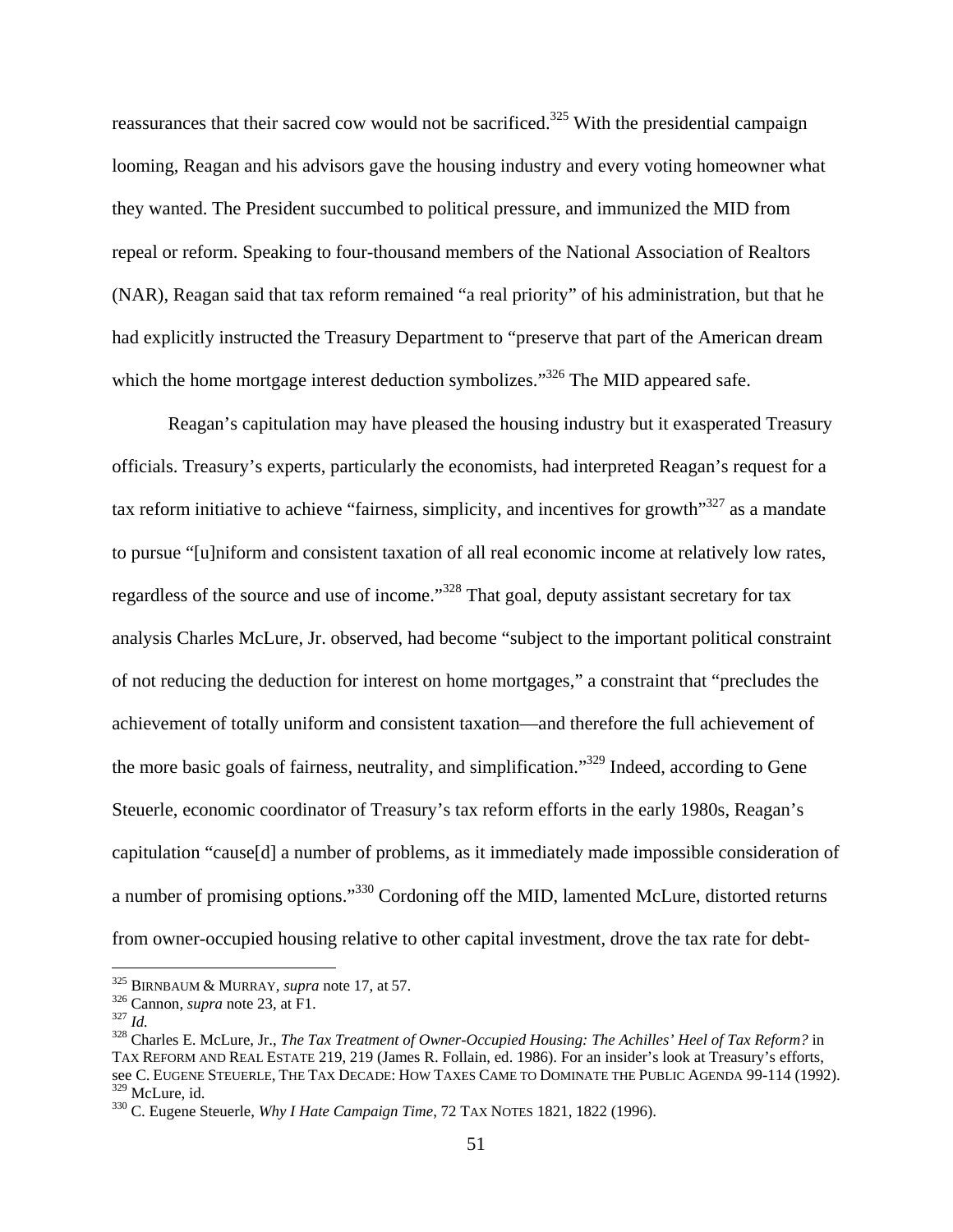financed home purchases below zero, $331$  created significant horizontal and vertical inequities in the tax system,  $332$  and made comprehensive reform "difficult, if not impossible." $333$ 

In November 1984, the Treasury Department submitted its tax reform plan to President Reagan.334 As instructed, it dutifully left the MID (largely) untouched.335 But it treated other housing tax subsidies with less deference. Most prominently, it proposed phasing out the itemized deduction for state and local taxes, including property taxes. These levies reflected "the cost paid by citizens for public services provided by State and local governments, such as public schools, roads, and police and fire protection. For the one-third of all families that itemize deductions," the Treasury pointed out, "these public services are purchased with pre-tax dollars."<sup>336</sup> In addition, the benefits were "distributed in an uneven and unfair manner." Taxpayers from high-tax states received disproportionate allowances subsidized by taxpayers in low-tax or no-tax states.<sup>337</sup> Among taxpayers resident in the same state, moreover, those with higher incomes received the lion's share of the benefits as the subsidy's value was tied to marginal tax rates. Finally, the deduction was incredibly expensive, estimated to cost \$33.8 billion by 1988. "Unless those revenues are recovered," the Treasury warned, "the rates of tax on nonexcluded income will remain at their current unnecessarily high levels," and the dream of trading tax reform for tax cuts would be dashed. $338$ 

<sup>&</sup>lt;sup>331</sup> McLure, *supra* note 328, at 223. *See also* JANE G. GRAVELLE, THE ECONOMIC EFFECTS OF TAXING CAPITAL INCOME 204 (1994) (estimating that homeowners enjoy "a net subsidy rather than a tax (a negative tax rate)"). 332 McLure, id., at 225 ("Even if one grants the case for substantial tax preferences for owner-occupied housing, it is impossible to justify this distributional pattern of benefits. The failure to tax income for owner-occupied housing<br>like other income means, by itself, that the income tax cannot be wholly fair.").

<sup>&</sup>lt;sup>333</sup> Id.<br><sup>334</sup> DEPARTMENT OF THE TREASURY, TAX REFORM FOR FAIRNESS, SIMPLICITY, AND ECONOMIC GROWTH (1984)<br>(hereafter, "TREASURY I").

 $\frac{335}{135}$  The Treasury proposal preserved the MID for principal residences only, a restriction that disallowed deductions for mortgage interest paid on vacation homes or second homes.

<sup>336</sup> TREASURY I, *supra* note 334, at 64. <sup>337</sup> *Id.* at 63. 338 *Id.*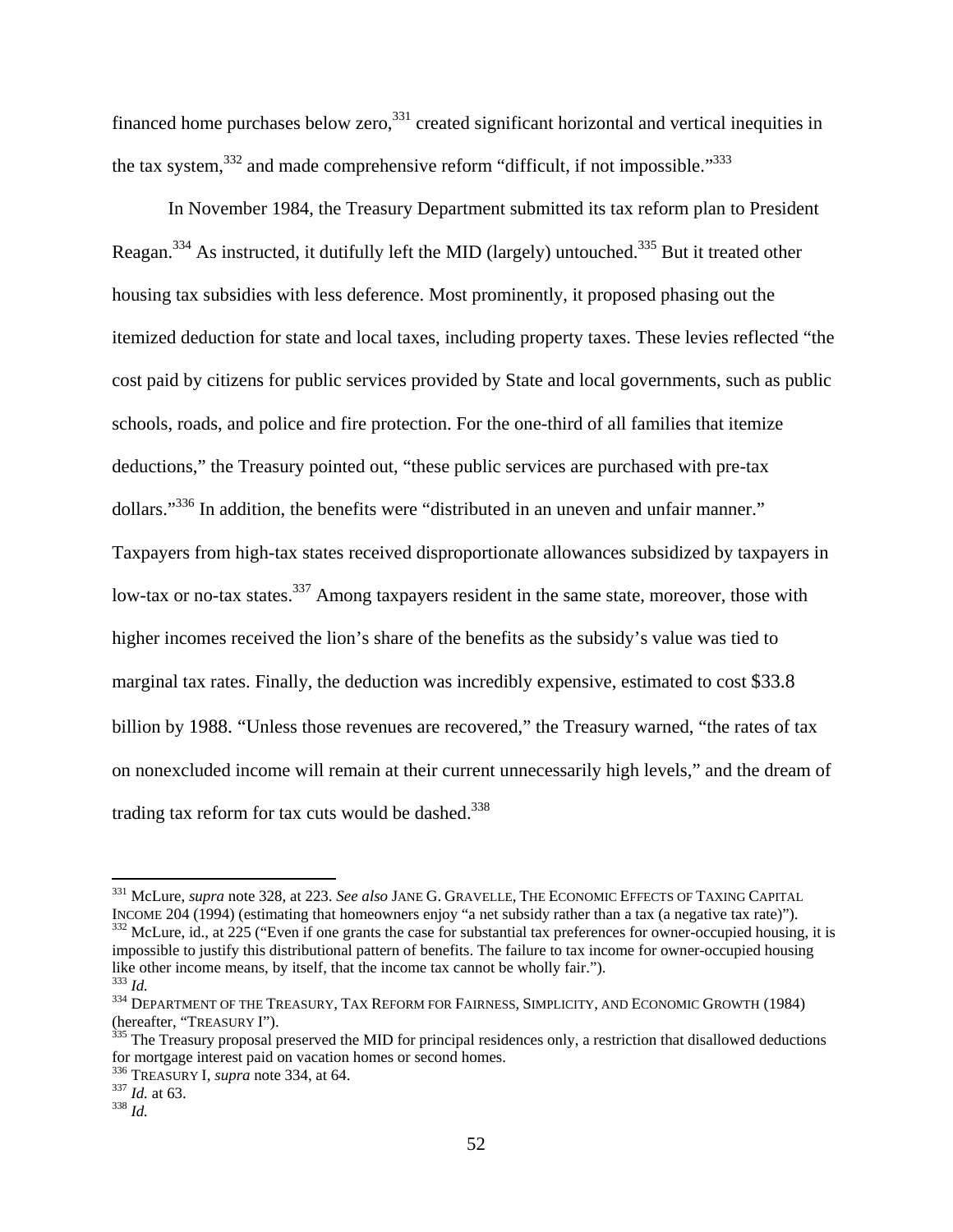The Treasury report contained several additional reforms related to housing. It proposed restricting the unlimited personal interest or "consumer interest" deduction, which taxpayers used "to acquire personal assets, such as a car or vacation home…even though such assets do not generate taxable income." $339$  By also restricting the MID to principal residences,  $340$  the Treasury effectively removed tax subsidies for vacation homes and second homes.<sup>341</sup> In addition, the plan created a new capital cost recovery system that, among other things, adjusted depreciation schedules for low-income housing, $342$  repealed rapid amortization rules for expenditures to rehabilitate low-income housing,  $343$  fully taxed real capital gains at ordinary income rates,  $344$  and repealed the at-risk exception for real estate.<sup>345</sup>

Five months after receiving his Treasury Department's recommendations for fundamental tax reform, President Reagan released his administration's comprehensive plan.<sup>346</sup> Though the revised proposal differed in some respects from Treasury's template, the most significant proposed reforms to housing tax subsidies were unaltered. The President's plan repealed the deduction for state and local taxes,<sup>347</sup> and severely limited personal interest deductions.<sup>348</sup> It also immunized the MID, calling it "central to American values," and representative of "America's unequivocal commitment to private home-ownership."349 The President extended two additional olive branches to the housing industry with a considerably watered down version of Treasury's

 $339$  *Id.* at 332.

<sup>&</sup>lt;sup>340</sup> *See supra* note 335.<br><sup>341</sup> The recreational real estate lobby reacted violently. *See* Mary Gael Timberlake, *Treasury's Reform Plan: Congress is Aloof, Special Interests Are Scrambling*, 25 TAX NOTES 831, 832 (1984) (quoting a lobbyist as stating Treasury's plan would "devastate" recreational real estate and "wipe us out").

<sup>&</sup>lt;sup>342</sup> TREASURY I, *supra* note 334, at 152-72.<br><sup>343</sup> *Id.* at 302-13.<br><sup>344</sup> *Id.* at 178-88.<br><sup>345</sup> THE PRESIDENT'S TAX PROPOSALS TO THE CONGRESS FOR FAIRNESS, GROWTH, AND SIMPLICITY (May 1985).<br><sup>346</sup> THE PRESIDENT'S TAX P

<sup>349</sup> *Id.* at 4.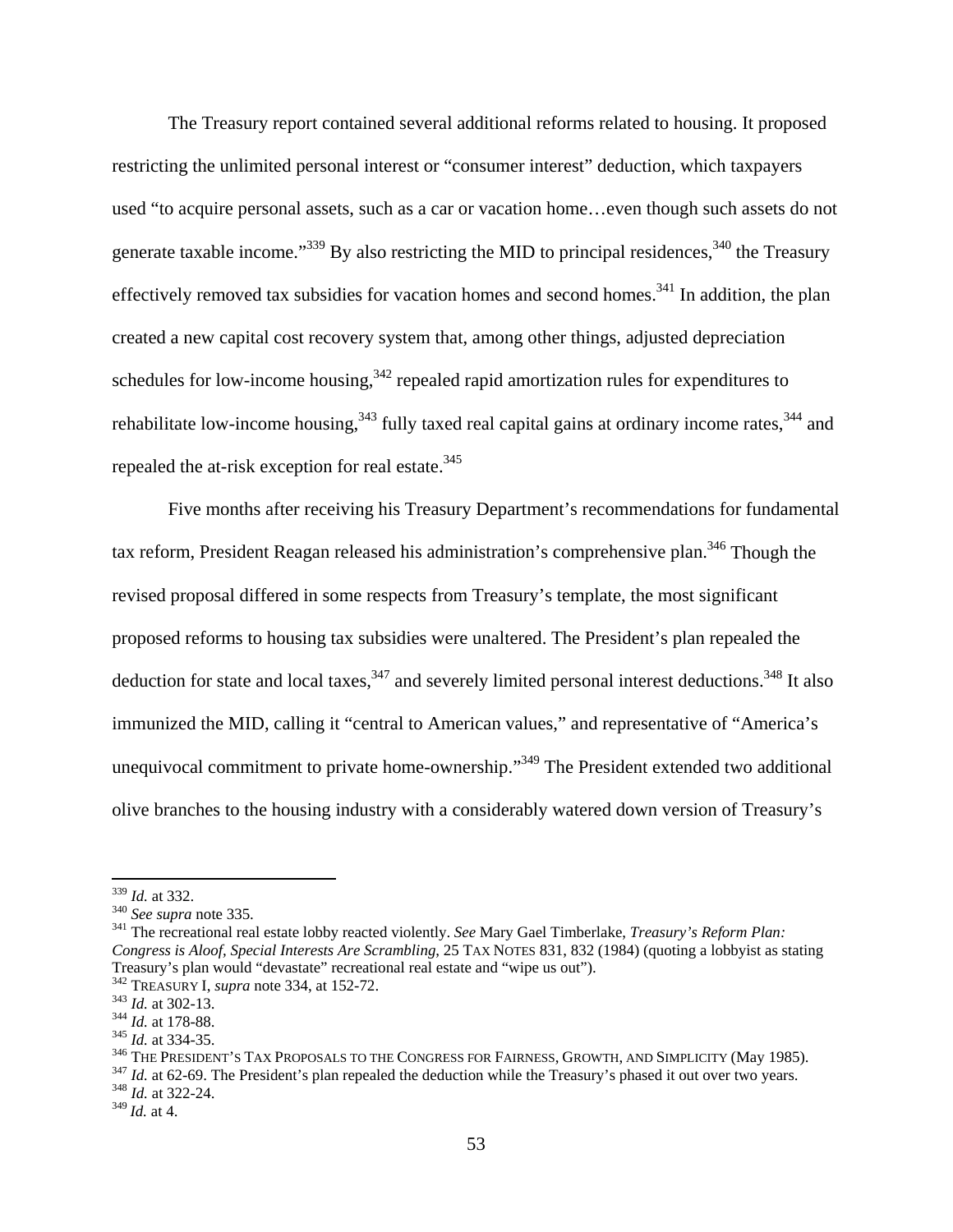proposed capital cost recovery system,<sup>350</sup> and by replacing Treasury's indexing plan and full taxation of capital gains at ordinary rates with a 50-percent exclusion for gains,  $351$  an alteration that was only slightly less generous than the current law's 60-percent exclusion.<sup>352</sup>

Over the next year and a half, the politics of tax policymaking unfolded in dramatic fashion,  $353$  resulting in "one of the most sweeping tax code changes in U.S. history.<sup>354</sup> The Tax Reform Act of 1986 (TRA86)<sup>355</sup> represented the crowning achievement in the 50-year effort to accomplish rate reduction alongside meaningful base broadening. It was nothing short of the realization of what reformers once regarded as the "impossible dream."356

The new tax law left an indelible mark on national housing policy. First, it preserved the MID, creating an entirely new provision to deal with "qualified residence interest."<sup>357</sup> Internal Revenue Code § 163(h)(3) provided an itemized deduction for interest on indebtedness to acquire or improve a primary or secondary residence, so long as the underlying debt was secured by the residence. Qualifying residence interest also included interest on indebtedness for certain medical and education expenses.<sup>358</sup> In addition, TRA86 preserved the deduction for property taxes, but repealed the deduction for state and local sales taxes.<sup>359</sup> And although TRA86 enacted

 $350$  *Id.* at 132-59.

<sup>350</sup> *Id.* at 132-59. 351 *Id.* at 152-72. 352 Despite concessions, real estate lobbyists wanted more. *See* Lee A. Sheppard, *Tax Reform Redux: The State of the Record*, 28 TAX NOTES 1215, 1225 (1985) (writing "they want it all…The NAR's shopping list of preferences it wants to see preserved is a long one; 17 provisions and 70 percent of the Administration plan's revenue raised would be out the door if NAR got its way").

<sup>&</sup>lt;sup>353</sup> See e.g., TIMOTHY J. CONLAN, MARGARET T. WRIGHTSON &DAVID R. BEAM, TAXING CHOICES: THE POLITICS OF TAX REFORM (1989), BIRNBAUM & MURRAY, *supra* note 17.

<sup>&</sup>lt;sup>354</sup> See e.g., C. EUGENE STEUERLE, CONTEMPORARY U.S. TAX POLICY 130 (2004). For discussion of the successes and failures of TRA86, see STEUERLE, id. at 127-44; Joel Slemrod, ed., DO TAXES MATTER?: THE IMPACT OF THE TAX REFORM ACT OF 1986 (1990).<br><sup>355</sup> *Supra* note 1.<br><sup>356</sup> *See* GEORGE F. BREAK & JOSEPH A. PECHMAN, FEDERAL TAX REFORM: THE IMPOSSIBLE DREAM? (1975).<br><sup>357</sup> 100 Stat. at 2246-48.<br><sup>358</sup> *Id.* at 2247-48.

<sup>359</sup> *Id.* at 2116.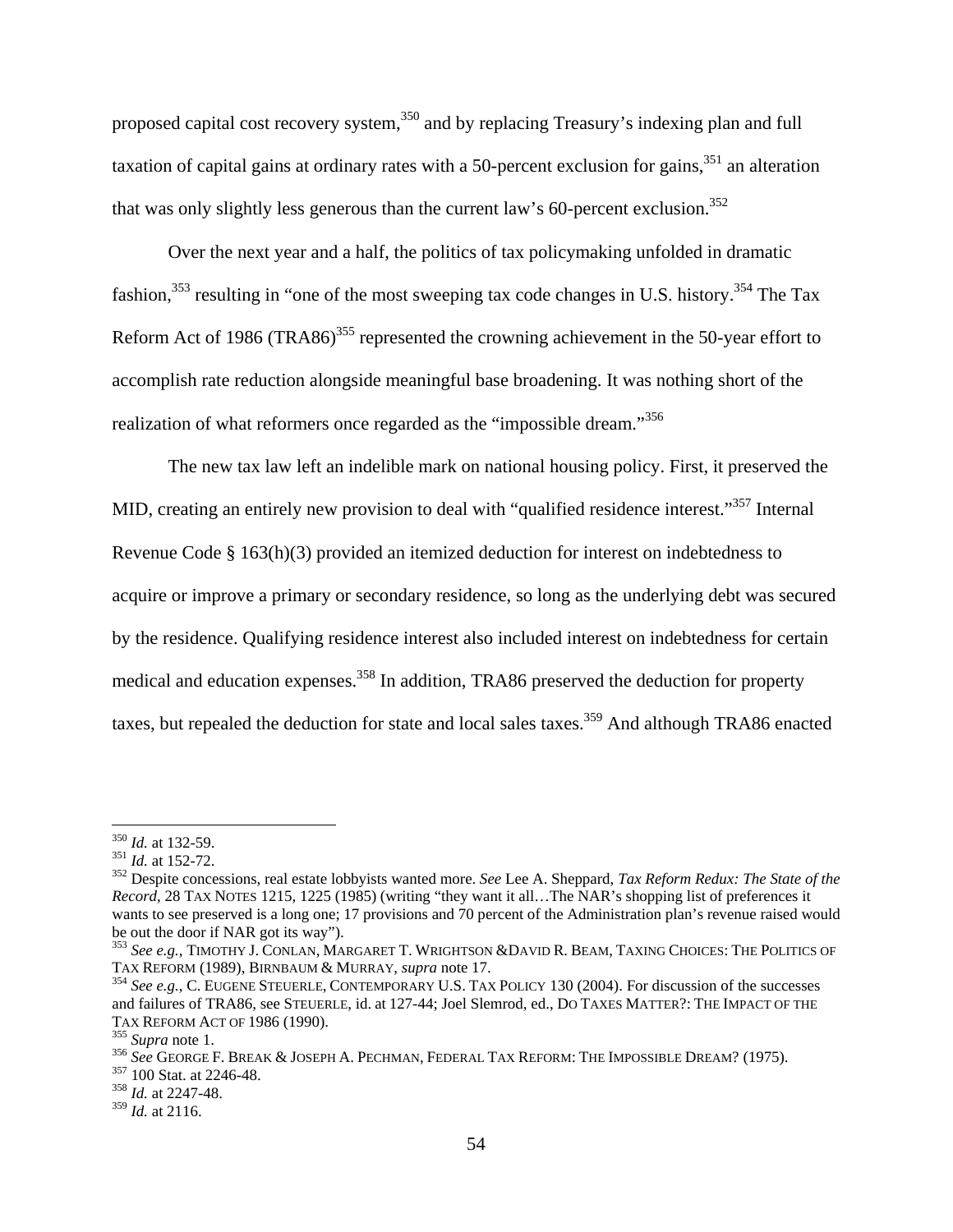a new provision providing a 2-percent AGI floor on miscellaneous deductions, it explicitly exempted from the limitation deductions for home mortgage interest and property taxes.<sup>360</sup>

Several losses accompanied these victories for the housing industry. In particular, the combined effect of reduced marginal tax rates,<sup>361</sup> a higher standard deduction,<sup>362</sup> and repeal of the consumer interest deduction<sup>363</sup> eroded the value of the restructured MID. In fact, these three changes alone reduced federal subsidies for housing by more than 30 percent, and made the MID effectively worthless for households with incomes below \$42,500 (\$80,000 in 2009 dollars).<sup>364</sup> At the same time, TRA86 increased the relative tax advantage of homeownership vis-à-vis other forms of capital investment,  $365$  and further distorted the choice between debt and equity by making housing tax subsidies considerably more dependent on loan-to-value ratios.

#### \*\*\*

Congress skewed the choice between debt and equity even more one year later. First, it capped at \$1 million the aggregate amount of principal indebtedness that could qualify for the MID.<sup>366</sup> This "acquisition indebtedness" was to be used exclusively to buy, build, or improve a qualifying principal or secondary residence.<sup>367</sup> Second, Congress created a new provision for "home equity indebtedness" secured by a qualifying residence not to exceed the lesser of the fair market value of the residence minus the amount of acquisition indebtedness or  $$100,000.<sup>368</sup>$  The home equity provision was viewed at the time as a simplification measure. Recall that TRA86 allowed medical and educational expenses to qualify as principal debt under the MID. That

55

<sup>&</sup>lt;sup>360</sup> *Id.* at 2113-16.<br><sup>361</sup> *Id.* at 2096-99.<br><sup>362</sup> *Id.* at 2099-2102.<br><sup>363</sup> *Id.* at 2244-49 and especially id. at 2246-48.<br><sup>364</sup> *See supra* note 7.<br><sup>364</sup> *See supra* note 7.<br><sup>365</sup> *See* Patric H. Hendershott, *Tax C* CAPITAL FORMATION 259 (Martin Feldstein ed., 1987).<br><sup>366</sup> Omnibus Budget Reconciliation Act of 1987, 101 Stat. 1330, 1330-385 (1987).<br><sup>367</sup> *Id.*<br><sup>368</sup> *Id*.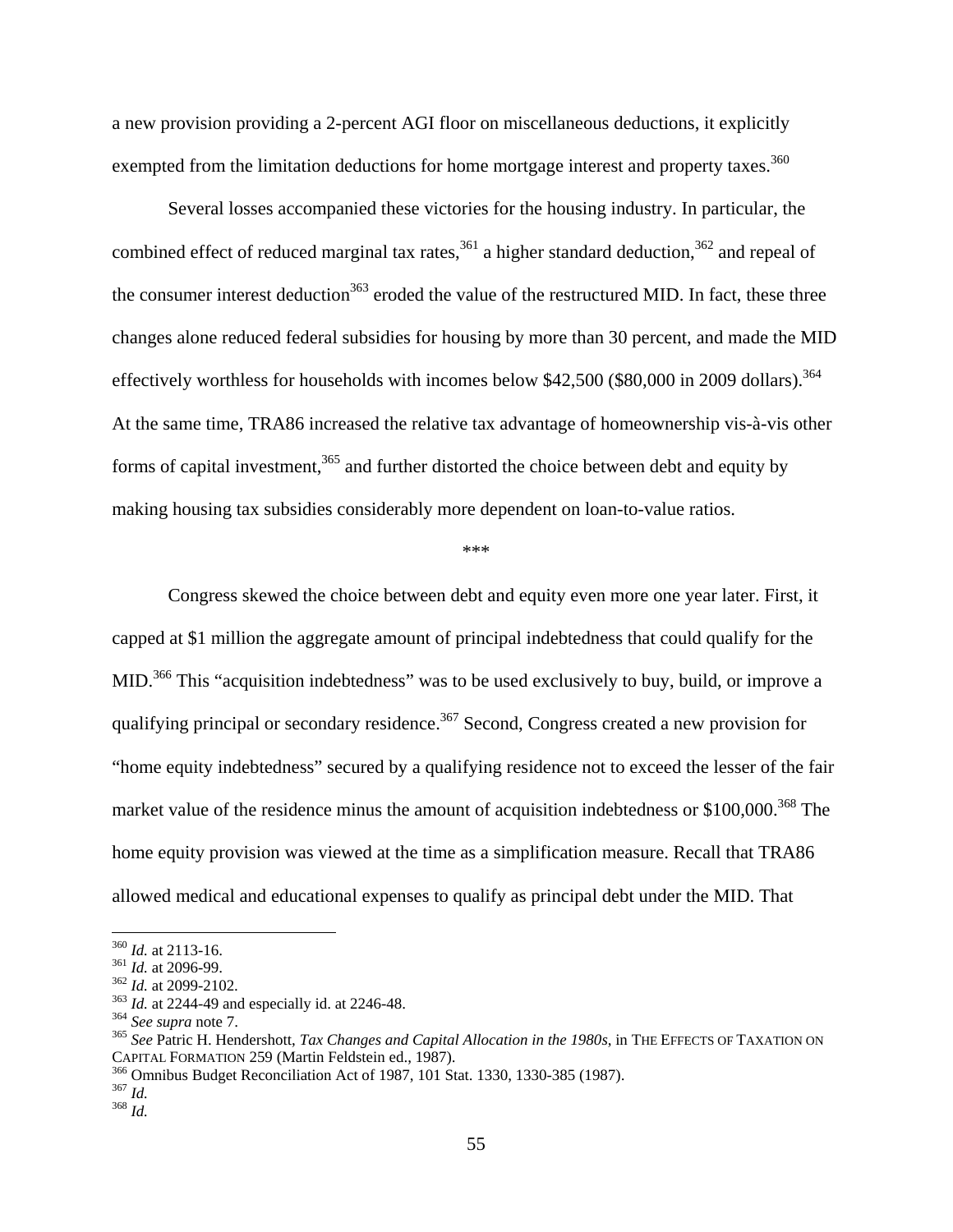provision required taxpayers to trace borrowed funds, while the generously capped home equity provision freed homeowners from that accounting. But simplification came at a price. "In the name of simplicity," the new home equity provision "essentially restored the old personal interest deduction."<sup>369</sup> In addition, there was evidence that "only a small percentage of home equity loans [were] spent" on medical or educational expenses,  $370$  with the much of the debt financing vacations, cars, boats, and other consumer purchases.<sup>371</sup> Indeed, the home equity provision amounted to "a house-sized credit card" for "consumer-type purchases, the very evil that the interest provisions of the 1986 tax act were designed to eliminate."<sup>372</sup> In combination with the MID, the home equity provision "encourage[d] taxpayers to move from house to house as the primary mortgage on one house was paid off or the house increased in value."<sup>373</sup>

The incentive to view one's home purely as a tax-subsidized, variously-collateralized capital investment increased over the next two decades as politicians and Presidents sought to increase rates of homeownership among Americans. In 1997, Congress repealed old § 1034 (taxfree rollover of gains on home sales) and converted former § 121 (exclusion of gains from home sales for elderly taxpayers) to an exclusion of \$500,000 for all married taxpayers and \$250,000 for all taxpaying singles.<sup>374</sup> The expanded exclusion was part of President Clinton's National Homeownership Strategy, which, according to the president, was designed "to boost homeownership" significantly.<sup>375</sup> The aggressive strategy included loosening lending standards

<sup>&</sup>lt;sup>369</sup> Robert J. Wells, It's Time to Revisit the Interest Deduction Rules, 60 TAX NOTES 649, 652 (1993). <sup>370</sup> *Id.*<br><sup>371</sup> *See* Catherine Hubbard, *Home Equity Loans Draw Renewed Concern*, 52 TAX NOTES 872 (1991).<br><sup>372</sup> Wells, *supra* note 369, at 652 and 654.<br><sup>373</sup> STEUERLE, *supra* note 354, at 143.<br><sup>374</sup> Taxpayer Relief

http://www.presidency.ucsb.edu/ws/index.php?pid=51488.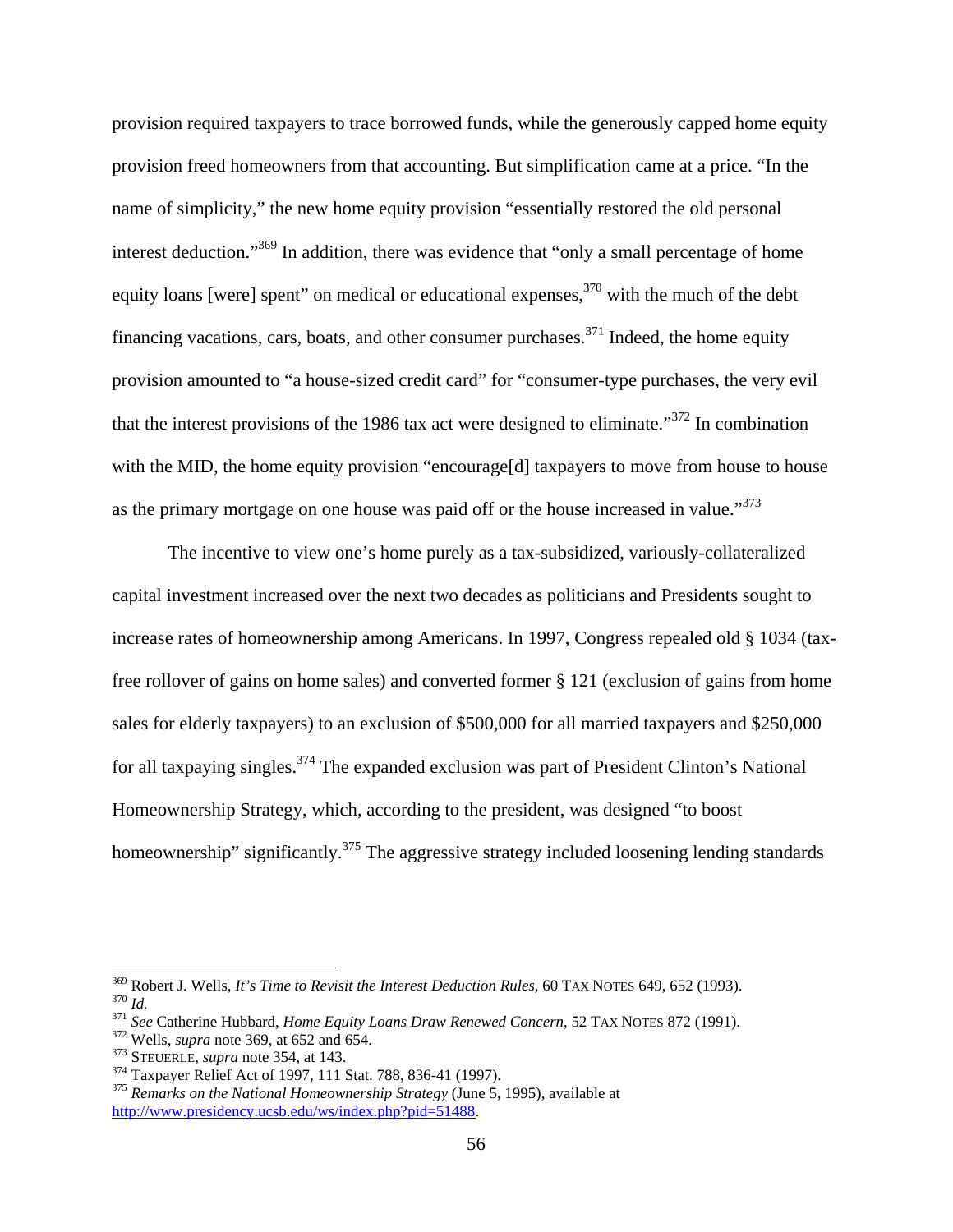at Fannie Mae and Freddie Mac<sup>376</sup> to allow loans with low down payments, minimal closing costs, and affordable monthly obligations. In addition, the Clinton administration encouraged Fannie and Freddie to purchase and securitize mortgages of low- and middle-income borrowers.

Federal efforts to raise rates of homeownership accelerated under President Bush. In fact, Bush made homeownership the cornerstone of his initiative to create an "Ownership Society." Like Clinton before him, Bush urged Fannie and Freddie to meet ambitious goals for increasing homeownership among low-income and minority Americans. In particular, his administration softened lending standards and explicitly encouraged subprime lending, which prompted private lenders to offer teaser rates on adjustable-rate mortgages and to actively peddle interest-only and other "affordable" loans. In addition, President Bush backed federal loans for down payments and closing costs, and he pushed Congress to fund a "zero-down-payment" initiative.<sup>377</sup>

At the same time, Bush commissioned a blue-ribbon tax reform panel, and instructed it to develop options "recognizing the importance of homeownership...in American society."<sup>378</sup> Though less explicit than Reagan's directive twenty years earlier, Bush's charge for the Panel translated and "[i]n plain English: the mother of all tax subsidies, the mortgage interest deduction, shall remain untouched."379 In 2005, the Panel "recommended that tax benefits for home mortgage interest be retained, but shared more evenly" through a tax credit rather than a deduction as a way to "encourage home ownership, not big homes."<sup>380</sup> The Panel explained how

<sup>377</sup> Joe Becker, Sheryl Gay Stolberg, and Stephen Labation, *White House Philosophy Stoked Mortgage Bonfire*, NEW YORK TIMES (Dec. 31, 2008), at http://www.nytimes.com/2008/12/21/business/21admin.html? r=1. <sup>378</sup> Executive Order 13369, President's Advisory Panel on Federal Tax Reform, available at

 $376$  In 1970, the government created the Federal Home Loan Mortgage Corporation, or "Freddie Mac," to compete with Fannie Mae in the secondary mortgage market. See BARTLETT, supra note 76, at 7-9.

http://govinfo.library.unt.edu/taxreformpanel/executive-order.html.<br><sup>379</sup> Martin A. Sullivan, *The Economics of the American Dream*, 106 TAX NOTES 407, 407 (2005).<br><sup>380</sup> THE PRESIDENT'S ADVISORY PANEL ON FEDERAL TAX REFORM FIX AMERICA'S TAX SYSTEM 73 (2005) (hereafter, "TAX REFORM PANEL"). The Home Credit was available to all taxpayers with mortgage principal, and equaled 15 percent of mortgage interest paid, subject to regional indexing.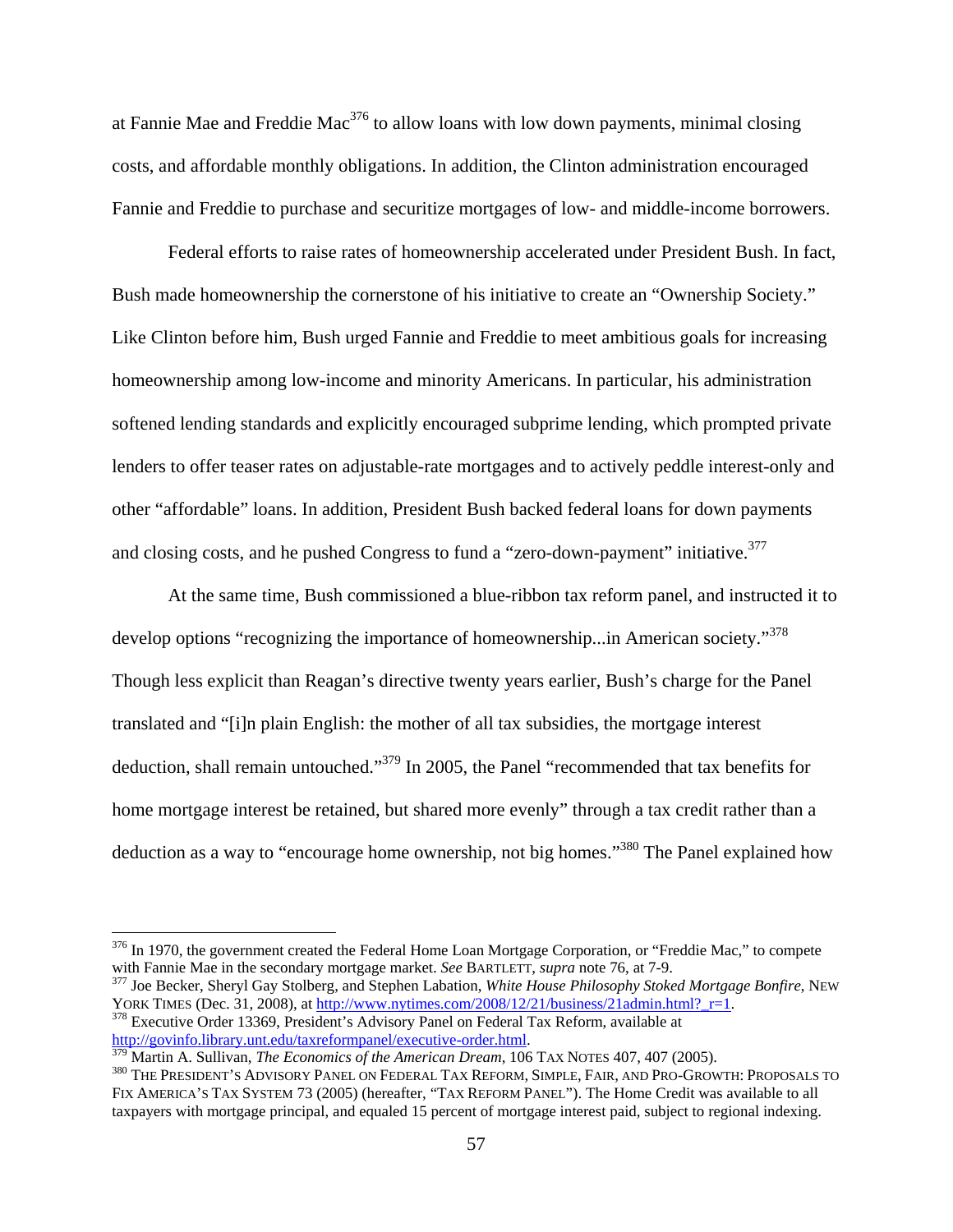the MID and other tax subsidies created "overinvestment in housing at the expense of other productive uses,"381 and that the economy-wide tax rate on housing investment was close to zero, while all other forms of business investment were subject to a 22 percent rate.<sup>382</sup> The Panel's policy recommendation for a Home Credit was sound. But its politics were myopic. The president immediately distanced himself from the proposal, along with the rest of the Panel's report. Meanwhile, interest groups and members of Congress attacked the MID reform as "discourage[ing] homeownership and stifl[ing] economic growth."383 The MID, said House Minority leader Nancy Pelosi, was "untouchable."<sup>384</sup>

### CONCLUSION: EULOGIZING THE MID

The recent global financial meltdown had roots in the collapse of the housing industry. Increasingly permissive lending practices—encouraged by successive two-term presidential administrations—created a mortgage market flooded with risky, "affordable" loans characterized by subprime, variable, and teaser rates. Robust real estate markets across the country translated into rising homes values, which owners further leveraged through maxed out home equity lines and risky refinancing, raising loan-to-value ratios to historic highs and resulting in distinctly suboptimal portfolio allocations.<sup>385</sup> Meanwhile, Wall Street repackaged the risky mortgages into multi-tiered securities with the help of financial instruments so opaque that no one could tell what they were buying or selling. In addition, purchasers of these securities included commercial

The Panel also recommended repealing the subsidy for interest paid on second homes and home-equity loans, and extending the length of ownership before a taxpayer could qualify for the  $\S$  121 exclusion. *Id.* at 73-75, 23 <sup>381</sup> *Id.* at 70.<br><sup>382</sup> *Id.* at 71.<br><sup>383</sup> Heidi Glenn, *Tax Reform Panel's Ideas Cause Stir in Washington*, 109 TAX NOTES 415, 418 (2005) (quoting

Rep. Katherine Harris).<br><sup>384</sup> Id.

<sup>&</sup>lt;sup>385</sup> In 2001, researchers reported that low- and moderate-income households were already significantly overinvested in housing: reflecting 60 percent of asset holdings versus an optimal portfolio allocation of 10 percent. George McCarthy, Shannon Van Zandt, and William Rohe, *The Economic Benefits and Costs of Homeownership: A Critical Assessment of the Research*, Research Institute for Housing America Working Paper No. 01-02 (2001), at 32.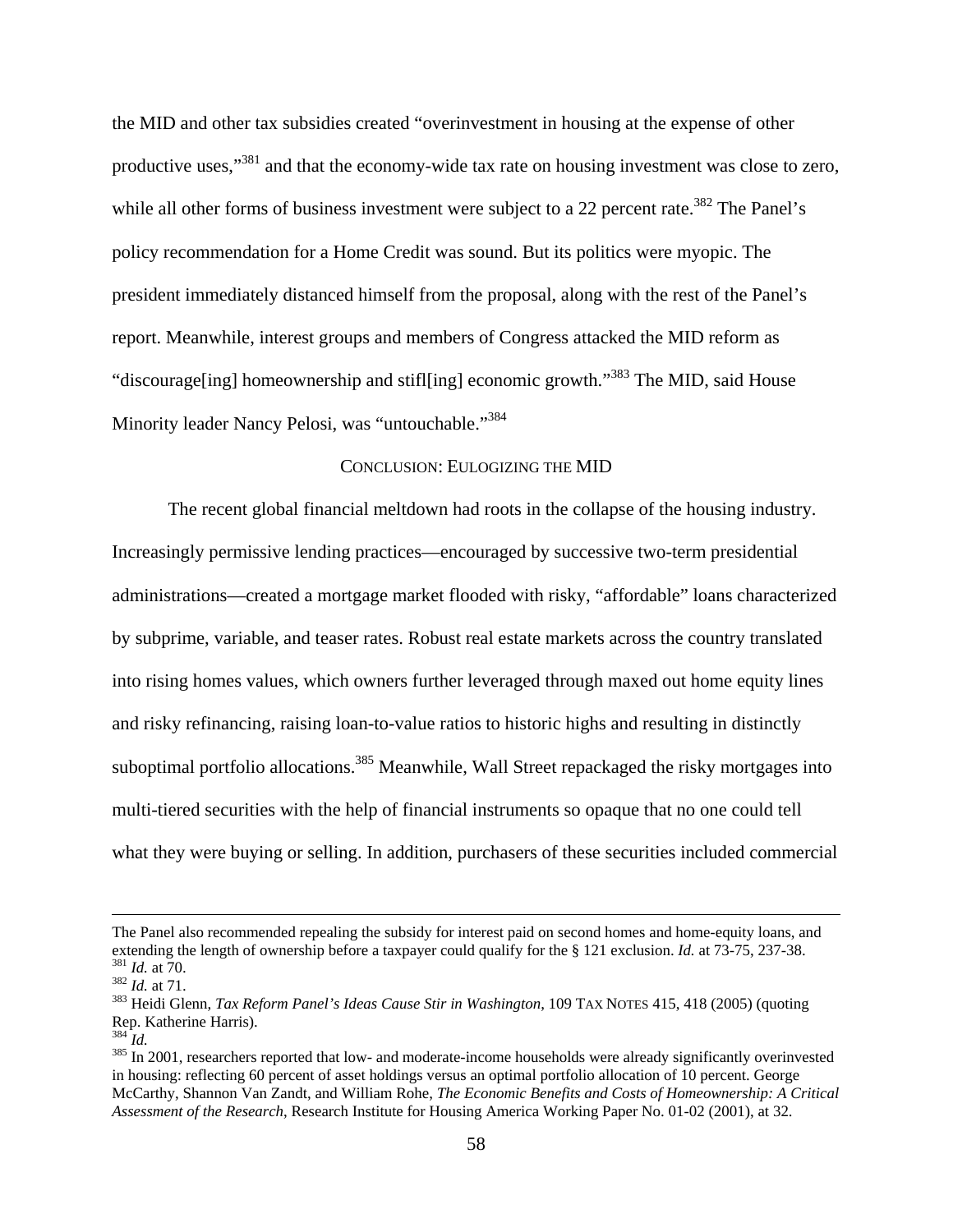and investment banks, hedge funds, and insurance companies, all of whom play a critical role in the economy. As housing markets cooled and then froze, homeowners faced negative equity positions with mortgage and home equity debt significantly exceeding homes values.<sup>386</sup> At the same time, variable-rate mortgages began to readjust upward, and millions of financiallystrapped homeowners fell behind on monthly mortgage payments. Foreclosures jumped and then spiraled out of control, throwing financial markets into a tailspin.

Housing tax policies fueled the boom and exacerbated the bust. The MID played a particularly insidious role in the crisis by explicitly promoting overinvestment in housing. "Buy as much house as you can," real estate agents urged clients. "The more you buy, the bigger your tax break."387 More mortgage debt meant lower taxes, such that the deduction began effectively subsidizing gambles on fluctuations in housing prices. "The deduction essentially encourages us to make leveraged bets on the swings of the housing market," economist Edward Glaeser has written. "That leverage means that housing price swings can easily wipe people out."<sup>388</sup> By rewarding highly-leveraged homeowners, the MID distorted household risk profiles which led to rising default rates, and, in turn, raised the cost of credit for homeowners and other owners of capital. Excessively-leveraged portfolios also led to "temperance" and a general "flight to safety" whereby highly-leveraged households opted for less risky asset investments such as U.S. Treasuries as they attempted to balance out top-heavy portfolios, a behavioral response with adverse affects on prices and returns of other investments.<sup>389</sup>

<sup>&</sup>lt;sup>386</sup> For heavily leveraged home purchases, even nominal price declines of 3 to 5 percent pushed these households into negative equity positions. *Id.* at 28.

<sup>&</sup>lt;sup>387</sup> Rich Smith, *Raise My Taxes, Please* (author recalling the words of his real estate agent in 2001), available at The Motley Fool, <u>http://www.fool.com/investing/general/2009/03/09/raise-my-taxes-please.</u> aspx.

<sup>&</sup>lt;sup>388</sup> Edward L. Glaeser, *Killing (or Maiming) a Sacred Cow: Home Mortgage Deductions* (Feb. 24, 2009), available at http://economix.blogs.nytimes.com/2009/02/24/killing-or-maiming-a-sacred-cow-home-mortgage-deductions/.

<sup>&</sup>lt;sup>389</sup> For the relationship between "temperance" and prices and returns of other assets, see Marjorie Flavin and Takashi Yamashita, *Owner-Occupied Housing and the Composition of the Household Portfolio over the Life Cycle*,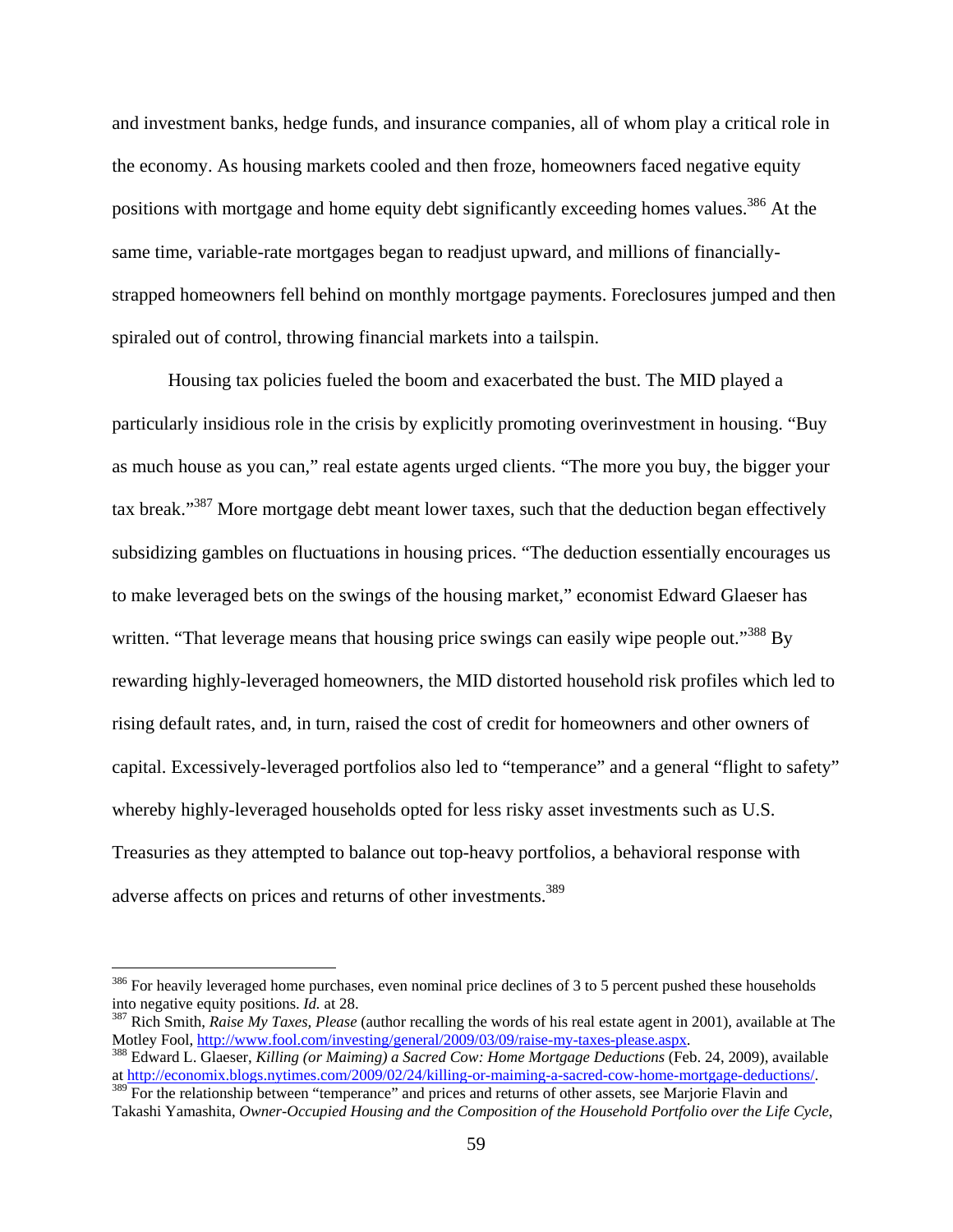The economic case against the MID, strengthening over fifty years, is indisputable. More than ever, the deduction distorts the cost of owner-occupied housing relative to other investments,  $390$  resulting in economy-wide misallocation of capital stock,  $391$  artificially elevated housing prices, $392$  overconsumption of large, expensive homes,  $393$  and precariously high loan-tovalue ratios.<sup>394</sup> Moreover, the MID is "not [even]...particularly effective in altering the choice between renting and owning."395 It encourages suburbanization and decentralization of metropolitan areas,  $396$  distributes benefits unevenly across different regions of the country,  $397$ discriminates against minorities and low-income households,  $398$  raises unemployment,  $399$ 

 NBER Working Paper No. W6389 (1998); Michael C. Fratantoni, *Homeownership and Investment in Risky Assets*, 44 J. URBAN ECON. 27 (1998).

<sup>391</sup> *See* Martin Gervais, *Housing Taxation and Capital Accumulation*, 49 J. MONETARY ECON. 1461 (2002); Lori Taylor, *Does the United States Still Overinvest in Housing?* Federal Reserve Bank of Dallas, ECON. REV. 10 (1998).

<sup>390</sup> *See* Lowenstein, *supra* note 64 (quoting economist Kevin Hassett as saying, "Right now, our tax code says, 'Don't build a factory, build a mansion.' The deduction is the perfect break for bobos in paradise."); John E. Anderson, Jeffrey Clemens, and Andrew Hanson, *Capping the Mortgage Interest Deduction*, 60 NAT'L TAX J. 769, 769 (2007) (finding that the MID distorts "the user cost of owner-occupied housing for taxpayers").

<sup>392</sup> *See* William G. Gale, Jonathan Gruber, and Seth Stephens-Davidowitz, *Encouraging Homeownership Through the Tax Code*, 115 TAX NOTES 1171, 1171 (2007) (stating that the MID "serves mainly to raise the price of housing and land"); Richard K. Green, Stephen Malpezzi, and Stephen K. Mayo, *Metropolitan-Specific Estimates of the Price Elasticity of Supply of Housing and Their Sources*, 95 AM. ECON. REV. 334 (2005) (finding significant price premiums associated with the MID); Dennis Capozza, Richard K. Green, and Patric H. Hendershott, *Taxes, Mortgage Borrowing, and Residential Land Prices*, in ECONOMIC EFFECTS OF FUNDAMENTAL TAX REFORM (Henry Aaron & William Gale, eds. 1996) (estimating that the MID increases the price of housing by 10 percent).

<sup>393</sup> *See* Anderson et al., *supra* note 390, at 769 (the MID "provides an incentive for people to increase their consumption of housing," because "larger subsidies are provided to those purchasing more expensive homes"); Gale et al., *supra* note 392, at 1171 (same).

<sup>394</sup> *See e.g.*, Gale et al., *supra* note 392, at 1179 (concluding that "[b]oth theoretical considerations and empirical evidence suggest" that one of the main effects of the MID is to increase loan-to-value ratios). 395 Anderson et al., *supra* note 390, at 769-70.

<sup>396</sup> *See* Joseph Gyourko and Richard Voith, *Capitalization of Federal Taxes, the Relative Price of Housing, and Urban Form: Density and Sorting Effects*, 32 REGIONAL SCIENCE & URBAN ECON. 673 (2002).

<sup>397</sup> *See* Joseph Gyourko and Todd Sinai, *The Spatial Distribution of Housing-Related Ordinary Income Tax Benefits*, 31 REAL ESTATE ECON. 527, 557 (2003); Peter Brady, Julie-Anne Cronin, and Scott Houser, *Regional Differences in the Utilization of the Mortgage Interest Deduction*, 31 PUB. FIN. REV. 327 (2003).

<sup>398</sup> *See* Dorothy A. Brown, *Shades of the American Dream*, 87 WASH. U. L. REV. (forthcoming 2010); Edward L. Glaeser and Jesse M. Shapiro, *The Benefits of the Home Mortgage Interest Deduction*, NBER Working Paper No. 9284 (2002), at 6 (observing that "as owners have organized they have started to act like local cartels, restricting new entry into the market"); Beverly I. Moran and William Whitford, *A Black Critique of the Internal Revenue Code*, 1996 WIS. L. REV. 751 (1996).

<sup>399</sup> *See* McCarthy et al., *supra* note 385, at 34 (noting that "[i]ncreased mobility costs" to homeownership "make[] the national economy inflexible").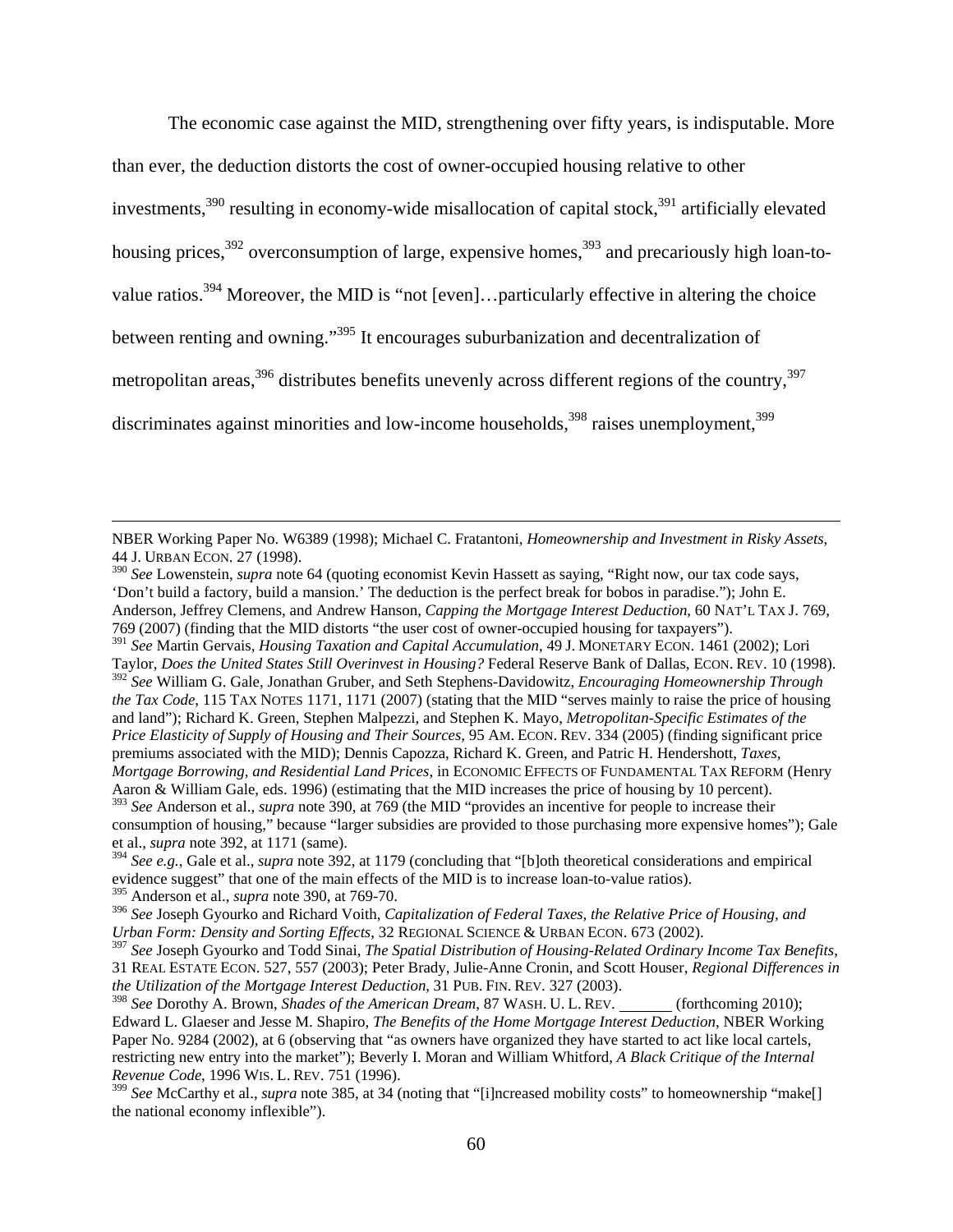destabilizes the national economy,  $400$  and may even reduce the supply of housing.  $401$  In the end, the MID "amounts to a huge subsidy that causes massive efficiency-draining distortions in the economy," creating "less business capital, lower productivity, lower real wages, and a lower standard of living."<sup>402</sup> In fact, according to Martin Sullivan nearly every economist believes and has believed for some time—that "the most sure-fire way to improve the competitiveness of the American economy is to repeal the mortgage interest deduction."403

The MID is as inequitable as it is inefficient. It is the quintessential "upside-down subsidy: the greater the need, the smaller the subsidy."<sup>404</sup> It provides 10 times the tax savings for households with income exceeding \$250,000 compared to households earning between \$40,000 and \$75,000.<sup>405</sup> It is effectively worthless for low- and middle-income households,  $406$  such that repealing it would significantly increase the progressivity of the income tax.407 Moreover, the MID has gotten increasingly regressive over the last twenty years. In 1986, tax returns reporting income below \$50,000 (indexed to 2009 dollars) received 13.7 percent of the tax savings

<sup>400</sup> McCarthy et al., *supra* note 385, at 37 (concluding that "more dramatic swings in employment associated with the construction industry and the volatility of housing investment suggest that the housing market has a *de*stabilizing effect on the economy as a whole"); Andrew Caplin, Charles Freeman, and Joseph Tracy, *Collateral* 

<sup>&</sup>lt;sup>401</sup> Glaeser and Shapiro, *supra* note 398, at 33 (discussing homeowners' "incentive to restrict supply of new housing in order to raise prices").<br> $402$  Sullivan, *supra* note 379, at 407.

 $^{403}$  Id. Recent research also indicates that the long-touted but unproven putative social benefits associated with homeownership and the policies propping it up remain unsubstantiated. *See* Glaeser and Shapiro, *supra* note 398, at 30 (characterizing these claims as based on observed "correlations without any strong evidence for causality"); McCarthy et al., *supra* note 385, at 43 (concluding that the "[e]vidence regarding the societal economic benefits of homeownership is highly conjectural").

<sup>&</sup>lt;sup>404</sup> Roberta F. Mann, *The (Not So) Little House on the Prairie: The Hidden Costs of the Home Mortgage Interest* 

*Deduction*, 32 ARIZ. ST. L. J. 1347, 1361 (2000).<br><sup>405</sup> James Poterba and Todd Sinai, *Tax Expenditures for Owner-Occupied Housing: Deductions for Property Taxes and Mortgage Interest and the Exclusion of Imputed Rental I* 

<sup>&</sup>lt;sup>406</sup> Richard Voith, *Does the Federal Tax Treatment of Housing Affect the Pattern of Metropolitan Development?* BUS. REV. 3, 8 (1999); Charles A. Capone, Jr., *Taxation and Housing Tenure Choice: The Case for Moderate Income Homeownership*, 4 J. HOUSING ECON. 328 (1994). *See also* Adam Carasso, C. Eugene Steuerle, and Elizabeth Bell, *Making Tax Incentives for Homeownership More Equitable and Efficient*, Appendix: Table 2 (2005) (reporting that only 3 percent of the benefits from the MID and the deduction for property taxes go to taxpayers in the bottom three quintiles of taxpayers).

<sup>407</sup> John E. Anderson and Atrayee Ghosh Roy, *Eliminating Housing Tax Preferences: A Distributional Analysis*, 10 J. HOUSING ECON. 41 (2001).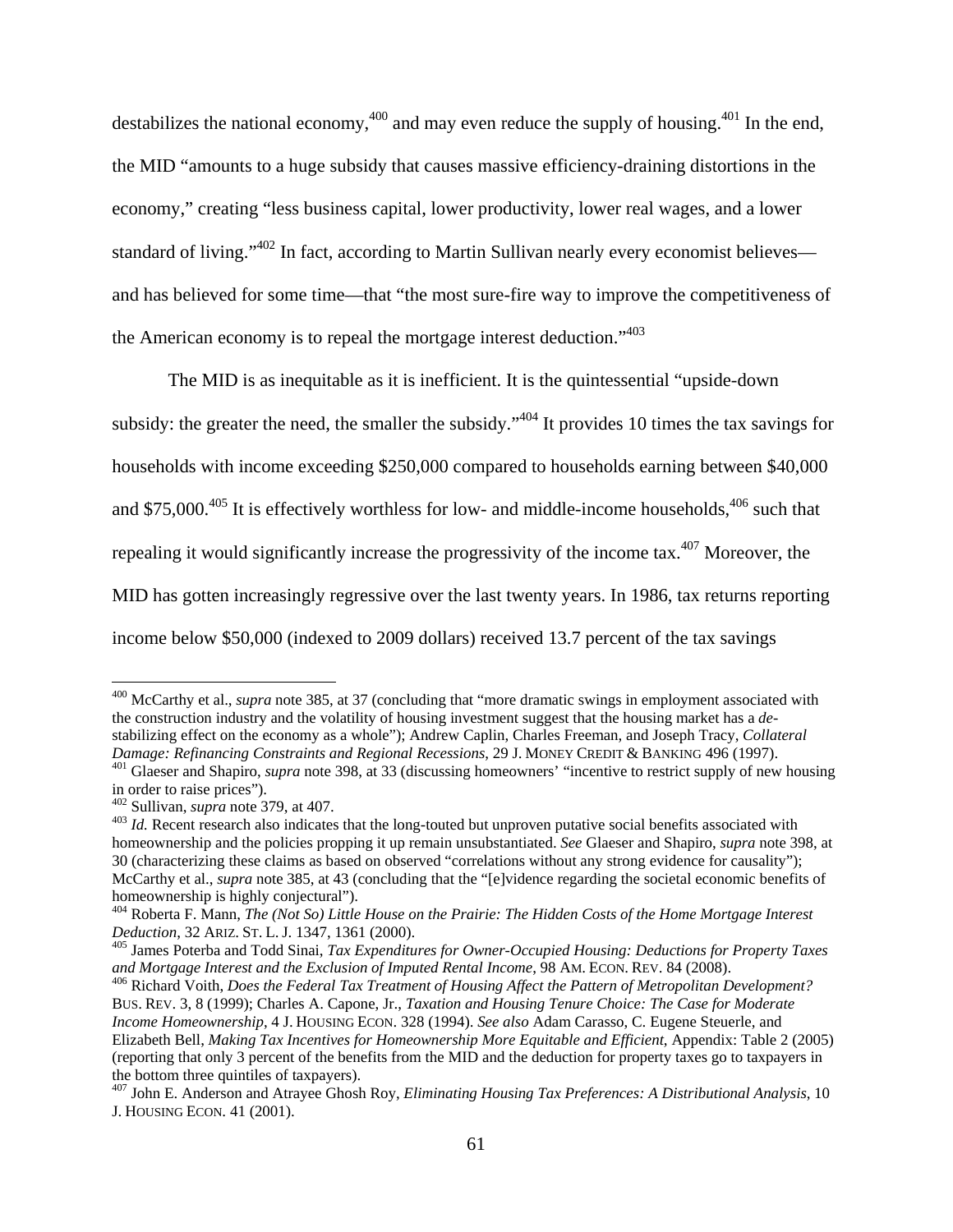associated with the MID, while returns reporting income over \$100,000 (also indexed) received roughly 22 percent of the benefits.<sup> $408$ </sup> By 2007, returns reporting income below \$50,000 received just 4.1 percent of the MID's largesse, while returns reporting income above \$100,000 received an astounding 73 percent of the subsidy's value. $409$ 

Such disproportionately skewed benefits belie claims of the housing industry that the MID "is an important factor promoting broad-based home ownership."<sup>410</sup> It does not help 65 percent of taxpayers who take the standard deduction,<sup>411</sup> nor nearly half of all homeowners,<sup>412</sup> nor 22 percent of mortgaged homeowners.<sup>413</sup> Moreover, the MID provides no benefits to lowincome households and only minimal benefits to middle-income households. It does not help renters. And it gives little assistance to the elderly who either are no longer servicing mortgages or who have too little income to receive any benefit. Instead, the subsidy accrues to households least in need of assistance, and "encourages larger and more expensive homes among a relatively small share of taxpayers."<sup>414</sup> "What argument can be made," political commentator David Cay Johnston asks, "for subsidizing housing for people with seven-figure and larger incomes? And if

(2008). In 2007, national median household income equaled slightly more than \$50,000. Census, *id.* 410 Gerald Prante, *Who Benefits from the Home Mortgage Interest Deduction?* Tax Foundation Fiscal Fact No. 49

(2006), available at http://www.taxfoundation.org/research/show/1341.html. 411 Calculated from SOI Bulletin, *supra* note 16. 412 In 2005, there were 74.7 million homeowners (DEPARTMENT OF HOUSING AND URBAN DEVELOPMENT,

<sup>408</sup> JOINT COMMITTEE ON TAXATION, ESTIMATES OF FEDERAL TAX EXPENDITURES FOR FISCAL YEARS 1987-2001 18 (1986). In 1986, median household income equaled \$24,897, and \$50,000 indexed to 2009 dollars corresponded to roughly \$30,000 in current dollars. U.S. Census Bureau, Historical Tables—Households, Table H-8, Median Household Income by State: 1984-2007, available at http://www.census.gov/hhes/www/income/histinc/h08.html. 409 JOINT COMMITTEE ON TAXATION, ESTIMATES OF FEDERAL TAX EXPENDITURES FOR FISCAL YEARS 2008-2012 76

AMERICAN HOUSING SURVEY FOR THE UNITED STATES: 2007 (2008)), but only 38.6 million taxpayers claimed the MID (SOI Bulletin, Historical Table 1, Individual Income Tax Returns: Selected Income and Tax Items, 1999-2006, available at http://www.irs.gov/taxstats/article/0,,id=175788,00.html).<br><sup>413</sup> According to HUD (see HUD, id.) there were 49.4 million homeowners with outstanding mortgage debt in 2005,

but only 38.6 million of them claimed the standard deduction that year (see SOI Bulletin, id.). The remaining 10.8 million mortgaged homeowners (or 22 percent) received no benefit from the MID. 414 Prante, *supra* note 410.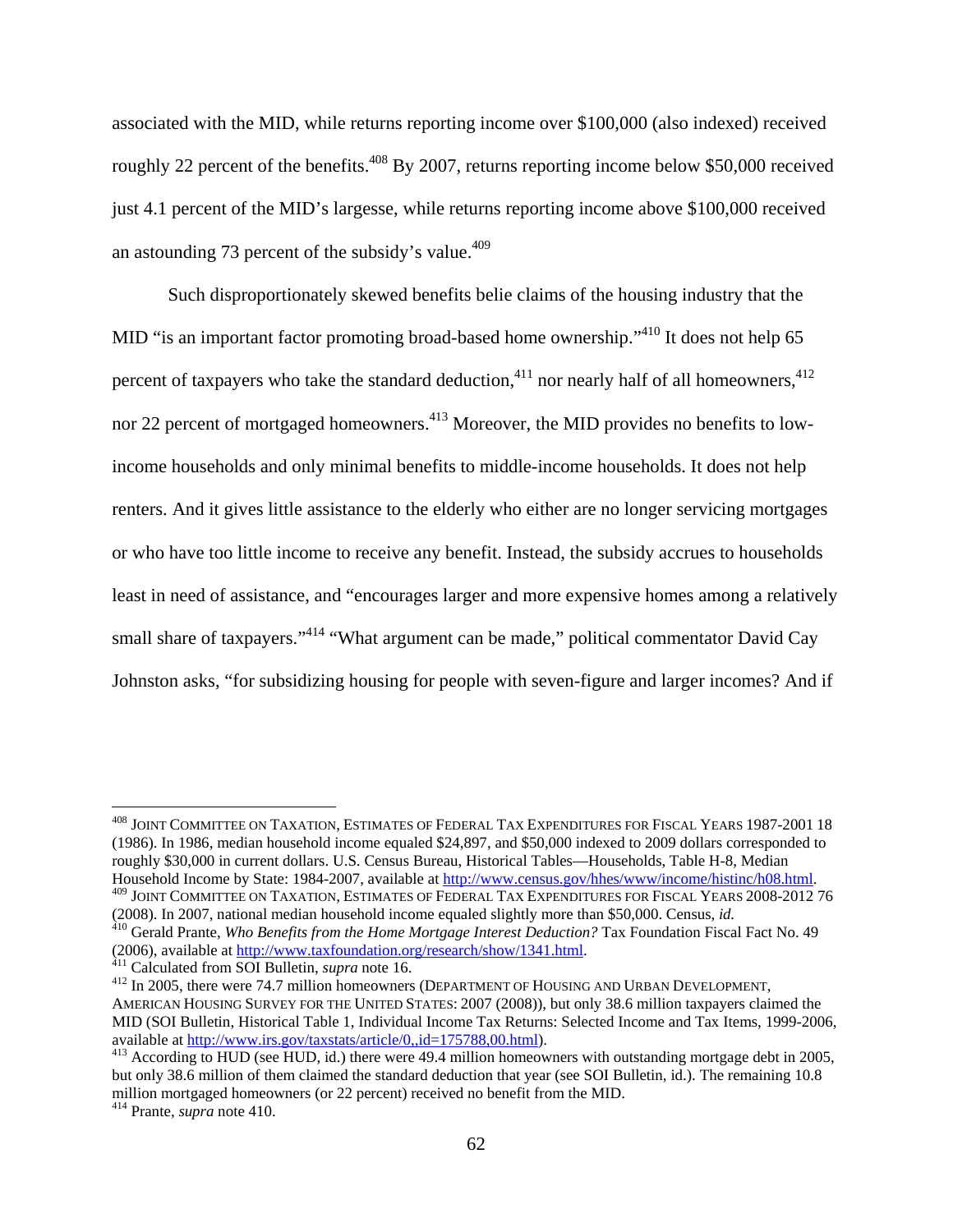we continue this subsidy, how do we rationalize giving no subsidy to more than half of homeowners?"<sup>415</sup>

Indeed, if promoting homeownership is the desideratum of U.S. housing policies, then the MID is a terribly inefficient and inequitable vehicle. Experts are unanimous in that the MID has "almost no effect on the homeownership rate."<sup>416</sup> Policies promoting homeownership "should seek to increase the number of homeowners," and "should emphasize the purchase decision, not the quantity decision."417 Any tax subsidy "should be only the minimum amount necessary to switch people from renting to ownership, and it should not be available for anyone who would buy a house anyway."418 Repealing the MID would mean attacking the "most sacred tax break in the code."<sup>419</sup> And it would result in a drop in home prices,<sup>420</sup> a fear stoked by special interests such as the National Association of Realtors, which takes the position that "any changes to the mortgage interest deduction would de-value homes…[and] trigger yet another crisis in home values."421 But repealing the MID would not affect housing prices nearly as much as doomsayers claim.422 Moreover, the downturn would be largely temporary, and focused on big, expensive homes.<sup>423</sup> If policymakers were concerned about preserving artificially inflated home values for

<sup>&</sup>lt;sup>415</sup> David Cay Johnston, *Can You Hear Opportunity Knocking*? 120 TAX NOTES 683, 683-84 (2008).

<sup>&</sup>lt;sup>416</sup> Glaeser and Shapiro, *supra* note 398, at 3. See also Gale et al., *supra* note 392, at 1179 (concluding that the MID "has little if any positive effect on homeownership").<br> $417$  Feld, *supra* note 11, at 1448.

<sup>&</sup>lt;sup>418</sup> Calvin H. Johnson, *Was It Lost?: Personal Deductions Under Tax Reform*, 59 SMU L. REV. 689, 717 (2006).<br><sup>419</sup> BIRNBAUM & MURRAY, *supra* note 17.

<sup>&</sup>lt;sup>420</sup> See e.g. Capozza et al., *supra* note 392, at 173, 190-96.<br><sup>421</sup> Charles McMillan, President, National Association of Realtors, to President Barack Obama, Feb. 26, 2009, on file with author.

<sup>422</sup> *See* Donald Bruce and Douglas Holtz-Eakin, *Apocalypse Now?: Fundamental Tax Reform and Residential Housing Values*, NBER Working Paper No. 6282 (1997) (calling drastic predictions of declines in housing values from repeal of the MID "overstated").

<sup>423</sup> *See* Voith, *supra* note 406, at 7 (writing eliminating the MID "would lower the demand for housing, especially for large houses, which would result in a short-run oversupply of these homes. The excess supply of large houses would result in declining values for these properties until natural growth in demand restored the balance between supply and demand.").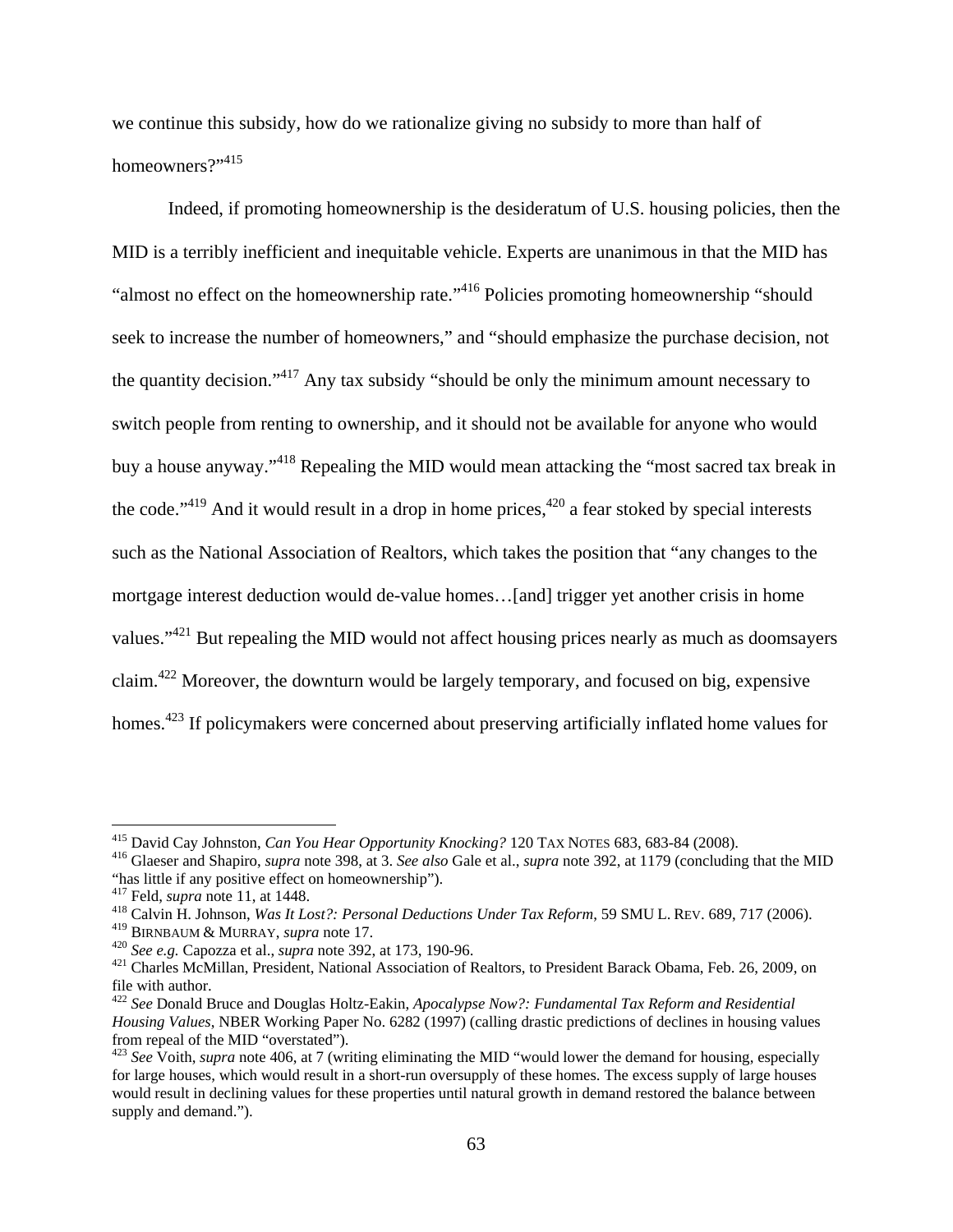sellers of large, overpriced homes, the repeal could be phased-in over several years.<sup>424</sup> Eliminating the MID would only minimally affect rates of homeownership, and, again, only temporarily.<sup>425</sup> It would accelerate the buildup of home equity, increase the saving rate.<sup>426</sup> and help households absorb income shocks.<sup>427</sup> Most importantly, it would make homes less expensive. As law professor Ted Seto has observed, eliminating the MID would mean "we'd all pay less for our housing—substantially less. More affordable homes. Lower home mortgages. Fewer financial eggs in a single basket. Less risk of financial catastrophe."<sup>428</sup>

Assuming that national policymakers and the American public still consider homeownership a worthy goal, repealing the MID would remove an obstacle to achieving that objective. Using the money saved from repeal (\$108 billion in  $2010^{429}$ ) to fund a tax credit rather than a deduction would positively promote homeownership.<sup>430</sup> Unlike the MID, a tax credit for homeowners could be independent of home value or size of debt, which would prevent excessive borrowing and precariously high loan-to-value ratios, precisely the problems that fueled the current housing and financial crises.<sup>431</sup> In addition, a home credit could be capped and indexed to prevent households in high-priced areas from receiving disproportionately large subsidies.<sup>432</sup> It would be a considerably more progressive policy than the MID,  $433$  simplify the tax code by

<sup>&</sup>lt;sup>424</sup> President Bush's tax reform panel, for instance, recommended a five-year phase-in of its plan to replace the MID with a Home Credit. *See* TAX REFORM PANEL, *supra* note 380, at 74.<br><sup>425</sup> *See* Capozza et al., *supra* note 392, at 173; Steven C. Bourassa and William G. Grigsby, *Income Tax Concessions* 

for Owner-Occupied Housing, 11 HOUSING POL'Y DEBATE 520, 533 537 (2000).<br>
<sup>426</sup> Capozza et al., *supra* note 392, at 173.<br>
<sup>427</sup> McCarthy et al., *supra* note 385, at 21-22.<br>
<sup>428</sup> Theodore P. Seto, *The Problem with Sing* 

<sup>&</sup>lt;sup>430</sup> For converting the MID into a tax credit, see e.g., Gale et al., *supra* note 392; Carasso et al., *supra* note 406.<br><sup>431</sup> Economist Martin Sullivan has observed, "Isn't it ironic that current tax law provides the l borrowers most at risk for foreclosure?" Martin A. Sullivan, *Putting Stimulus to Work on the Subprime Crisis*, 122 TAX NOTES 171, 175 (2009).<br><sup>432</sup> For such a recommendation, see TAX REFORM PANEL, *supra* note 380, at 73-74, 237-38.<br><sup>433</sup> See Gale et al., *supra* note 392, at 1184; Peter Dreier, *The New Politics of Housing: How to Reb* 

*Constituency for a Progressive Federal Housing Policy*, 63 J. AM. PLANNING ASSOC. 5 (1997).